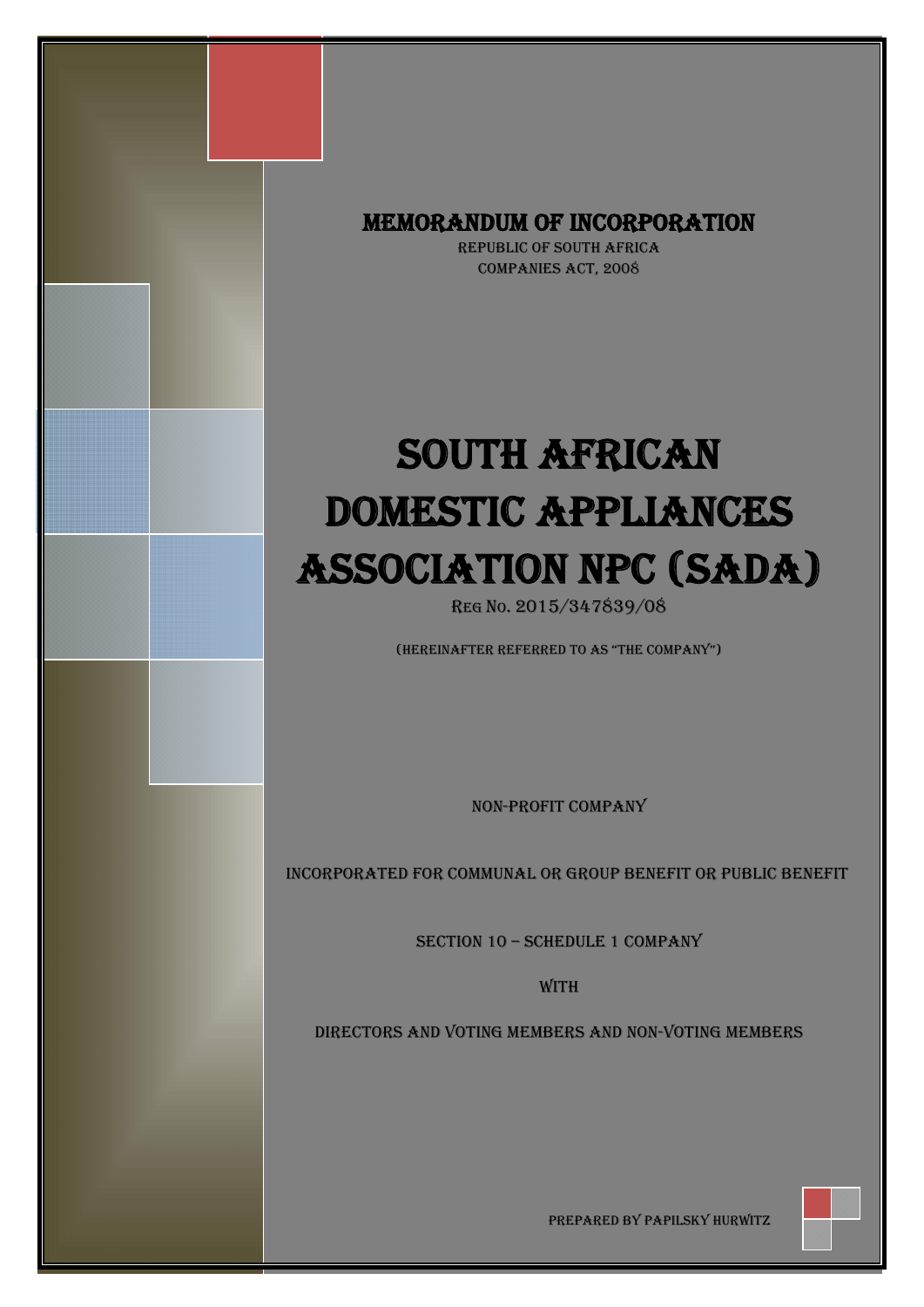### INTERPRETATION

In this Memorandum, unless the context requires otherwise:

- section or sections refers to a section or sections of the Companies Act, Act 71 of 2008, as amended;
- Regulation or Regulations refers to a Regulation or Regulations of the Companies Regulations, 2011 in terms of section 223 and Item 14 of Schedule 5 of the Companies Act, Act 71 of 2008, as amended;
- words importing any one gender shall include the other two genders;
- the singular shall include the plural and vice versa;
- any word which is defined in the Act shall bear that defined meaning in this Memorandum;
- the headings have been inserted for convenience only and shall not be used for or assist or affect their interpretation; and
- each of the following words and expressions shall have the meaning stated opposite it and cognate expressions shall have a corresponding meaning, namely:

"Act" or "the Act" - means the Companies Act, Act 71 of 2008, as amended or re-enacted from time to time, and includes all Schedules to the Act (Companies Regulation Item 2(h) 2011);

"Alternate Director" – a person elected or appointed to serve, as the occasion requires, as a member of the Board of the Company in substitution for a particular elected or appointed Director of that Company (section 1 of Act 71/2008);

"Audit" – has the meaning set out in the Auditing Profession Act, 2005 (Act 26 of 2005) but does not include an "independent review" of Annual Financial Statements, as contemplated in section 30(2)(b)(ii)(bb) (section 1 of Act 71/2008);

"Board"– means the Board of Directors of the Company from time to time;

"Board Resolution" - means a Resolution by the Board of Directors where each Director has 1 (one) vote on a matter before the Board and a majority of the votes cast on the Resolution is sufficient to approve it (section  $73(5)(c)(d)$ );

"Director" - means a member of the Board as contemplated in section 66 or an alternate Director, and includes any person occupying the position of a Director or alternate Director, by whatever name designated. Director includes a Prescribed Officer or a person who is a Member of a Committee of a Board of the Company or of the Audit Committee of the Company, if applicable, irrespective of whether or not the person is also a Member of the Company's Board (section 1 of Act 71/2008);

"External Company" – a foreign Company that is carrying on business, or non-profit activities, as the case may be, within the Republic of South Africa, subject to section 23(2) (section 1 of Act 71/2008);

"Financial Reporting Standards" – with respect to any particular Company's Financial Statements, means the standards applicable to that Company, as prescribed in terms of section 29(4) and (5) (section 1 of Act 71/2008);

"Financial Statements" – includes: Annual Financial Statements and provisional Annual Financial Statements; interim or preliminary reports; group and consolidated financial statements in the case of a group of Companies; and financial information in a circular, prospectus or provisional announcement of results, that an actual or prospective creditor or holder of the Company's Securities, or the Commission, Panel or other regulatory authority, may reasonably be expected to rely on (section 1 of Act 71/2008);

"Financial year end" – means the end of the accounting period covering 12 (twelve) consecutive months over which the Company determines earnings and profits. The financial year serves as a period of reference for the Company and does not necessarily correspond to the calendar year;

"Independently compiled and reported" – means that the Annual Financial Statements are prepared:

- (a) by an independent accounting professional;
- (b) on the basis of financial records provided by the Company; and
- (c) in accordance with any relevant financial reporting standards (Companies Regulation 26(1)(e)(i) to (iii) 2011);

"Independent reviewer" – means a person referred to in Companies Regulation 29(4) and who has been appointed to perform an independent review under this Regulation (Companies Regulation 29(1)(a) 2011);

"Member" - when used in reference to a Non-Profit Company, means a person who holds membership in and specified rights in respect of that Non-Profit Company as contemplated in Schedule 1 of the Act;

![](_page_1_Picture_25.jpeg)

Prepared by PAPILSKY HURWITZ PAGE 1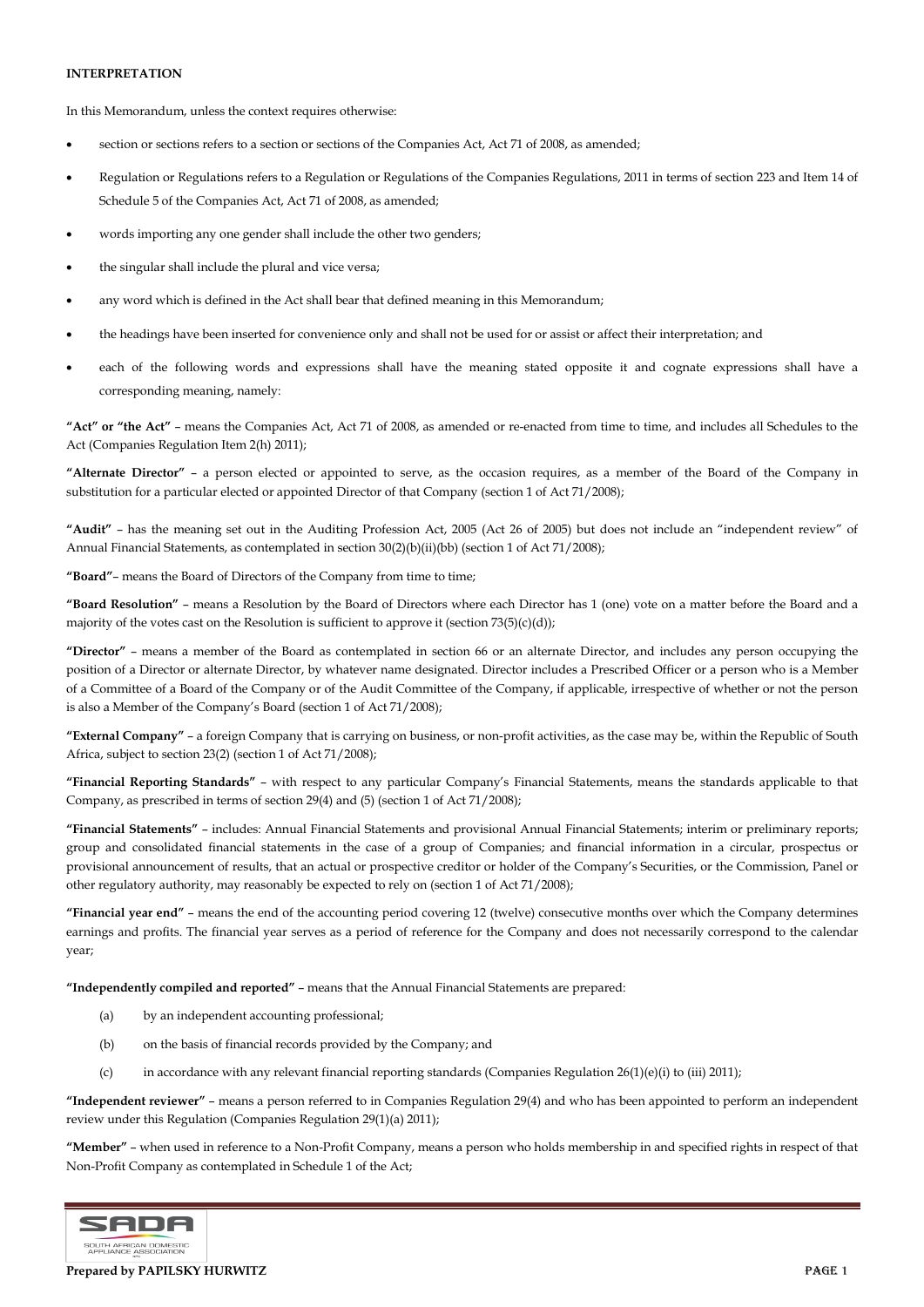"Non-Profit Company" – means a Company –

- (a) incorporated for a public benefit or other object as required by Item 1(1) of Schedule 1; and
- (b) the income and property of which are not distributable to its Incorporators, Directors, Members, Prescribed Officers or persons related to any of them except to the extent permitted by Item 1(3) of Schedule 1;

"Ordinary Resolution" - means a Resolution adopted with the support of more than 50% (fifty percent) of the Voting rights exercised on the Resolution, or a higher percentage as contemplated in section 65(8):

- (a) at a Members' Meeting; or
- (b) by Members acting other than at a Meeting, as contemplated in section 60 (section 1 of Act 71/2008 as amended by section 1(1)(u) of Act 3/2011);

"Prescribed Officer" – means a person who, within the Company, performs any function that has been designated by the Minister in terms of section 66(10)despite not being a Director of a particular Company. A person is a "Prescribed Officer" of the Company for all purposes of the Act if that person exercises general executive control over and management of the whole, or a significant portion, of the business and activities of the Company; or regularly participates to a material degree in the exercise of general executive control over and management of the whole, or a significant portion, of the business and activities of the Company (section 1 of Act 71/2008 as amended by section 1(1)(x) of Act 3/2011);

"Quorum" - is not defined in the Act but means the minimum number of Directors of the Company, who are entitled to vote, that must be present to make a Board Meeting valid;

"Republic" – means the Republic of South Africa;

"Solvency and Liquidity Test" – has the meaning attributed thereto in section 4; being the test the Company satisfies if at a particular time, considering all reasonably foreseeable circumstances at that time:

- (a) the Company's assets, as fairly valued, equal or exceed its liabilities, as fairly valued and
- (b) it appears that the Company will be able to pay its debts as they become due in the ordinary course of business for a period of 12 (twelve) months after the date on which the test is considered or 12 (twelve) months following the distribution.(section 1 of Act 71/2008);

"Special Resolution" – means:

- (a) in the case of the Company, a Resolution adopted with the support of at least 75% (seventy five percent) of the Voting rights exercised on the Resolution in terms of section 65(8) or a different percentage as contemplated in section 65(10):
	- (i) at a Members' Meeting or
	- (ii) by Members acting other than at a Meeting, as contemplated in Section 60; or
- (b) in the case of any other juristic person, a decision by the owner or owners of that person, or by another authorised person, that requires the highest level of support in order to be adopted, in terms of the relevant law under which that juristic person was incorporated (section1 of Act 71/2008 as amended by section 1(1)(cc) of Act 3/2011);

"Voting rights" – with respect to any matter to be decided by the Company, means the rights of any Member of the Non-Profit Company to vote in connection with that matter (section 1 of Act 71/2008).

![](_page_2_Picture_18.jpeg)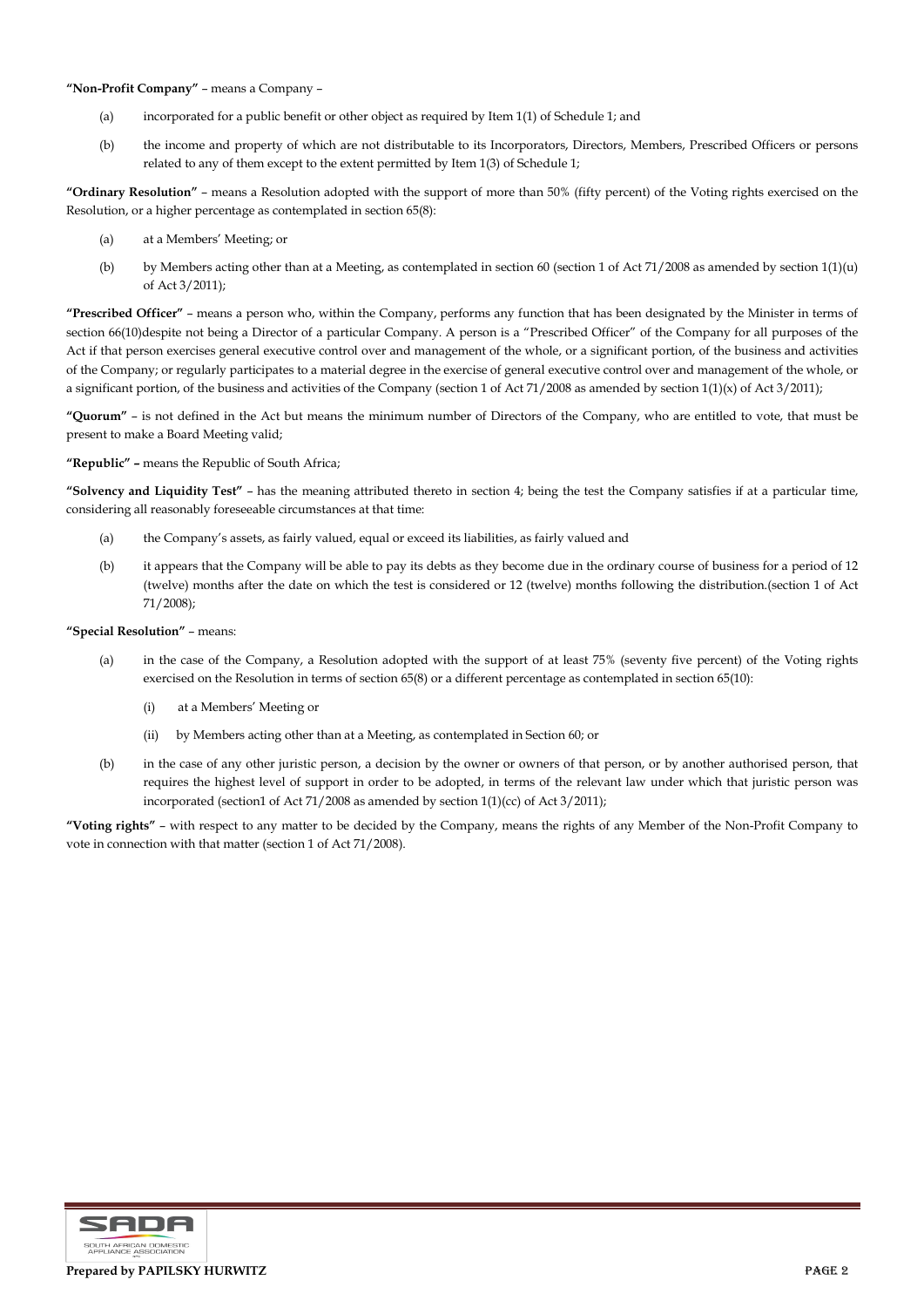# **CONTENTS:**

| $1.1\,$ |  |
|---------|--|
| 1.2     |  |
| 1.3     |  |
| 1.4     |  |
| 1.5     |  |
| 1.6     |  |
| 1.7     |  |
| 1.8     |  |
| 1.9     |  |
|         |  |
| 2.1     |  |
| 2.2     |  |
| 2.3     |  |
| 2.4     |  |
| 2.5     |  |
| 2.6     |  |
| 2.7     |  |
| 2.8     |  |
| 2.9     |  |
| 2.10    |  |
| 2.11    |  |
| 2.12    |  |
| 2.13    |  |
| 2.14    |  |
| 2.15    |  |
| 2.16    |  |
| 2.17    |  |
| 2.18    |  |
|         |  |
| 3.1     |  |
| 3.2     |  |
| 3.3     |  |
| 3.4     |  |
| 3.5     |  |
| 3.6     |  |
| 3.7     |  |
| 3.8     |  |
| 3.9     |  |
| 3.10    |  |
| 3.11    |  |
| 3.12    |  |
| 3.13    |  |
| 3.14    |  |
| 3.15    |  |
| 3.16    |  |

![](_page_3_Picture_2.jpeg)

Prepared by PAPILSKY HURWITZ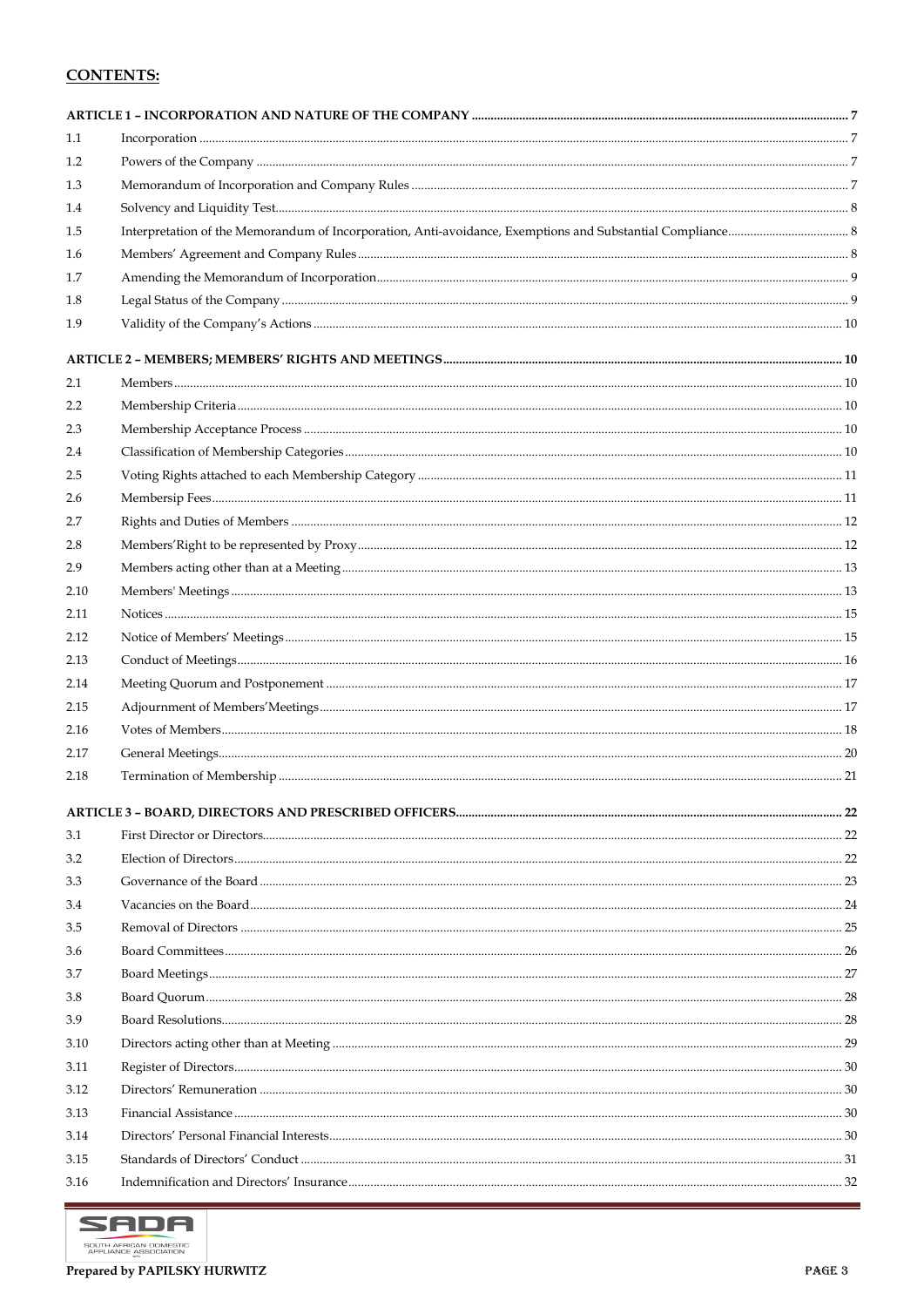| 4.1 |  |
|-----|--|
| 4.2 |  |
| 4.3 |  |
| 4.4 |  |
| 4.5 |  |
| 4.6 |  |
|     |  |
| 5.1 |  |
|     |  |
| 6.1 |  |
|     |  |
| 7.1 |  |
|     |  |

![](_page_4_Picture_1.jpeg)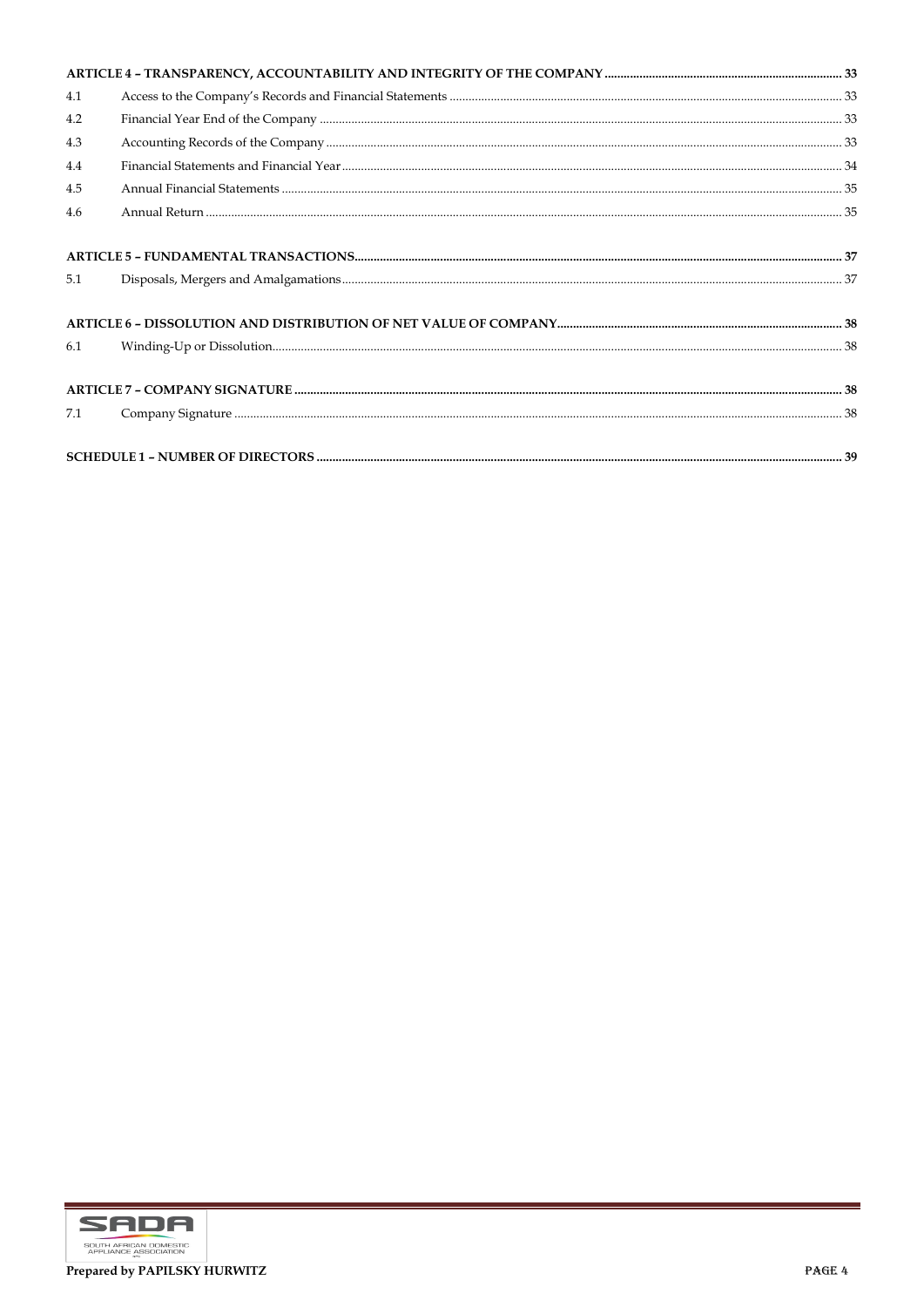# MEMORANDUM OF INCORPORATION OF ANON-PROFIT COMPANY (NPC) REPUBLIC OF SOUTH AFRICA COMPANIES ACT, ACT NO 71 OF 2008

SOUTH AFRICAN DOMESTIC APPLIANCES ASSOCIATION (NPC) (SADA) which is a Non-Profit Company and which is hereinafter referred to as "the Company" in the rest of this Memorandum of Incorporation, has the prescribed minimum number of at least 3 (three)Directors in terms of section 66(2)(b) and where the Incorporators may be its first Directors. *Item 3 of Schedule 1 of the Act, and Section 30(3)(a)(i) of the Income Tax Act (Act 58 of 1962, as amended)*

### The Number of Directors is reflected in Schedule One at the end of this Memorandum of Incorporation.

### ADOPTION OFTHE MEMORANDUM OF INCORPORATION

This Memorandum of Incorporation was adopted on 07 NOVEMBER 2016 by the Members of the Company, in accordance with section 16(1)(c) of the Act, in substitution of the Company's existing Memorandum of Incorporation in its entirety as contemplated in section  $16(5)(a)$ .

### DEFAULT MEMORANDUM OF INCORPORATION NOT TO APPLY

The standard form Memorandum of Incorporation for a Non-Profit Company referred to in Regulation 15(1)(a) shall not apply to the Company. This Memorandum of Incorporation is in a form unique to the Company as contemplated in section 13(1)(a)(ii).

REGISTERED OFFICE FOR WHICH THE COMPANY IS ESTABLISHED The Registered Office of the Company shall be situated at:

1<sup>ST</sup> FLOOR PALM GROVE BUILDING HOUGHTON ESTATE OFFICE PARK 02 OSBORN ROAD HOUGHTON ESTATE 2198

#### OBJECTS OF THE COMPANY

This Memorandum of Incorporation of the Company sets out at least 1 (one) object of the Company and each object is either a public benefit object or an object relating to 1 (one) or more cultural or social activities, or communal or group interests in terms of Item 1(1)(a) of Schedule 1 of the Act.

SOUTH AFRICAN DOMESTIC APPLIANCES ASSOCIATION (NPC) (SADA) is deemed to be a Special Purpose Vehicle Company since it has the abbreviation "NPC" after its name and therefore does not need the abbreviation "RF" next to it.

#### THE PRIMARY OBJECT OF THE COMPANY ON ITS INCORPORATION IS:

An Association that provides a single, consensual voice for the Industry of Manufacturers & Distributors of Domestic Appliances in South Africa.

#### THE MISSION AND GOALS OF THE COMPANY ON ITS INCORPORATION IS, BUT NOT LIMITED TO:

- 1. to represent the interests of Employers Domestic Appliance Manufacturers & Distributors, in front of all Government authorities and organisations;
- 2. to coordinate, in technical areas, the participation of South African Domestic Appliance Manufacturers & Distributors in International and National standardization, certification and similar bodies;
- 3. to conduct studies and other research aimed at informing Domestic Appliance Manufacturers & Distributors in South Africa and formulating a common policy;

![](_page_5_Picture_18.jpeg)

Prepared by PAPILSKY HURWITZ **PAGE 5**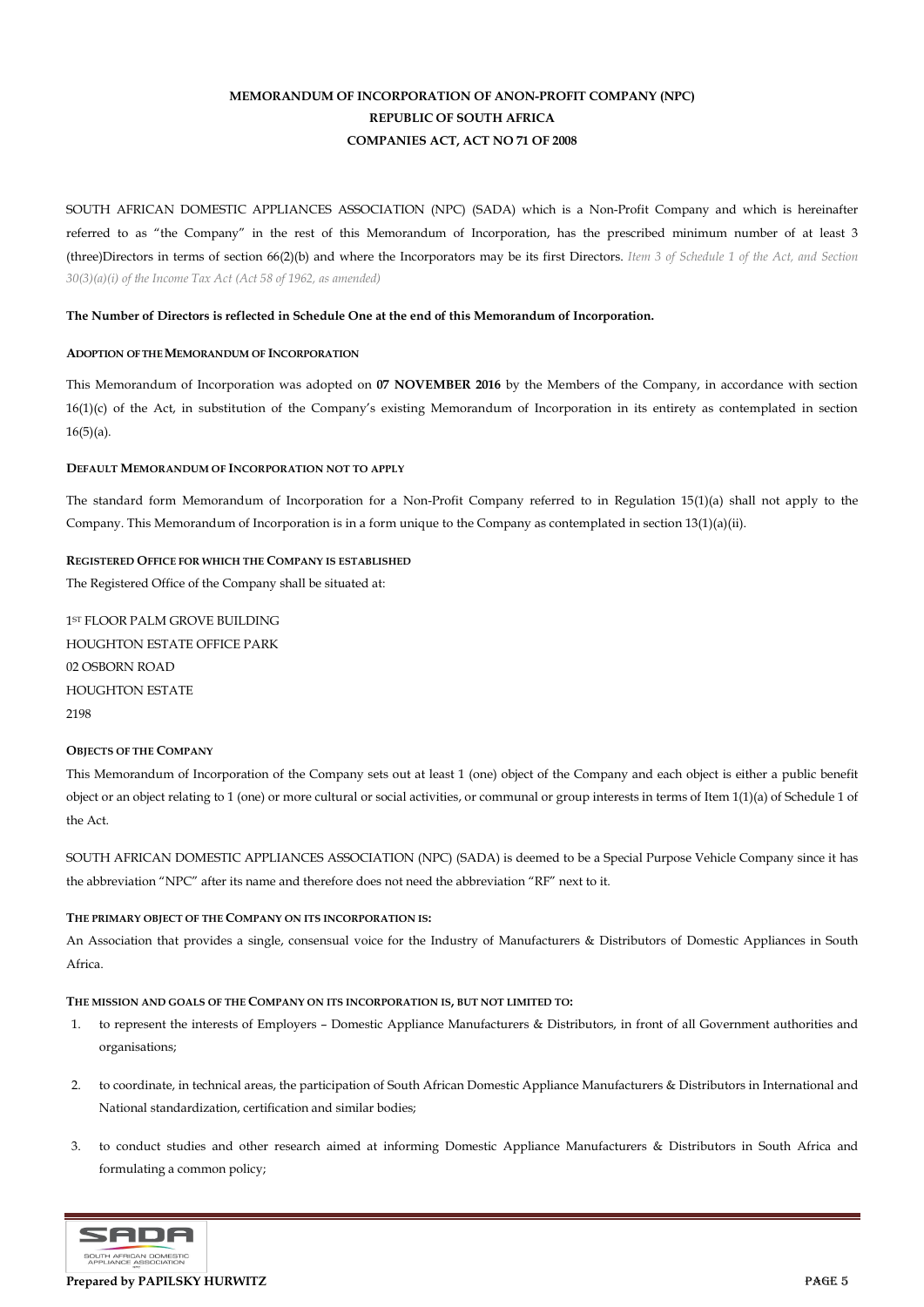- 4. to collect data and statistics to inform members of the Association about the situation of the Domestic Appliance Industry in South Africa, as well as Internationally;
- 5. to maintain contacts with opinion-makers, consumers, employee representatives, scientific communities, economic and social organizations and the mass media connected with the realization of SADA's mission;
- 6. the activity in the wide scope of environmental protection such as: introducing the idea of sustainable development, helping its members to fulfil the obligations concerning the environmental protection and taking up several activities aimed at increasing the ecological awareness of the society;
- 7. to address compliance issues relating to the disposal and recycling of electrical appliances in accordance with the requirements the National Waste Act.

### WAYS AND FORMS OF REALISING SADA'S MISSION AND GOALS:

- 1. Based on annual budgets, SADA shall detail the scope of tasks connected with the realization of the basic goals of SADA.
- 2. SADA when fulfilling its statutory mission and goals may establish and invest in commercial law companies (including the recovery organization of electrical and electronic Appliances set up on the basis of the National Waste Act) and other organizations.
- 3. Moreover SADA, in order to fulfil its statutory mission and goals may conduct other, legally allowed forms of activity, in particular:
	- 1) Taking up the initiatives in the scope of its statutory mission and goals by the organization of training conferences, consultations, courses, seminars, lectures, shows and other meetings both for its members and third parties;
	- 2) Conduct the publishing activity, studies, market researches, consulting and expertise in the scope of statutory activity;
	- 3) Collection, elaboration and analysing the information concerning the Domestic Appliance Industry in South Africa and all over the world.
- 4) The commercial activity of SADA to fulfil its statutory mission and goals shall be:
	- 1) Market and public opinion survey;
	- 2) Other surveys and technical analysis;
	- 3) Other advising in the scope of running the commercial activity and management;
	- 4) Other non-school form of education not elsewhere classified;
	- 5) Other publishing activity;
	- 6) Activity concerning the organization of fairs, exhibitions and congresses;
	- 7) Other professional, scientific or technical activity not elsewhere classified.

![](_page_6_Picture_19.jpeg)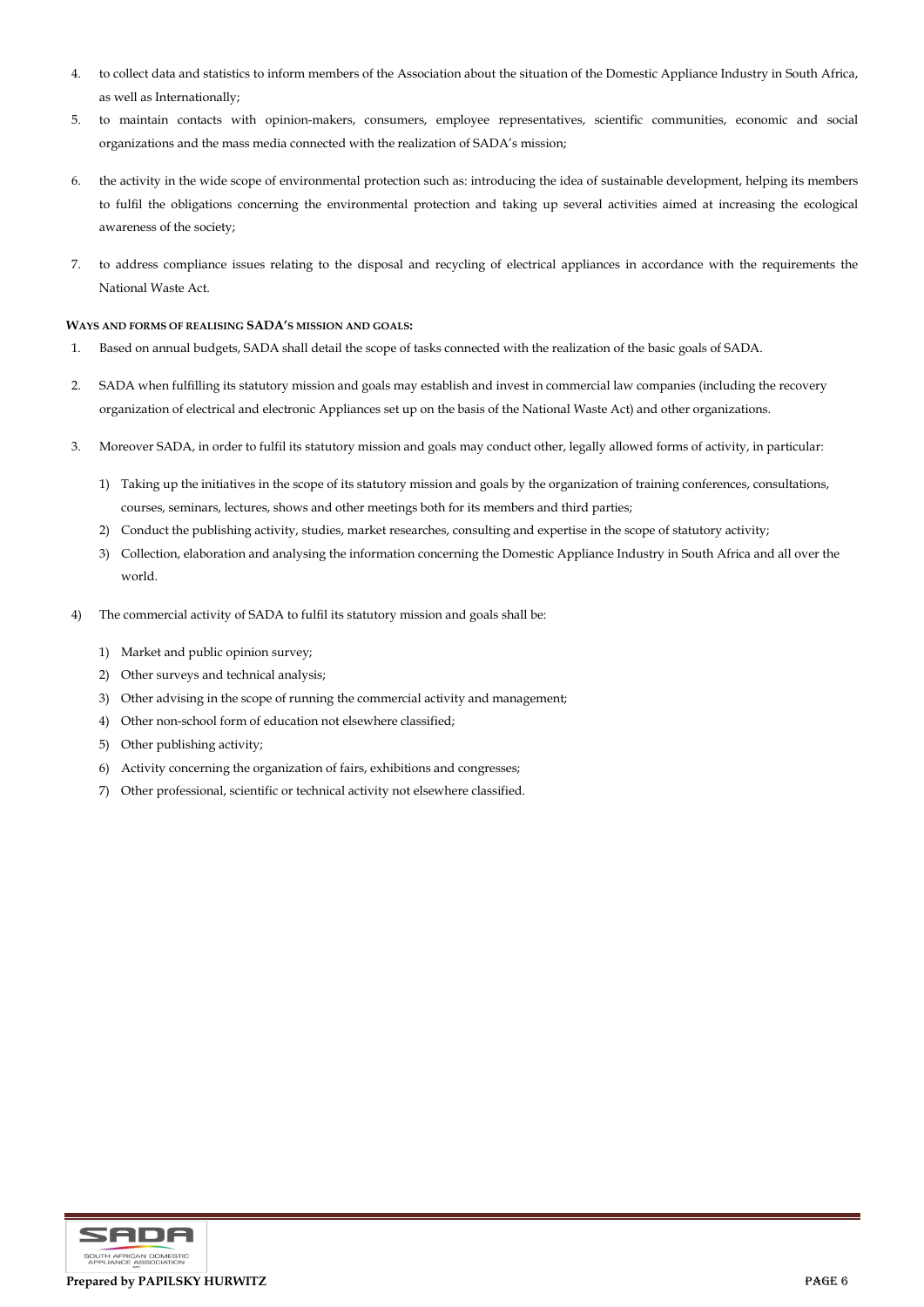### ARTICLE 1 – INCORPORATION AND NATURE OF THE COMPANY

#### 1.1 **INCORPORATION**

- (1) SOUTH AFRICAN DOMESTIC APPLIANCES ASSOCIATION (NPC) (SADA) is incorporated as a Non-Profit Company, in terms of Schedule 1 and section 10 of the Companies Act, Act 71 of 2008 and section 122 of the Companies Amendment Act, Act 3 of 2011.
- (2) SOUTH AFRICAN DOMESTIC APPLIANCES ASSOCIATION (NPC) (SADA) is incorporated in accordance with and governed by the unalterable provisions of the Companies Act, 2008, meaning a provision of the Companies Act that does not expressly contemplate that its effect on any particular Company may be negated, restricted, limited, qualified, extended or otherwise altered in substance or effect by this Company's Memorandum of Incorporation or Rules and the alterable provisions of the Companies Act, meaning a provision of the Companies Act in which it is expressly contemplated that its effect on a particular Company may be negated, restricted, limited, qualified, extended or otherwise altered in substance or effect by this Company's Memorandum of Incorporation, subject to the limitation, extensions, variations or substitutions set out in this Company's Memorandum of Incorporation, and the provisions of this Company's Memorandum of Incorporation, which forms the Constitution of the Company. *Section 1*
- (3) SOUTH AFRICAN DOMESTIC APPLIANCES ASSOCIATION (NPC) (SADA) shall apply all of its assets and income, however derived, to advance its stated objects, as set out above in this Memorandum of Incorporation. The income and property of the Company shall not be distributable to its Incorporators, Members, Directors, Prescribed Officers or persons related to any of them except to the extent permitted by Item 1(3) of Schedule 1. *Item 1(2)(a) of Schedule 1 and Item 1(3) of Schedule1*
- (4) This Memorandum of Incorporation does not limit or restrict the Company to acquire and hold securities issued by a profit Company or directly or indirectly, alone or with any other person, carry on any business, trade or undertaking consistent with or ancillary to its stated objects. The Non-Profit Company may conduct any business, including a commercial venture, as long as the funds generated are applied to advance the Company's primary object. *Item 1(2)(b)(i)(ii) of Schedule 1*
- (5) SOUTH AFRICAN DOMESTIC APPLIANCES ASSOCIATION (NPC) (SADA) shall not directly or indirectly, pay any portion of its income or transfer any of its assets, regardless of how the income or asset was derived, to any person, who is or was an Incorporator of the Company, or who is a Member or Director, or person appointing a Director, of the Company, except:
	- (5.1) as reasonable remuneration for goods delivered or services rendered to, or at the direction of, the Company, or payment of, or reimbursement for, expenses incurred to advance a stated object of the Company;
	- (5.2) as a payment of an amount due and payable by the Company in terms of a *bona fide* agreement between the Company and that person or another;
	- (5.3) as a payment in respect of any rights of that person, to the extent that such rights are administered by the Company in order to advance a stated object of the Company; or
	- (5.4) in respect of any legal obligation binding on the Company. *Item 1(3)(a)(i)(ii) and Item 1(3)(b)(c)(d) of Schedule 1 of the Act and section 122(b) of Act 3 of 2011*

# 1.2 POWERS OF THE COMPANY

(1) SOUTH AFRICAN DOMESTIC APPLIANCES ASSOCIATION (NPC) (SADA) is not subject to any restrictive conditions nor to any prohibitions regarding the amendment of this Memorandum of Incorporation, other than those contained in the Act.

#### 1.3 MEMORANDUM OF INCORPORATION AND COMPANY RULES

(1) In terms of this Memorandum of Incorporation the Company is not limited from making, amending or appealing any Company Rules as contemplated in section 15(3) of the Act, and the Board's capacity to make such Rules is not hereby limited or restricted. *Section 15(3)*

![](_page_7_Picture_15.jpeg)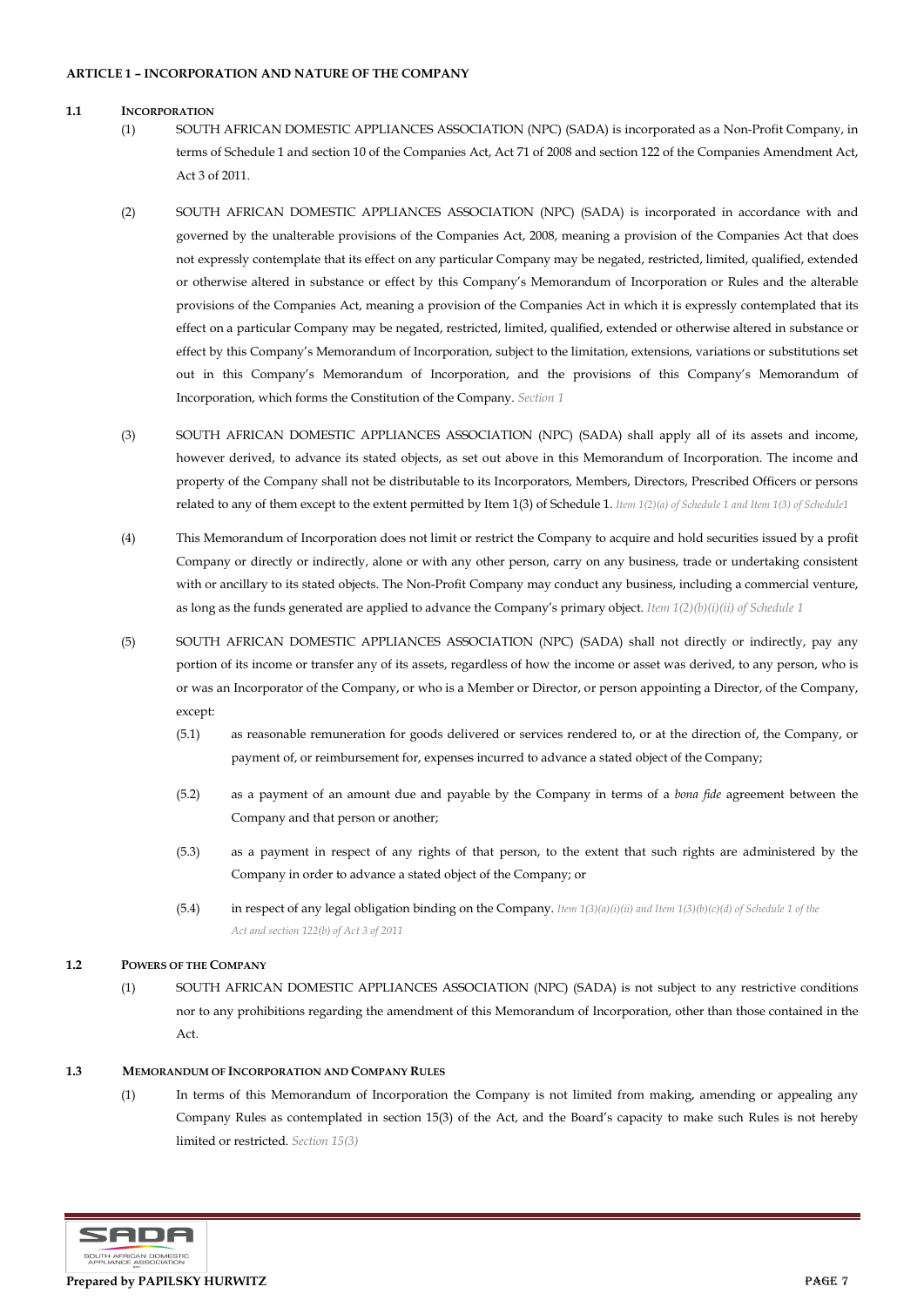- (2) The Board shall publish these Company Rules in terms of section 15(3), (4) and (5) by delivering a copy of the Rules to each Director and Member, by publishing a copy of those Rules in any manner required or permitted by the Company's Memorandum of Incorporation, or the Rules of the Company, and filing a copy of those Rules. *Section 15(3)(a)(b)*
- (3) Any Rules proposed by the Board will take effect 10 (ten) business days after the filing of that Rule, or on the later date specified in the Rule. Any Rules proposed by the Board may not be filed if written objection by Members of 25% (twenty five percent) or more of the Voting rights are received by the Board within 20 (twenty) business days after publication. This provision shall have the effect of limiting the authority of the Board and may be omitted or adjusted. Any Rule that takes effect as contemplated in this sub-article shall remain binding on an interim basis until put to a vote at the next General Meeting of the Company and shall become permanently binding if ratified by a Members' Resolution. In the event that a Rule may not be filed, the Board shall promptly inform each Director and Member of this result by ordinary mail.

### 1.4 SOLVENCY AND LIQUIDITY TEST

- (1) SOUTH AFRICAN DOMESTIC APPLIANCES ASSOCIATION (NPC) (SADA) shall satisfy the Solvency and Liquidity Test at a particular time if, considering all reasonably foreseeable financial circumstances of the Company at that time, the assets of the Company, as fairly valued, equal or exceed the liabilities of the Company, as fairly valued, and it appears that the Company will be able to pay its debts as they become due in the ordinary course of business for a period of 12 (twelve) months after the date on which the test is considered, or in the case of a distribution, 12 (twelve) months following that distribution. *Section 4(1)(a)(b) of the Act and section 2(a) of Act 3 of 2011*
- (2) The Board or any other person applying the Solvency and Liquidity Test to the Company shall consider a fair valuation of the Company's assets and liabilities, including a reasonably foreseeable contingent assets and liabilities, or may consider any other valuation of the Company's assets and liabilities that is reasonable in the circumstances. *Section 4(2)(b)(i)(ii)*

# 1.5 INTERPRETATION OF THE MEMORANDUM OF INCORPORATION, ANTI-AVOIDANCE, EXEMPTIONS AND SUBSTANTIAL COMPLIANCE

- (1) When, in this Memorandum of Incorporation, a particular number of 'business days' is provided for between the happening of one event and another, the number of days shall be calculated by excluding the day on which the first such event occurs, including the day on or by which the second event is to occur, and excluding any public holiday, Saturday or Sunday that falls on or between the days*. Section 5(3)(a)(b)(c)*
- (2) If a provision of this Memorandum of Incorporation requires a document to be signed or initialled by or on behalf of a person, that signing or initialling may be effected in any manner provided for in the Electronic Communications and Transactions Act, or by 2 (two) or more persons, it shall be sufficient if all of those persons sign a single original of the document, in person or in the manner provided for in the Electronic Communications and Transactions Act, or each of those persons signs a separate duplicate original of the document, in person or in the Electronic Communications and Transactions Act, and in such case, the several signed duplicate originals, when combined, constitute the entire document. *Section 6(12)(a) and section 6(12)(b)(i)(ii)*

#### 1.6 MEMBERS' AGREEMENT AND COMPANY RULES

- (1) Subject to the Board having the authority to make Company Rules, a Rule in terms of clause 1 of this sub-article shall be consistent with the Act and the Company Memorandum of Incorporation, and any such Rule that is inconsistent with the Act or the Company's Memorandum of Incorporation shall be void to the extent of the inconsistency, shall take effect on a date that is the later of 10 (ten) business days after the Rule is filed in terms of this clause, or the date, if any, specified in the Rule, and shall be binding on an interim basis from the time it takes effect until it is put to a vote at the next General Members' Meeting of the Company, and on a permanent basis only if it has been ratified by an Ordinary Resolution of Members at the said Meeting. Within 10 (ten) business days after any Rules of the Company have been put to a ratification, the Company shall file a Notice in Form CoR16.2 indicating whether the Rules have been ratified or rejected. *Section 15(4)(a), section15(4)(b)(i)(ii), section 15(4)(c)(i)(ii) and Regulation 16(2)*
- (2) If a Rule that has been filed in terms of clause 1 of this sub-article is subsequently ratified in terms of this sub-article, the Company shall file a notice of ratification within 5 (five) business days in the prescribed manner and form, or if not ratified when put to a vote, the Company shall file a notice of non-ratification within 5(five) business days after the vote, in the prescribed manner and form, and the Company's Board is prohibited by this Memorandum of Incorporation from making a

![](_page_8_Picture_11.jpeg)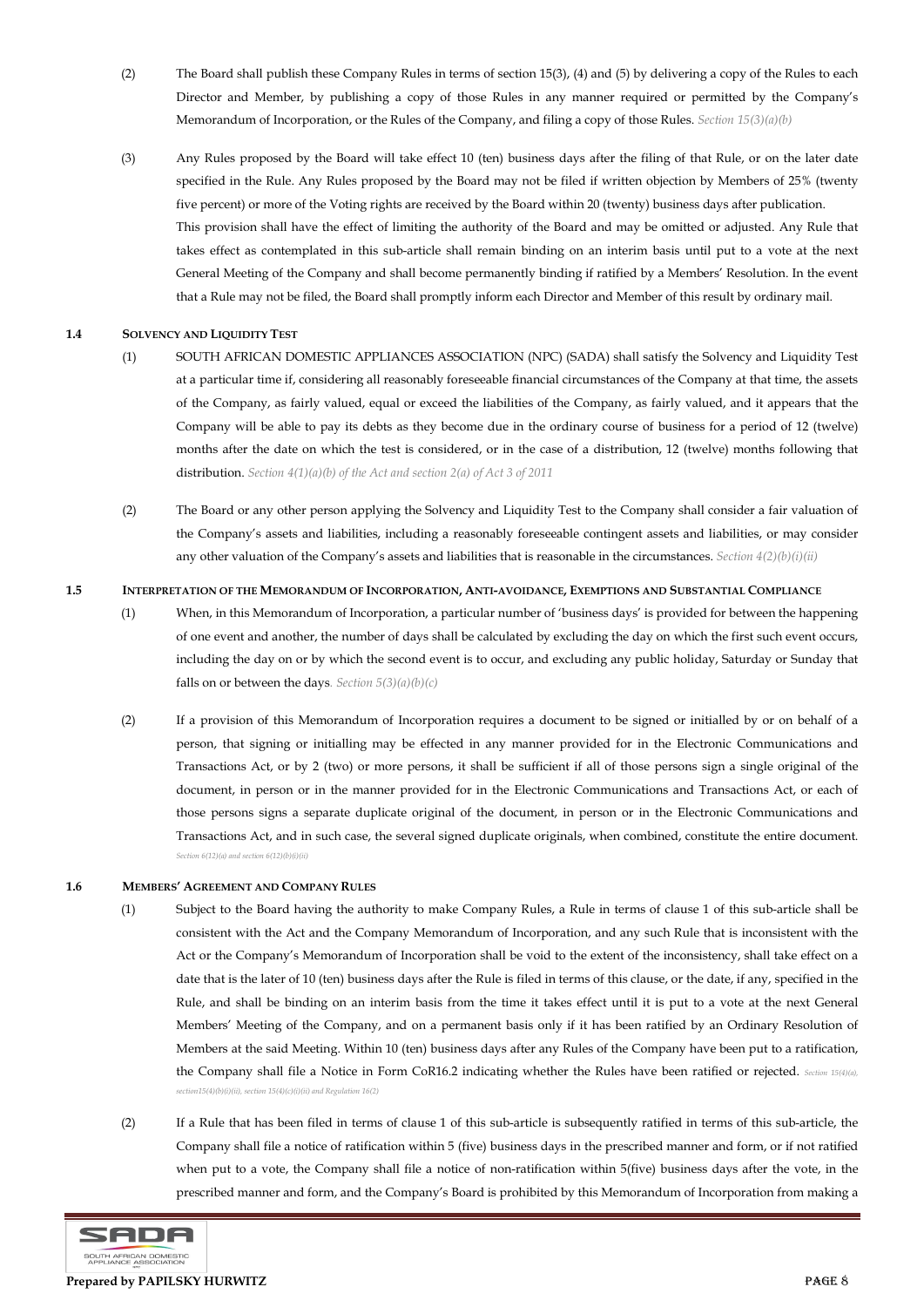substantially similar Rule within the ensuing 12 (twelve) months, unless it has been approved in advance by Ordinary Resolution of the Members. Any failure to ratify the Rules of the Company shall not affect the validity of anything done in terms of those Rules during the period that they had an interim effect as provided in clause 2 of this sub-article. *Section 15(5)(a), section 15(5)(b)(i)(ii) and section 15(5A)*

- (3) Within 10 (ten) business days after any Rules of the Company have been amended, altered or repealed the Company shall file a Notice in Form CoR16.1 indicating the extent and effect of the change. *Regulation 16(3)*
- (4) The Company's Memorandum of Incorporation, and any Rules of the Company, are binding between the Company and each Member, between or among the Members of the Company, and between the Company and each Director of the Company, or any other person serving the Company as a Member of a Committee of the Board, in the exercise of their respective functions within the Company. *Section 15(6)(a)(b) and section 15(6)(c)(i)(ii)*
- (5) This Memorandum of Incorporation does not limit or restrict the Members of the Company entering into any agreement with one another concerning any matter relating to the Company, but any such agreement shall be consistent with the Act and the Company's Memorandum of Incorporation, and any provision of such an agreement that is inconsistent with the Act or the Company's Memorandum of Incorporation shall be void to the extent of the inconsistency. *Section 15(7)*

### 1.7 AMENDING THE MEMORANDUM OF INCORPORATION

- (1) SOUTH AFRICAN DOMESTIC APPLIANCES ASSOCIATION (NPC) (SADA)'s Memorandum of Incorporation may be amended subject to Article Incorporation – Powers of the Company:
	- (1.1) in compliance with a Court Order in the following manner: an amendment to a Company's Memorandum of Incorporation required by any Court Order must be effected by a Resolution of the Company's Board and does not require a Special Resolution as set out in this clause; or
	- (1.2) at any other time if a Special Resolution to amend it:
		- (1.2.1) is proposed by the Board of the Company or Members entitled to exercise at least 10% (ten percent) of the Voting rights that may be exercised on such a Resolution; and
		- (1.2.2) is adopted at a Members' Meeting or in accordance with section 60.
- (2) Within 10 (ten) business days after an amendment to the Company's Memorandum of Incorporation has been effected in any manner contemplated in this sub-article, the Company shall file a Notice of Amendment in Form CoR15.2, together with the relevant documents required by this sub-article of this Memorandum of Incorporation, and the fee set out in Table CR 2B.

### 1.8 LEGAL STATUS OF THE COMPANY

- (1) From the date and time that the incorporation of SOUTH AFRICAN DOMESTIC APPLIANCES ASSOCIATION (NPC) (SADA) is registered, as stated in its registration certificate, the Company is a juristic person, which exists continuously until its name is removed from the Company's register in accordance with this Act, has all of the legal powers and capacity of an individual, except to the extent that a juristic person is incapable of exercising any such power, or having any such capacity, or the Company's Memorandum of Incorporation provides otherwise, is constituted in accordance with the unalterable provisions of this Act, the alterable provisions of the Act, subject to any negation, restriction, limitation, qualification, extension or other alteration that is contemplated in an alterable provision, and has been noted in the Company's Memorandum of Incorporation, and any further provisions of the Company as set out in the Company's Memorandum of Incorporation. *Section (1)(a), section 19(1)(b)(i) and section 19(1)(c)(i)(ii)(iii)*
- (2) No persons shall solely by reason of being an Incorporator, Member or Director of the Company, be liable for any liabilities and obligations of the Company. *Section 19(2)*

![](_page_9_Picture_14.jpeg)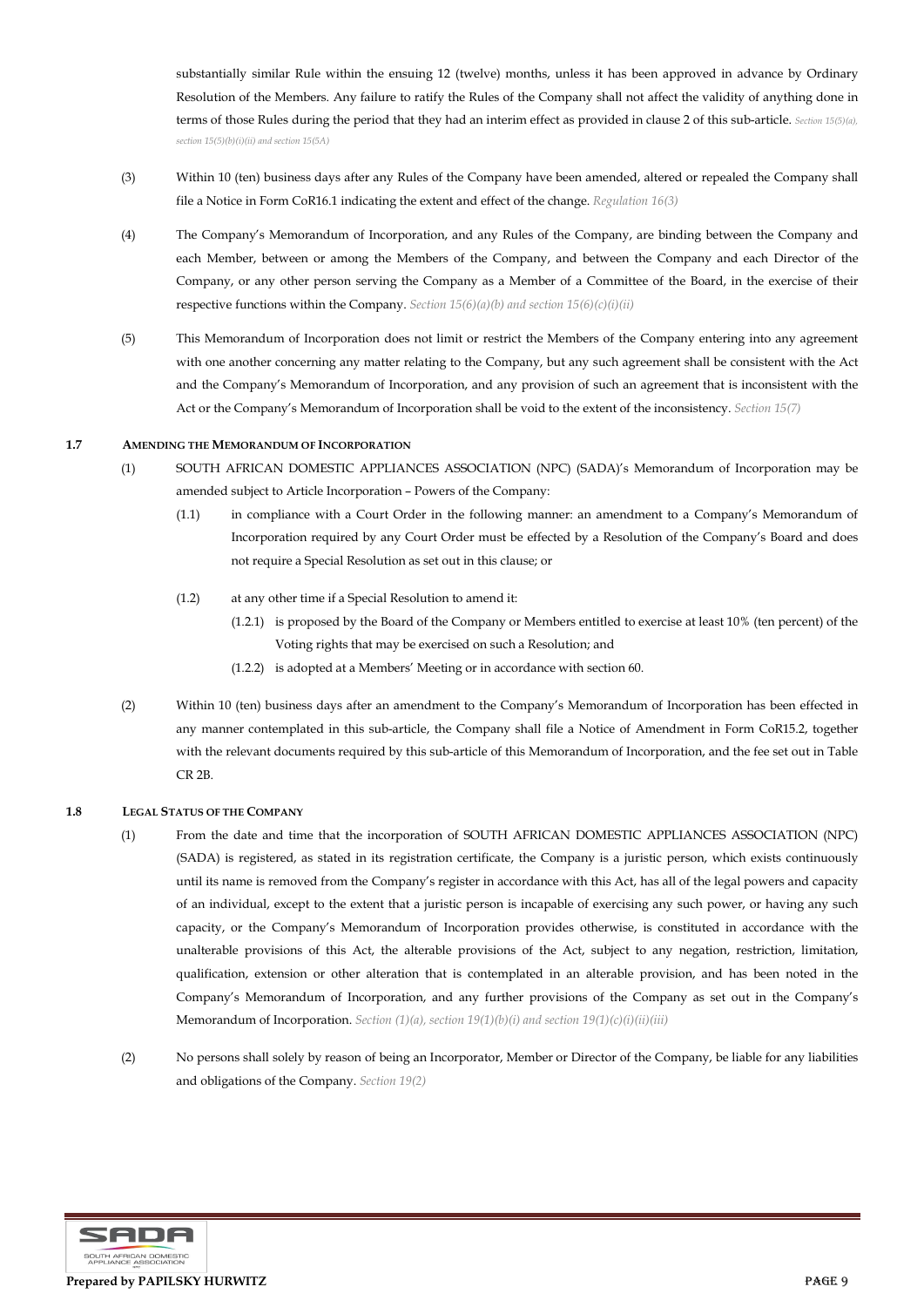### 1.9 VALIDITY OF THE COMPANY'S ACTIONS

(1) The Company's Memorandum of Incorporation limits, restricts, qualifies the purposes, powers or activities of the Company, or limits the authority of the Directors to perform an act on behalf of the Company. The Members' Resolution may ratify any action by the Company or the Directors that is inconsistent with any such limit, restriction or qualification, but such an action may not be ratified if it is in contravention of this Memorandum of Incorporation.

No action of the Company is void by reason only that, the action was prohibited by that limitation, restriction or qualification, or as a consequence of that limitation, restriction or qualification, the Directors had no authority to authorise the action by the Company, and in any legal proceeding, other than proceedings between the Company and its Members and its Directors or its Members and Directors of the Company, no person may rely on such limitation, restriction or qualification to assert that an action contemplated in this clause is void. *Section 20(1)(a)(i)(ii), section 20(1)(b)(i)(ii) and section 20(2)(3)*

#### ARTICLE 2 – MEMBERS; MEMBERS' RIGHTS AND MEETINGS

#### 2.1 MEMBERS

(1) A Member of the Non-Profit Company is a person who holds Membership in, and specified rights in respect of the Non-Profit Company, in terms of Schedule 1 of the Act.

A Member of the Non-Profit Company is a Member of the Company, who is entered as such in the Membership register of the Company in terms of Item 1(9) of Schedule 1 of the Act.

- (2) As contemplated in Items 4(1) and 4(2)(d) of Schedule 1 of the Act, the Company has the following 2 (two) Classes of Members :
	- Voting Members
	- Non-Voting Members
- (3) This Memorandum of Incorporation does not presume the Membership of any person, regard a person to be a Member, or provide for the automatic or *ex officio* Membership of any person, on any basis other than by written application as per set out below. *Item 4(2)(b)(i)(ii) of Schedule 1*
- (4) In relation to the Company, and for purposes of this Memorandum of Incorporation, no person other than a Member or its authorised representatives or proxies in terms of Article: Members' Rights and Meetings - Members' Right to be represented by Proxy, shall be entitled to attend, speak and vote at a Meeting of Members. *Section 1 and section 57(1)*
- (5) SOUTH AFRICAN DOMESTIC APPLIANCES ASSOCIATION (NPC) (SADA) shall maintain a Member's register. *Section 24(4)(a)*

### 2.2 MEMBERSHIP CRITERIA

Anyone who places domestic appliance products on the South African market qualifies to become a member of the Company. All membership and classification of membership categories, shall be subject to the below Articles 2.3 to 2.6.

### 2.3 MEMBERSHIP ACCEPTANCE PROCESS

With the exception of the Founding Members, potential Members are to complete an Application of Membership Form to be approved by way of a resolution to be passed at a Members' meeting and are subject to the Membership Criteria as specified above in Article 2.2.

# 2.4 CLASSIFICATION OF MEMBERSHIP CATEGORIES

The aim of the Company is to have representation of all involved in the Industry irrespective of their size, therefore to make Membership more attainable for everyone, Membership is divided into the following categories based on each member's annual turnover within the South African Industry Market:

![](_page_10_Picture_19.jpeg)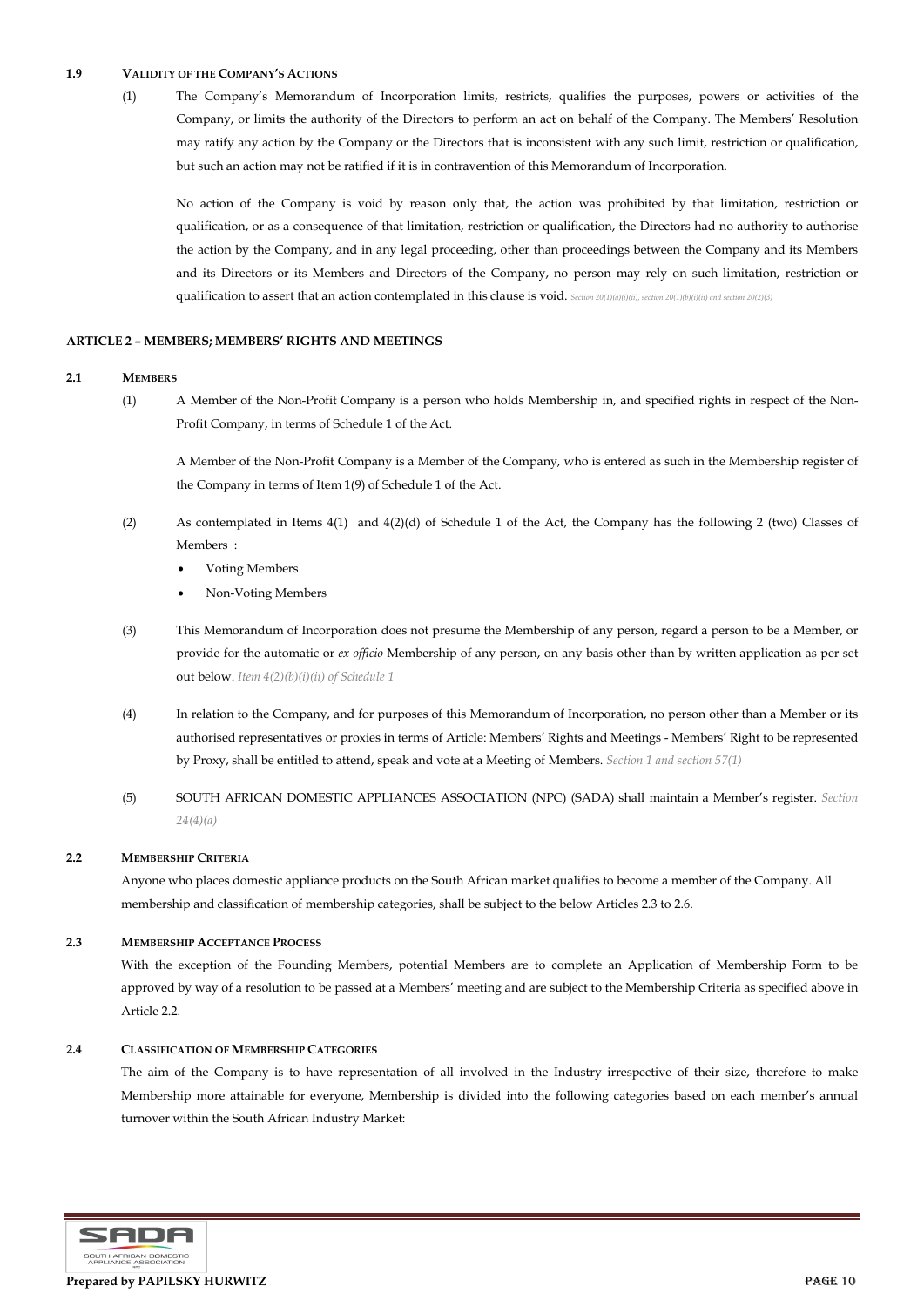### VOTING MEMBERS

# (1) Category A

Members whose Annual Market Related turnover is 2.0 Billion Rand or more will be classified as Category A Members.

### (2) Category B

Members whose Annual Market Related turnover is 1.0 Billion Rand, but below 2.0 Billion Rand will be classified as Category B Members.

# (3) Category C

Members whose Annual Market Related turnover is below 1.0 Billion Rand and who request to become Voting Members, will be classified as Category C Members.

### NON - VOTING MEMBERS

# (4) Category D

Members whose Annual Market Related turnover is below 1.0 Billion Rand and who request to become Non-Voting Members, will be classified as Category D Members.

# 2.5 VOTING RIGHTS ATTACHED TO EACH MEMBERSHIP CATEGORY

The amount of votes attributable to each member will be determined by their membership category based on the Annual declaration of their Market Related turnover within the South African Industry Market:

# VOTING MEMBERS

(1) Category A

Each Member classified as a Category A Member, will have 3 (three) votes per member.

- (2) Category B Each Member classified as a Category B Member, will have 2 (two) votes per member.
- (3) Category C

Each Member classified as a Category C Member, will have 1 (one) vote per member.

# (4) NON - VOTING MEMBERS Category D

Each Member classified as a Category D Member, will not have a vote.

### 2.6 MEMBERSHIP FEES

Membership Fees will be determined each year in advance based on the Forecast Annual Budget of the Company and, with the exception of Category D, based on each Member's number of votes that they are entitled to, pro rata to the total votes of all Categories of Members at that time. The Membership Fees of Category D will be determined annually by a Members' resolution of all categories. The Membership Fees will be paid quarterly in advance within the first week of each quarter.

![](_page_11_Picture_22.jpeg)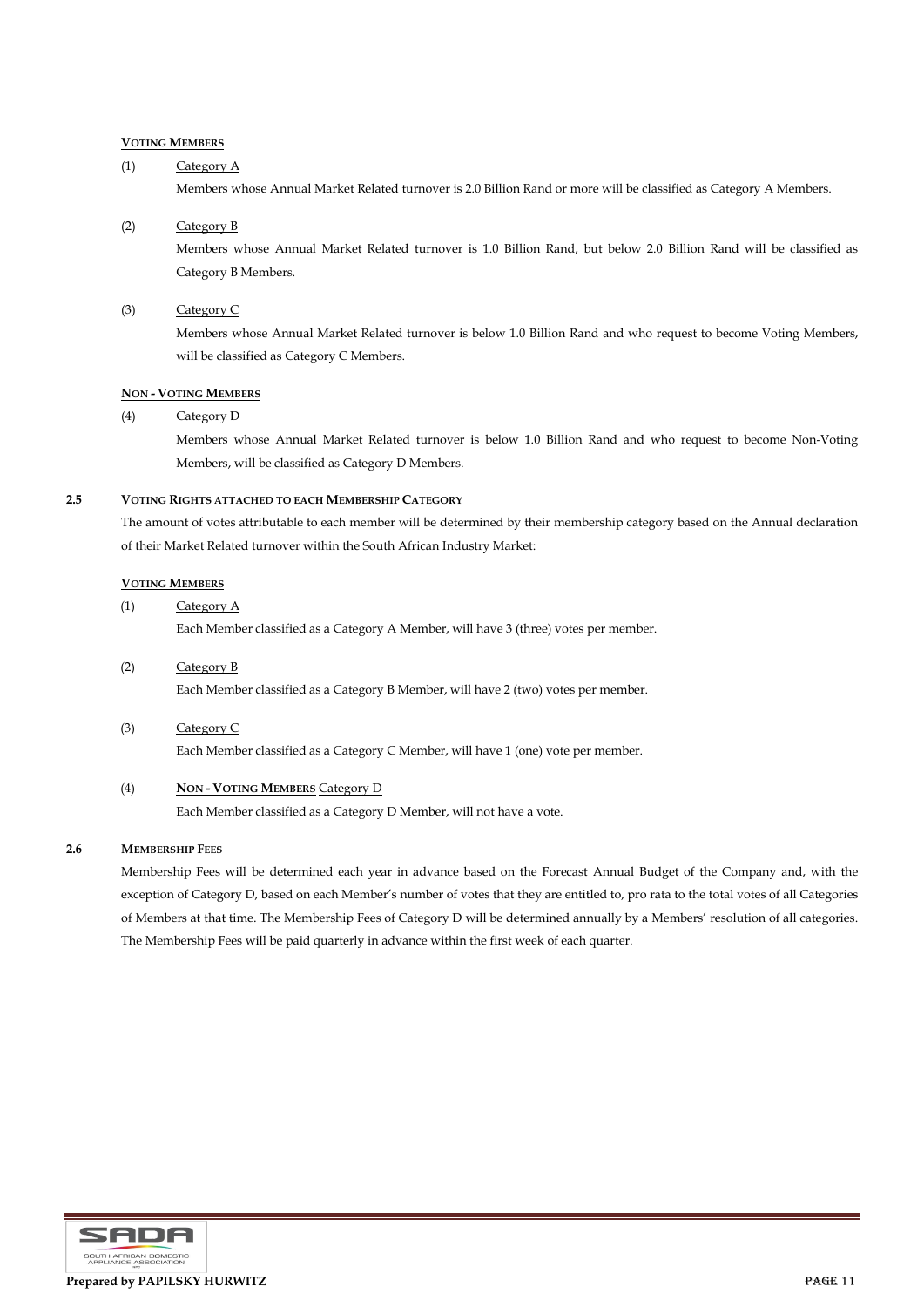#### 2.7 RIGHTS AND DUTIES OF MEMBERS

- (1) Each Member shall have the right to:
	- (1.1) Participate in all the decisions of the Company involving its interests;
	- (1.2) Obtain information about the activities of the Company;
	- (1.3) Participate in Members' Meetings
- (2) Only Voting Members shall have the right to vote at Members' Meetings
- (3) A Member shall be obliged to co-operate and support, within its means, the activities of the Company.
- (4) A Member shall be obliged to pay its Membership Fees in a timely manner.
- 

#### 2.8 MEMBERS' RIGHT TO BE REPRESENTED BY PROXY

(1) Subject to the limited right of Non-Voting Members who cannot vote, any Member may at any time appoint any natural person, including a natural person who is not a Member, as a proxy to participate in, and speak and vote at a Members' Meeting on behalf of that Member, or give or withhold written consent on behalf of that Member to a decision in terms of section 60 of the Act or by Round-Robin Resolution, provided that the Member may not appoint more than 1 (one) proxy to exercise Voting rights on behalf of that Member. *Section 58(1)(a) and (b), section 58(3)(a), section 58 and section 60*

This Memorandum of Incorporation hereby limits and restricts the appointment of proxies to the appointment of 1 (one) proxy per Voting Member in terms of section 58(3)(a).

The Member of an instrument of proxy or general Power of Attorney, given by a Member, shall be entitled to vote if duly authorised under that instrument or power to attend and take part in any Meeting or proceeding of the Company, whether or not he is himself a Member in the Company.

- (2) A proxy appointment shall be in writing, dated and signed by the Member and remains valid for 1 (one) year from the date when it was signed unless the proxy itself provides for a longer or shorter duration unless it is revoked or expires earlier as contemplated in the Act. The appointment is revocable unless the proxy appointment expressly states otherwise, and may be revoked by cancelling it in writing, or making a later inconsistent appointment of a proxy, and delivering a copy of the revocation instrument to the proxy, and to the Company. The appointment is suspended at any time and to the extent that the holder entitled to vote chooses to act directly and in person in the exercise of any rights as a Member entitled to vote. *Section 58(2)(a)(b)(i)(ii)*
- (3) The authority of a Member's proxy to delegate the proxy's powers to another person, and to decide without direction from the Member whether to exercise or abstain from exercising any Voting rights of the Member, is not limited or restricted by this Memorandum of Incorporation, subject only to any restriction set out in the instrument appointing the proxy. *Section 58(3)(b)*
- (4) In terms of the Act and this Memorandum of Incorporation if a proxy is received duly signed but with no indication as to how the person named therein should vote on any issue, the proxy may vote or abstain from Voting as he sees fit unless the proxy indicates otherwise.

Unless the instrument appointing a proxy provides otherwise, a Member's proxy may decide, without direction from the Member, whether to exercise or abstain from exercising any Voting right of the Member, as set out in section 58(7) of the Act, and none of such rights or powers are limited, restricted or varied by this Memorandum of Incorporation. *Section 58(7)*

- (5) SOUTH AFRICAN DOMESTIC APPLIANCES ASSOCIATION (NPC) (SADA) shall not require that the proxy appointment be made irrevocable. *Section 58(8)(c)*
- (6) SOUTH AFRICAN DOMESTIC APPLIANCES ASSOCIATION (NPC) (SADA) shall be entitled to disregard a proxy form or instrument appointing a proxy, and to disregard the vote of any proxy or purported proxy, if:

![](_page_12_Picture_19.jpeg)

### Prepared by PAPILSKY HURWITZ **PAGE 12**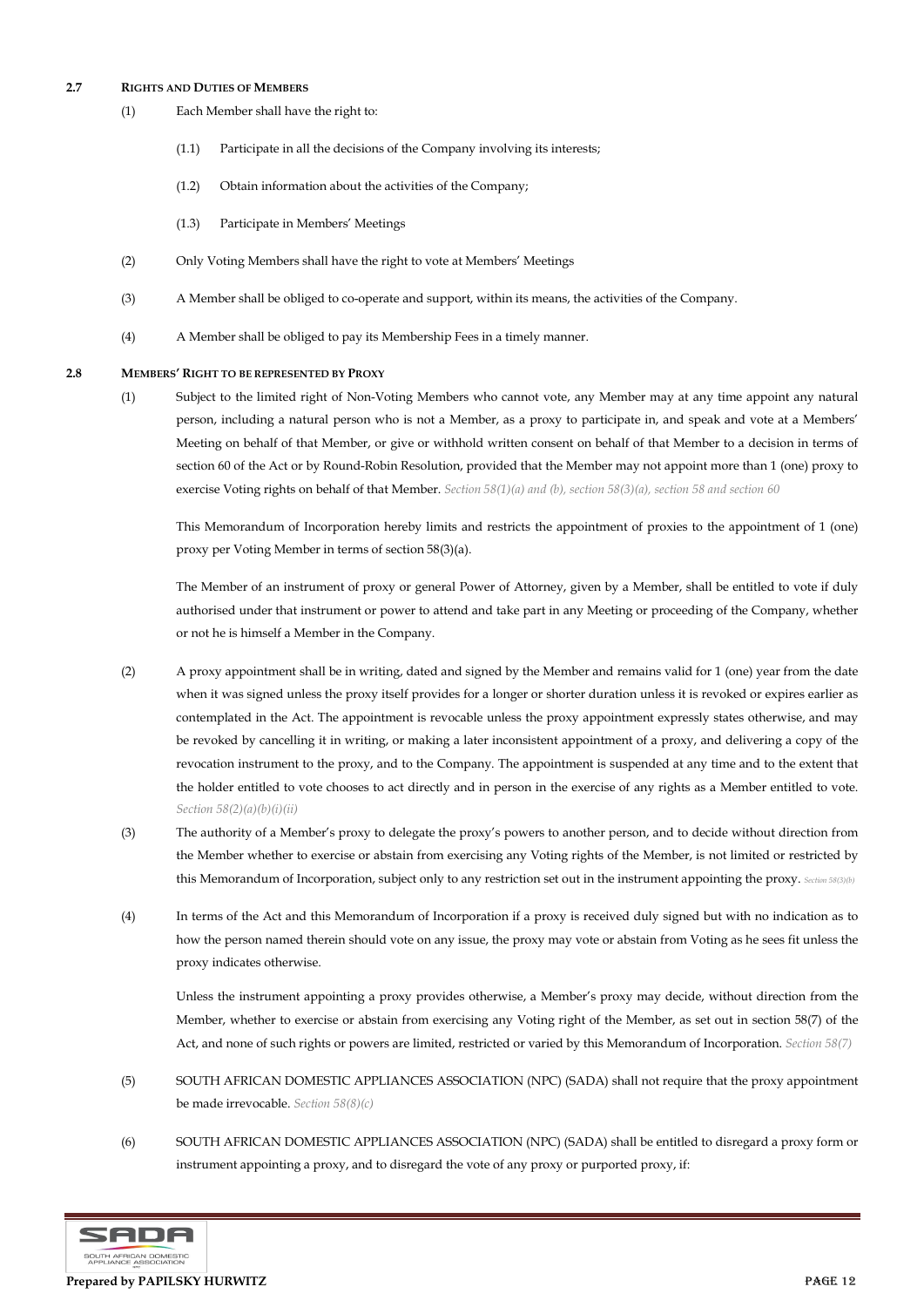- (6.1) the proxy form or instrument of proxy does not comply with the requisite formalities, or with the requirements as to content, as prescribed in section 58 of the Act or is inconsistent with or contravenes this Memorandum of Incorporation; or
- (6.2) the authority of the proxy has been revoked by the Member(if applicable, through its authorised representative or through its legal representative terms of section 58(4)(b) and (c). *Section 58(4)(a)(b)(c) and section 58(7)*
- (7) Any person who is a proxy or purported proxy specified in a proxy form or instrument appointing a proxy which may be disregarded, or the Voting of whom may be disregarded, shall not be entitled to attend, participate in, or speak or vote at the Meeting of Members in question or by way of Round-Robin Resolution in terms of section 60 of the Act, and shall forthwith remove himself from the Meeting in question at the request of the Chairman of the Meeting. *Section 60*

### 2.9 MEMBERS ACTING OTHER THAN AT A MEETING

- (1) A Resolution that could be voted on at a Members' Meeting, other than in respect of the election of Directors, may instead be submitted by the Board for consideration to the Members entitled to exercise Voting rights in relation to the Resolution and voted on in writing by Members entitled to exercise Voting rights in relation to the Resolution within 20 (twenty) business days after the Resolution was submitted to them. *Section 60(1)(a)(b)*
- (2) A Resolution will have been adopted if it is supported by persons entitled to exercise sufficient Voting rights for it to have been adopted as an Ordinary or Special Resolution at a properly constituted Members' Meeting and if adopted, shall have the same effect as if it had been approved by Voting at a Meeting. *Section 60(2)(a)(b)*
- (3) An election of a Director that could be conducted at a Members' Meeting may instead be conducted by written polling of all of the Members entitled to exercise Voting rights in relation to the election of that Director. *Section 60(3)*
- (4) In addition to a Resolution passed in terms of this clause, a Resolution in writing signed by all the Members entitled to vote thereon shall be as valid and effectual as if adopted at a duly convened Members' Meeting.

Within 10 (ten) business days after adopting a Resolution, or conducting an election of Directors in terms of the provisions of this clause, the Company shall deliver a statement describing the results of the vote, consent process, or election to every Member who was entitled to vote on or consent to the Resolution, or vote on the election of a Director, as the case may be. *Section 60(1)(a)(b) and section 60(4)*

### 2.10 MEMBERS' MEETINGS

- (1) In terms of this Memorandum of Incorporation, the Board of the Company or a Member may call a Member's Meeting at any time. *Section 61(1)(2)*
- (2) Notice of Members' Meetings shall be sent to each Voting and Non-Voting Members who has elected to receive such notice.
- (3) SOUTH AFRICAN DOMESTIC APPLIANCES ASSOCIATION (NPC) (SADA) shall hold a Members' Meeting or put the proposed Resolution to Members entitled to vote:
	- (3.1) at any time that the Board is required by the Act or this Memorandum of Incorporation to refer a matter to Members entitled to vote for decision;
	- (3.2) whenever the number of Directors fall below the minimum number prescribed in the Act and the Company is required to fill a vacancy on the Board.

Except at any time when there is only 1 (one) Member or when a Resolution may be passed otherwise than at a Meeting of Members, the Company shall hold a Members' Meeting:

- (3.3) when demanded by Members;
- (3.4) when required by any other provision of this Memorandum of Incorporation. *Section 61(2)(a)(b)*

![](_page_13_Picture_18.jpeg)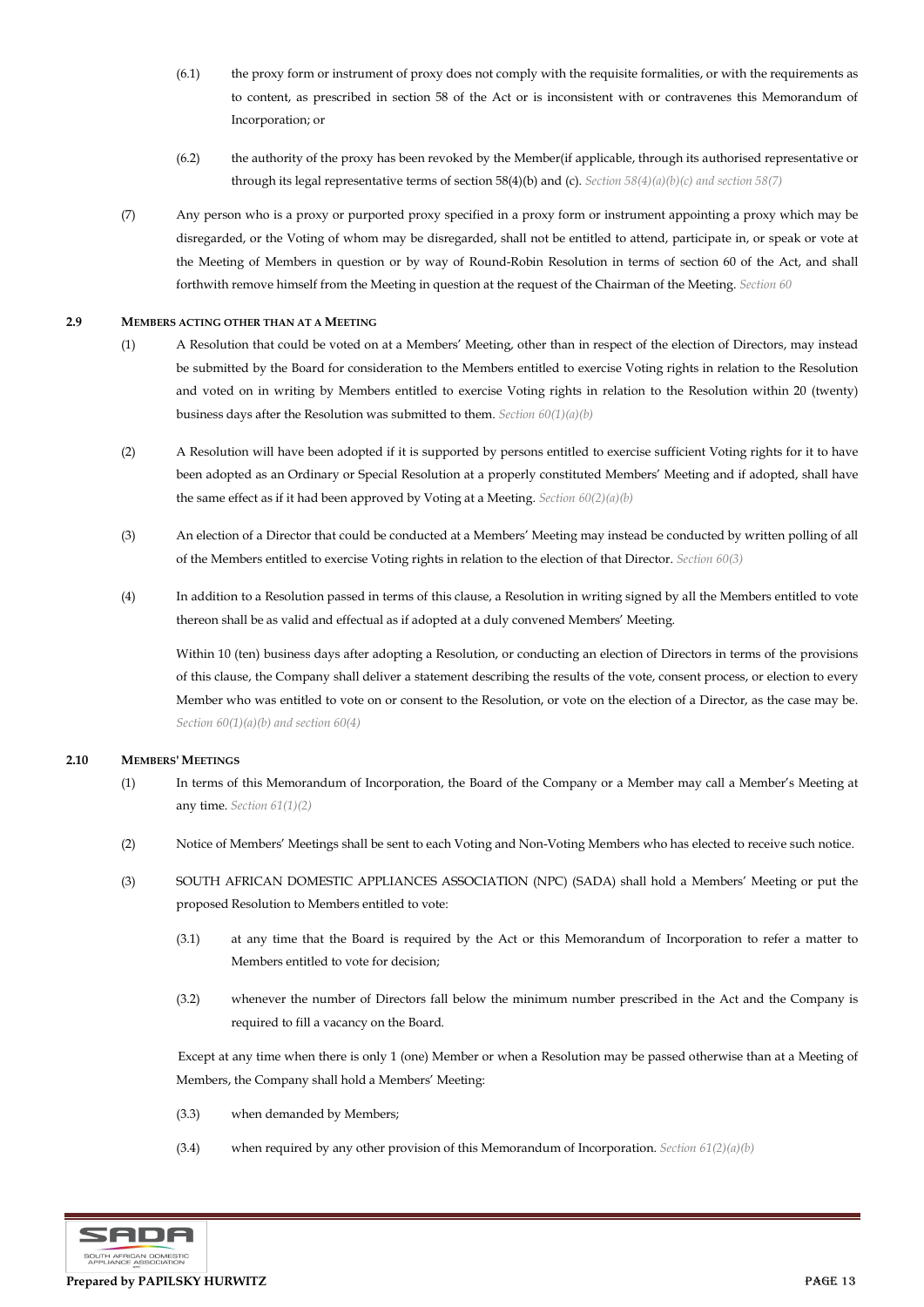- (4) This Memorandum of Incorporation does not provide a different period of notice of Members' Meetings to the period prescribed by the Act and this does not prejudice the Company rights to call a Meeting on less notice pursuant to section 62(2A) of the Act. *Section 62(1)(2)*
- (5) SOUTH AFRICAN DOMESTIC APPLIANCES ASSOCIATION (NPC) (SADA) shall, either hold a Members' Meeting in order to consider 1 (one) or more Resolutions, or as regards such Resolution(s) that could be voted on at a Members' Meeting, other than an Annual General Meeting, instead require them to be dealt with by Round-Robin Resolution of Members entitled to vote. Within 10 (ten) business days after the Members entitled to vote by Round-Robin Resolution, the Company must deliver a statement describing the results of the vote, consent process, or election to every Member who was entitled to vote on or consent to the Round-Robin Resolution. *Section 61*
- (6) The Board or any Director of the Company authorised by the Board to do so may call a Meeting of Members at any time and must do so if and when required by the Companies Act or this Memorandum of Incorporation to do so. The Board must call a Meeting of Members demanded by Members in terms of section 61(3). If there are no Directors or all of the Directors of the Company are incapacitated, the Company hereby authorises any Member of the Company to call a Members' Meeting for purposes of and in the circumstances contemplated in section 61(11). *Section 61(1)(2)(3) and section 61(11)*
- (7) The Board of the Company or any Member or any other person specified in the Company's Memorandum of Incorporation or Company Rules, shall call a Members' meeting if 1 (one) or more written and signed demands for such a Meeting are delivered to the Company and each such demand describes the specific purpose for which the Meeting is proposed and in aggregate, demands for substantially the same purpose are made and signed by the Members, as of the earliest time specified in any of those demands, of at least 10% (ten percent) of the Voting rights entitled to be exercised in relation to the matter proposed to be considered at the Meeting, and the right of Members to requisition a Meeting as set out in section 61(3) may be exercised by the Members of a lower percentage of the Voting rights entitled to be exercised in relation to the matter to be considered at the Meeting, despite the provision of section 61(3). *Section 61(3)(a)(b) and section 61(4)*
- (8) At any time before the start of a Members' Meeting a Member who submitted a demand for that Meeting may withdraw that demand and the Company shall cancel the Meeting if, as a result of 1 (one) or more demands being withdrawn, the Voting rights of any remaining Members continue to demand the meeting, in aggregate, fall below the minimum percentage of Voting rights required to call a Meeting. *Section 61(6)(a)-(b)*
- (9) The authority of either the Board or Members to determine the location of any Members' Meeting, and to hold any such Meeting in the Republic of South Africa, or in any foreign country, is not limited or restricted by this Memorandum of Incorporation. *Section 61(9)(a)(b)*
- (10) With respect to the location(s) and venue(s) of a Members' Meeting, the Board may determine that a Meeting will take place at several locations and venues and may determine such arrangements as seen fit in its sole discretion appropriate and practical in any circumstances to address the location and venue where the Chairman of the Meeting will preside ("the main Meeting place") the numbers of persons attending at any particular location or venue, the safety of persons attending at any particular location or venue, the facilitators of attendance of persons at any particular location or venue, the entitlement of persons to attend at any particular location or venue, and the electronic participation of persons in the Meeting, and may from time to time vary any such arrangements. Subject to the limited right of Non-Voting Members who cannot vote, a Member who in person or as represented attends a Members' Meeting physically at any of the various locations and venues for a Meeting shall be deemed to be present at the Meeting in question, and counted towards the quorum, while so attending. *Section 62(9)*
- (11) In regards to Members' Meetings the Board may convene a Members' Meeting whenever it thinks fit. If, at any time, there are insufficient Voting Members within the Republic of South Africa capable of acting to form a quorum, any Director or any Member of the Company may convene a Members' Meeting in the same manner as nearly as possible as that in which Meetings may be convened by the Board. *Section 61(11)(a)*
- (12) SOUTH AFRICAN DOMESTIC APPLIANCES ASSOCIATION (NPC) (SADA) is not required to hold any Members' Meetings other than those specifically required by the Act.

![](_page_14_Picture_9.jpeg)

### Prepared by PAPILSKY HURWITZ **PAGE 14**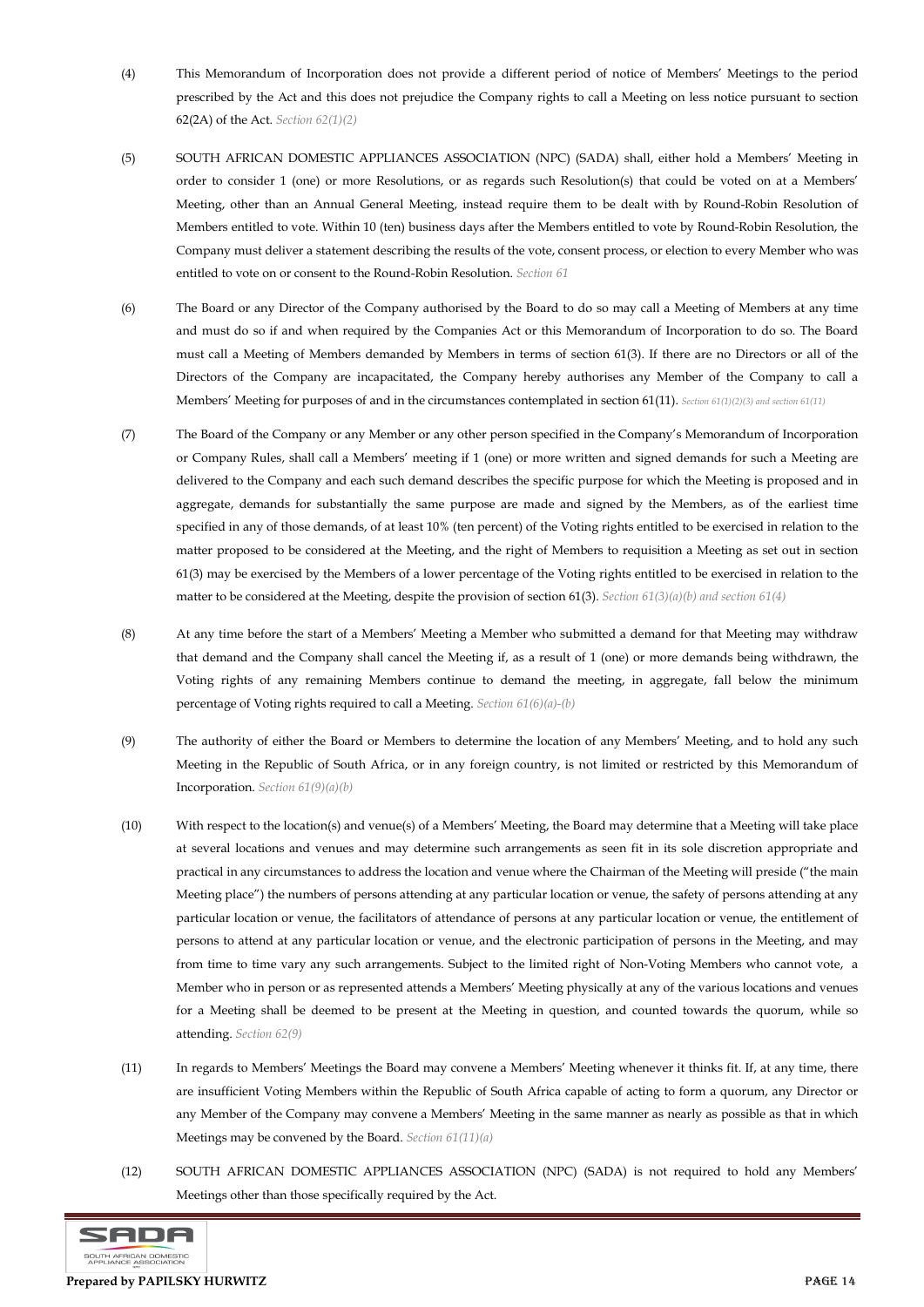- (13) Notwithstanding anything to the contrary contained in the Act or this Memorandum of Incorporation, all Members' Meetings that are called for may be held in person.
- (14) Any failure to hold a Meeting does not affect the existence of the Company, or the validity of any action by the Company. *Section 61(14)*
- (15) Each Director of the Company shall be present for the entire duration of each Members' Meeting, unless a Member or his representative or proxy requests 1 (one) or more or all the Directors to withdraw and leave the Meeting or any part of the Meeting in which event, such Director(s) as have been requested to leave, shall leave the Meeting for the period as requested.

### 2.11 NOTICES

(1) Each Voting and Non-Voting Member (or the agent) shall notify the Company in writing of an electronic mail address, a fax number, and a physical or postal address, each of which shall be deemed to be the Members' registered address within the meaning of this Memorandum of Incorporation, and if the Member has not notified the Company of at least 1 (one) of the above, the Member shall be deemed to have waived his right to be served from any notice of the Company.

### 2.12 NOTICE OF MEMBERS' MEETINGS

- (1) A notice of a Meeting of any class of Members must be delivered contemporaneously to each Member registered as such as of the applicable record date for delivery of that notice, determined in terms of the record date, read with section 59(1)(a) of the Act, of the class of Member entitled to vote on any of the Resolutions to be considered at the Meeting, and to the Auditors for the time being of the Company in terms of section  $93(1)(c)(ii)$  of the Act; and if expressly required in terms of an instrument appointing a proxy which has been delivered to the Company, to the proxy or proxies of a Member (section 58(6) of the Act),in form and content as prescribed in section 62(3), at least 10 (ten) business days before the date on which the Meeting is to begin. Any failure to comply with this clause shall not affect the validity of the General Meeting. *Section 58(6), section 59(1)(a), section 62(1)(a)(b) and section 93(1)(c)*
- (2) SOUTH AFRICAN DOMESTIC APPLIANCES ASSOCIATION (NPC) (SADA) may call a Meeting with less notice than required by this Memorandum of Incorporation, but such a Meeting may proceed only if every person who is entitled to exercise Voting rights in respect of any item on the Meeting agenda is present at the Meeting and votes to waive the required minimum notice of the Meeting. *Section 62(2A)*
- (3) A notice of a Members' Meeting shall be in writing in plain language and shall include:
	- (3.1) the date, time and place for the Meeting, and the record date for the Meeting;
	- (3.2) the general purpose of the Meeting, and any specific purpose if applicable:
		- (3.2.1) a summarised form of the Financial Statements to be presented and directions for obtaining a copy of the complete Financial Statements for the preceding financial year;
		- (3.2.2) a copy of any proposed Resolution of which the Company has received notice, and which is to be considered at the Meeting, and a notice of the percentage of Voting rights that will be required for that Resolution to be adopted;
	- (3.3) a reasonably prominent statement that:
		- (3.3.1) a Member entitled to attend and vote at the Members' Meeting shall be entitled to appoint a proxy to attend, participate in, speak and vote at the Members' Meeting in the place of the Member entitled to vote or given or withhold written consent on behalf of the Member entitled to vote to a decision by Round-Robin Resolution of the relevant holders entitled to vote;
		- (3.3.2) a proxy need not be a Member entitled to vote; and

![](_page_15_Picture_16.jpeg)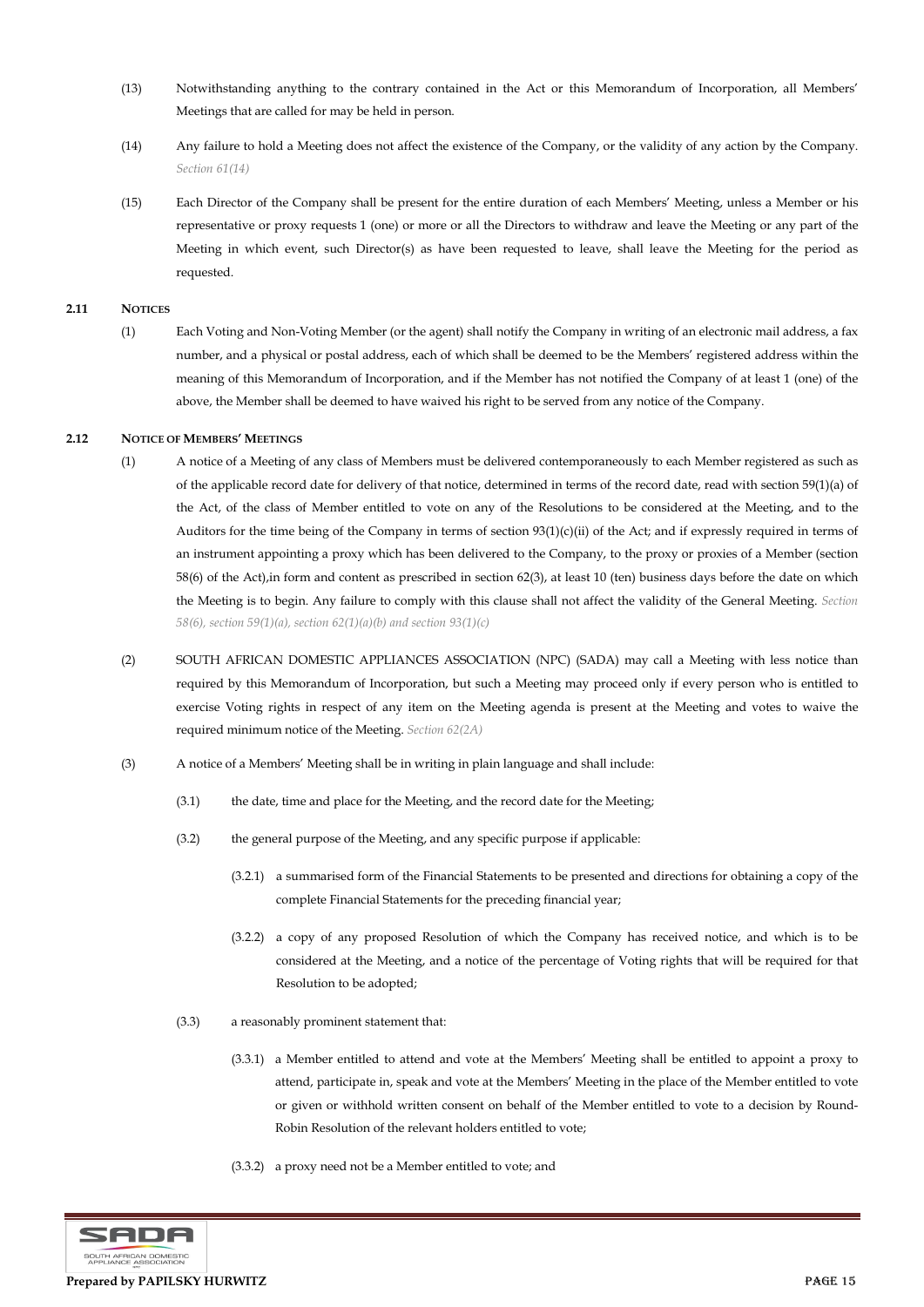- (3.3.3) participants in a Members' Meeting are required to furnish satisfactory identification in terms of section 63(1) of the Companies Act in order to reasonably satisfy the person presiding at the Members' Meeting. *Section 62(3)(a)-(e)*
- (4) The notice of a Meeting or of an adjourned Meeting:
	- (4.1) must inform Members of the availability of participation in the Meeting and of participation in any postponement or adjournment of the Meeting, by electronic communication and must provide the necessary information to enable Members or their proxy or proxies to access the available medium or means of electronic communication for the Meeting and for any postponement or adjournment thereof in terms of section 63(3)(a) of the Act;
	- (4.2) should, for the sake of clarity, specify the record date determining which Members are entitled to receive the notice of the Meeting (section 59(1)(a) and 59(2)(b) of the Act);
	- (4.3) must comply with the requirements set out in section 62(3) as to formalities and content, including specifying the record date for determining which Members are entitled to attend, participate in and vote at the Meeting (section 59(1)(b) and 59(3)(b) of the Act);
	- (4.4) must specify whether any proposed Resolution is to be voted on by polling; and
	- (4.5) should, for the sake of clarity, specify the applicable record dates which would be applicable in terms of section 59(1)(a) and (b) of the Act should the Meeting be postponed or adjourned.

### 2.13 CONDUCT OF MEETINGS

- (1) A person wishing to attend or speak at or participate in or vote at a Members' Meeting as a Member personally or as an authorised representative or as a proxy for a Member, or as the legal representative of a Member, or as the Auditors or representative of the Auditors, must for purposes of identification, present reasonably satisfactory identification and evidence of their authority or entitlement to represent the Member in question or to attend the Meeting, to the Chairman of the Meeting 30 (thirty) minutes before the appointed time for that Meeting to begin or, if the Meeting is adjourned, 30 (thirty) minutes before the appointed time for that adjourned Meeting to resume, as the case may be, stipulated in the notice of the Meeting or adjourned Meeting in question. If applicable, the auditors for the time being of the Company shall be entitled to attend any Members' Meeting and be heard on any part of the business of the Meeting that concerns the Auditor's duties or functions. *Section 63(1)(a) and section 93(1)(c)(i)(iii)*
- (2) In terms of the Act and this Memorandum of Incorporation the Company has the authority to conduct a Members' Meeting entirely by electronic communication or to provide for participation in a Meeting by electronic communication, is not limited or restricted by this Memorandum of Incorporation.

SOUTH AFRICAN DOMESTIC APPLIANCES ASSOCIATION (NPC) (SADA) entitles a Members' Meeting to be conducted entirely by electronic communication, or 1 (one) or more Members, or proxies for Members, to participate by electronic communication in all or part of a Members' Meeting that is being held in person, as long as the electronic communication employed ordinarily enables all persons participating in that Meeting to communicate concurrently with each other without an intermediary and to participate reasonably effectively in the Meeting.

Every Meeting of Members must be reasonably accessible within or outside the Republic of South Africa for electronic participation by Members, irrespective of the physical location of the Meeting.

Members (or if applicable their representatives or proxies) may participate in all or part of a Meeting (including the Meeting as adjourned) which they are entitled to attend, by electronic communication, at their own expense.

The electronic communication employed by the Company must ordinarily enable all participants in the Meeting to communicate concurrently with each other without an intermediary, and to participate reasonably effectively in the Meeting.

A Resolution adopted by Members, some or all of whom were connected electronically, where:

![](_page_16_Picture_15.jpeg)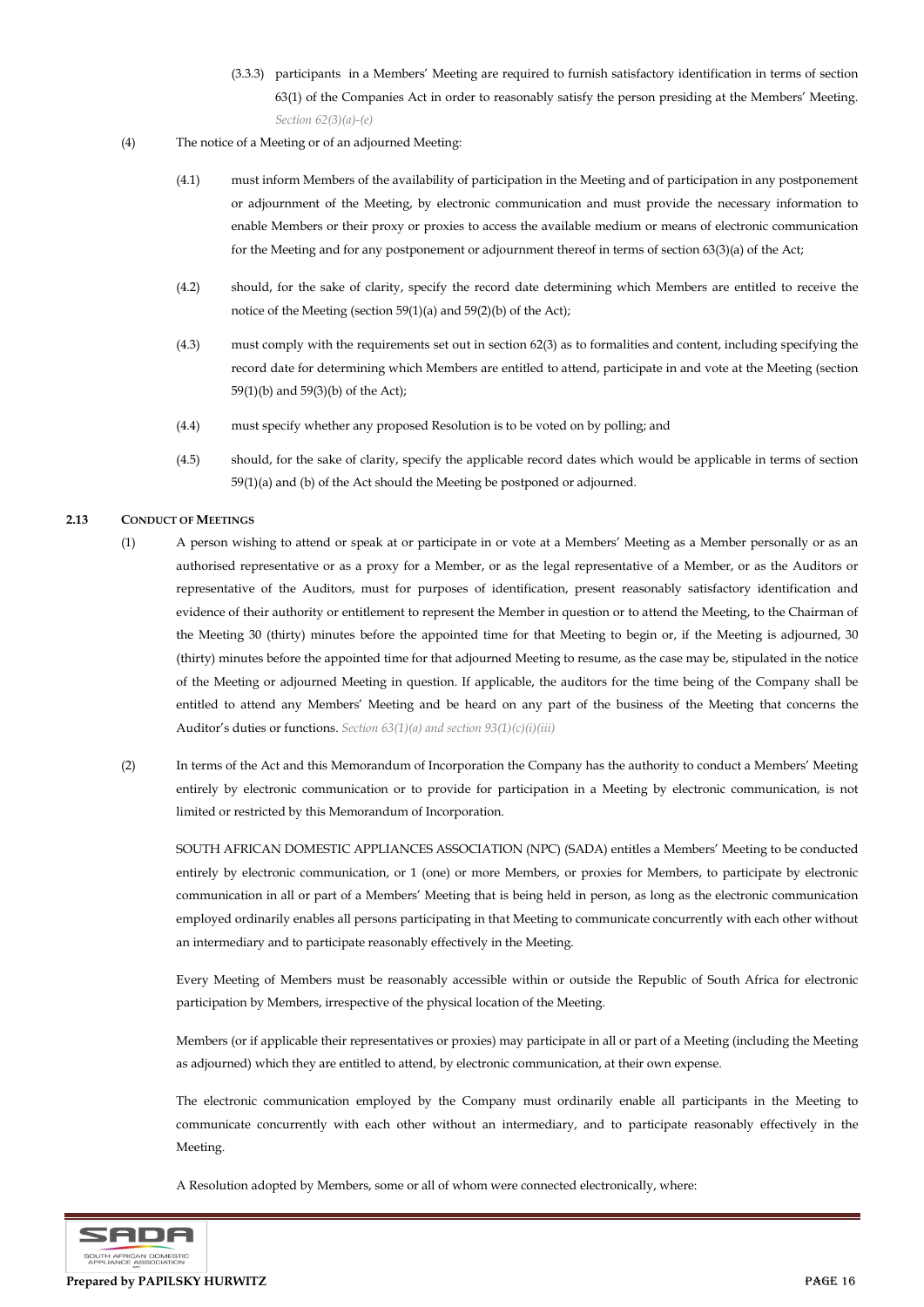- (2.1) Voting Members connected electronically remained connected for the duration of that part of the Meeting during which the Resolution was discussed; and
- (2.2) the subject matter of the Resolution has been discussed; and
- (2.3) the Chairman of the Meeting or any other person present in person or electronically at the Meeting certifies in writing that the aforementioned requirements have been met;

shall be deemed to have been passed on the date on which the Resolution was adopted.

Within 10 (ten) business days after the adoption or failing of a Resolution at a Meeting or where some or all of the Members were connected and participated electronically, the Company shall:

- (2.4) deliver to each Member a copy of the Resolution proposed, accompanied by a statement describing the results of the vote, consent process or election, as the case may be; and
- (2.5) insert a copy of the said Resolution and statement in the minute book of the Company.

Subject to the limited right of Non-Voting Members who cannot vote, a Member who in person or as represented participates in a Meeting at any time electronically in terms of this article shall be deemed to be present at the Meeting in question, and counted towards a quorum, while so participating. *Section 60(4), section 61(10), section 63(2)(a)(b) and section 63(2)(b)*

(3) In the event that the Company provides for participation in a Meeting by electronic communication, as set out in clause 2 of this sub-article, the notice of that Meeting shall inform Members of the availability of that form of participation and provide any necessary information to enable Members or their proxies to access the available medium or means of electronic communication, and access to the medium or means of electronic communication is at the expense of the Members or proxy. *Section 63(3)(a) and section 63(3)(b)*

#### 2.14 MEETING QUORUM AND POSTPONEMENT

- (1) In terms of the Act, this Memorandum of Incorporation specifies that more than 50% (fifty percent) of all the Voting rights that are entitled to be exercised in respect of:
	- (1.1) any matter to be decided at any Members' Meeting must be present for that meeting to begin; and
	- (1.2) a matter to be decided at any Members' Meeting for that matter to begin to be considered at that Meeting, provided that, if the Company has more than 2 (two) Members entitled to vote, the Members' Meeting may not begin unless at least 3 (three) Members entitled to vote are present..

After a quorum has been established for a Members' Meeting, or for a matter to be considered at a Members' Meeting, the Members' Meeting may continue, or the matter may be considered, so long as all the Members for such quorum are present at the Members' Meeting.

### 2.15 ADJOURNMENT OF MEMBERS' MEETINGS

(1) In terms of the Act and this Memorandum of Incorporation an adjournment of a Meeting, or of consideration of a matter being debated at the Meeting shall be either to a fixed time and place, or until further notice, as agreed at the Meeting and requires that a further notice be given to Members only if the Meeting determined that the adjournment was until further notice.

SOUTH AFRICAN DOMESTIC APPLIANCES ASSOCIATION (NPC) (SADA) shall not be required to give further notice of a Meeting that is postponed or adjourned unless:

- (1.1) the location for the Meeting is different from:
	- (1.1.1) the location of the postponed or adjourned Meeting (section 64(7)(a) of the Act); or

![](_page_17_Picture_19.jpeg)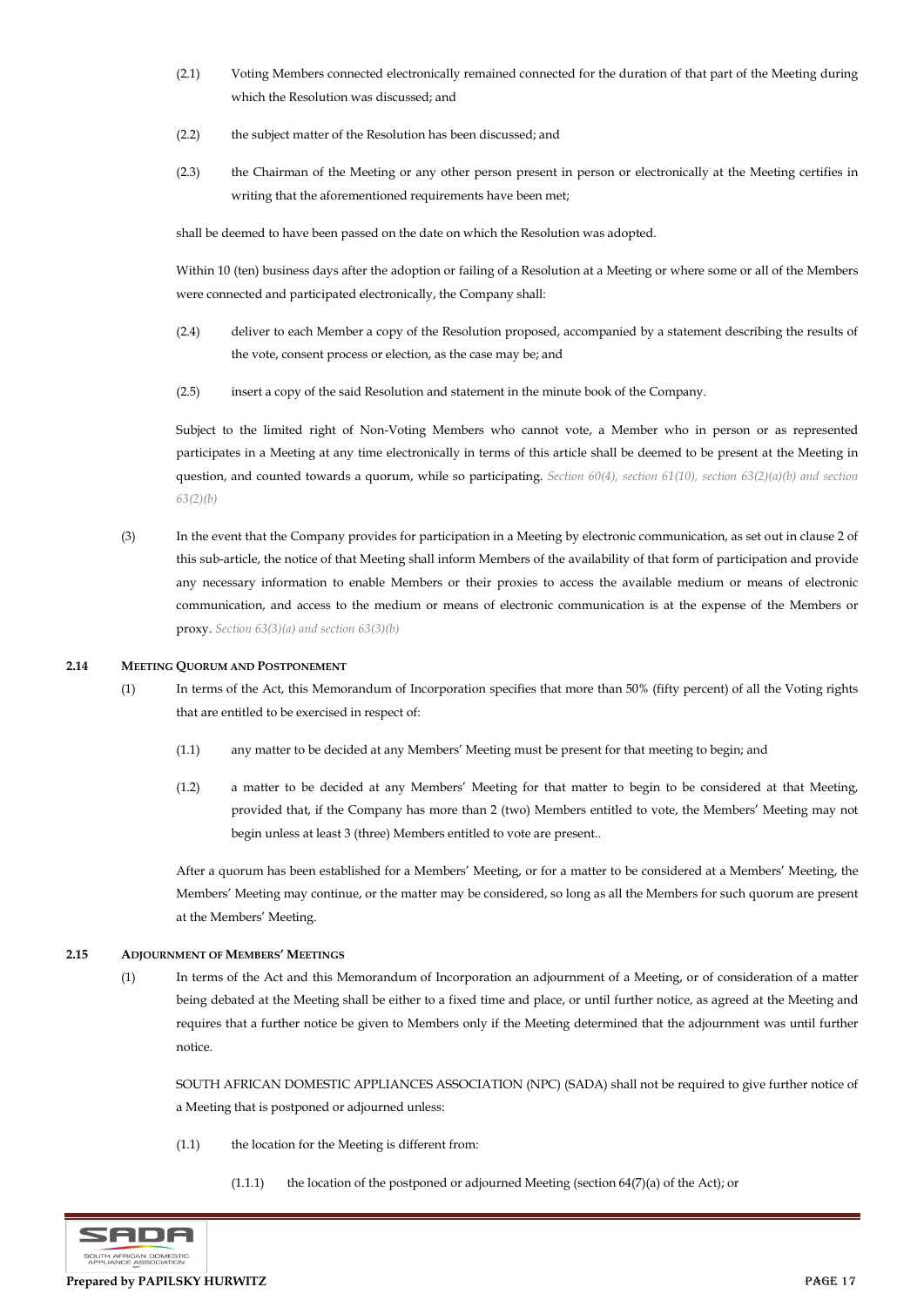- (1.1.2) the location announced at the time of adjournment, in the case of an adjourned Meeting (section  $64(7)(b)$  of the Act); or
- (1.2) it is necessary to inform registered Members of the availability of participation in the postponed or adjourned Meeting by electronic means; or
- (1.3) the Meeting has been adjourned "until further notice" in terms of this Article of this Memorandum of Incorporation. *Section 64(7)(a)(b) and section 64(11)*

If the location of the Meeting is different from the location of the adjourned Meeting, the Company shall publish a notice in the newspaper circulating in the province, where the head office of the Company is situated stating the date, time and place to which the set Meeting has been adjourned.

(2) In terms of the Act and this Memorandum of Incorporation subject to any requirements of this Memorandum of Incorporation, the quorum at any adjourned Meeting shall be the Voting Members present thereat personally or by proxy, who may transact the business for which the Meeting was called.

If at any adjourned Meeting a quorum is not present within 30 (thirty) minutes from the appointed time for such Meeting to commence, the Members who are present or represented by proxy and entitled to vote shall constitute a quorum and may proceed to transact the business of the Meeting.

- (3) No business shall be transacted at any adjourned Members' Meeting of the Company other than business left unfinished at the Meeting from which the adjournment took place.
- (4) After a quorum has been established for a Meeting or for a matter to be considered at a Meeting, the Meeting may continue or the matter may be considered, so long as at least 1 (one) registered Member with Voting rights entitled to be exercised at the Meeting, or on that matter, is present or presented at the Meeting. *Section 64(9*)

# 2.16 VOTES OF MEMBERS

- (1) In terms of the Act and this Memorandum of Incorporation subject to any special rights or restrictions as to Voting by or in accordance with this Memorandum of Incorporation, at a Meeting of the Company:
	- (1.1) Voting shall be conducted by means of a polled vote in respect of any matter to be voted on at a Meeting of Members;
	- (1.2) on a poll any person who is present at the Meeting, whether as a Member or as a proxy for a Member, has the number of votes determined in accordance with Voting rights held by that Member; and
	- (1.3) In the case of an equality of votes on a poll, the Chairman of the Meeting at which the poll is demanded, shall not be entitled to a second or casting vote.
- (2) Every Resolution of Members is either:
	- (2.1) an Ordinary Resolution in terms of the Companies Act (section 65(1)); or
	- (2.2) a Special Resolution in terms of the Companies Act, as required in terms of the Companies Act or as required in terms of this Memorandum of Incorporation (section 65(1) read with section 65(9), (11) and (12)); or
	- (2.3) the Board may propose any Resolution to be considered by Members and may determine whether that Resolution will be considered and voted on at a Meeting of Members or by Round-Robin Resolution (section 65(2)).
- (3) The passing of an Ordinary Resolution is to be subject to the approval of more than 50% (fifty percent) of the votes cast by all Voting Members present in person or represented by proxy, at the General Meeting convened to approve such Resolution and shall be subject to a minimum notice period of 10 (ten) business days.

![](_page_18_Picture_18.jpeg)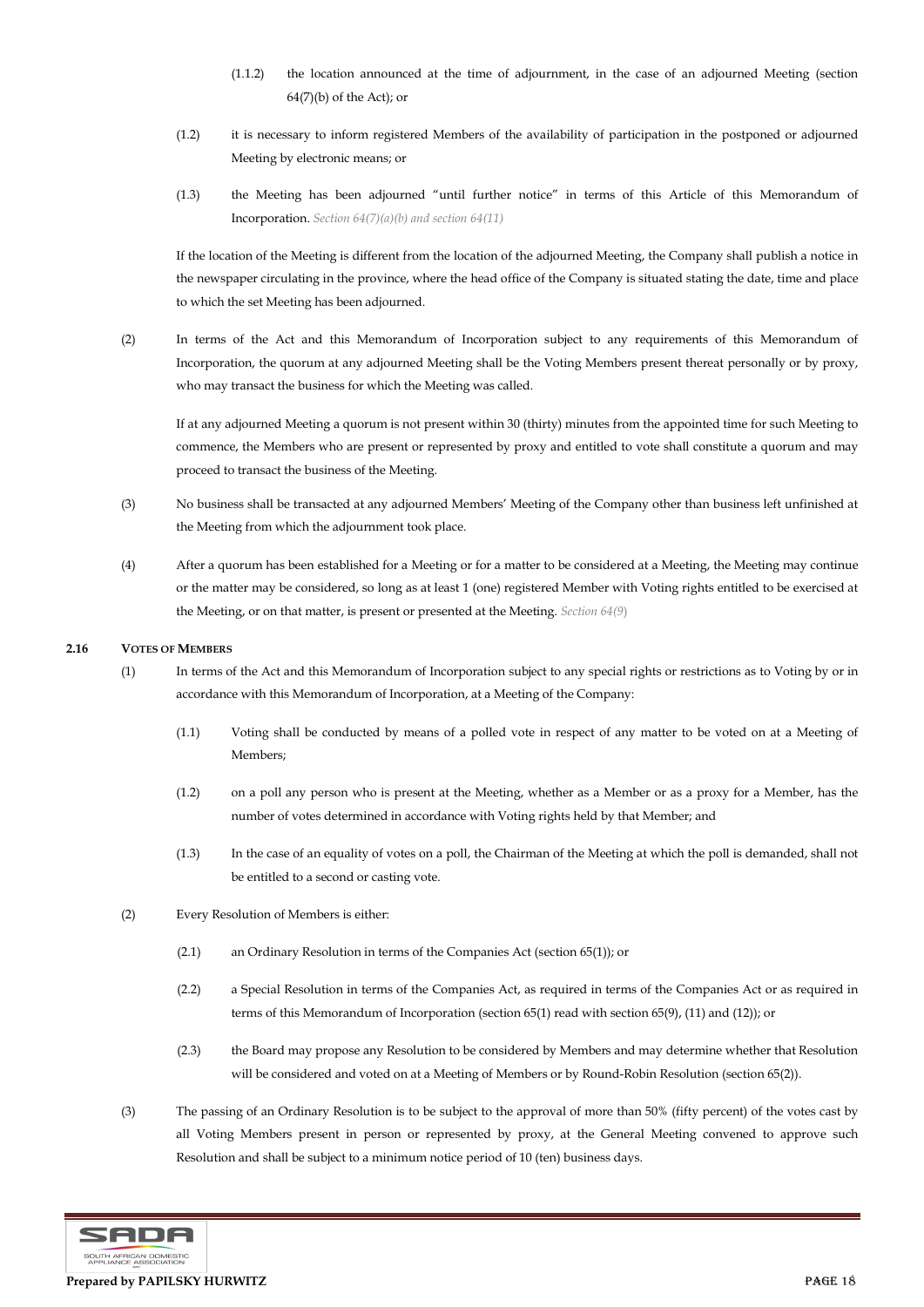- (4) The passing of a Special Resolution is to be subject to the approval of at least 75% (seventy five percent) of the votes cast by all Voting Members present in person, or represented by proxy, at the General Meeting or the Annual General Meeting convened to approve such Resolution and shall be subject to a minimum notice period of 10 (ten) business days.
- (5) A Special Resolution shall be required to:
	- (5.1) ratify a consolidated revision of a Company's Memorandum of Incorporation as contemplated in section 18(1)(b) of the Act;
	- (5.2) ratify actions by the Company or Directors in excess of their authority in terms of Article: Incorporation and Nature of the Company – Validity of Company's Actions and Article: Members' Rights and Meetings – General Meetings of this Memorandum of Incorporation (section 20(2) of the Act);
	- (5.3) approve the voluntary winding-up of the Company in terms of Article: Dissolution and Distribution of Net Value of Company – Winding-up or Dissolution of this Memorandum of Incorporation (section 80(1) of the Act);
	- (5.4) approve the winding-up of a Company in terms of Article: Dissolution and Distribution of Net Value of Company – Winding-up or Dissolution of this Memorandum of Incorporation (section 81(1) of the Act);
	- (5.5) approve application to transfer the registration of the Company to a foreign jurisdiction (section 82(5) of the Act);
	- (5.6) approve any proposed fundamental transaction to the extent required by Part A of Chapter 5 or 30;
	- $(5.7)$  revoke a Resolution (section 164 $(9)$ (c) of the Act);
- (6) A Special Resolution adopted at a Members' Meeting is not required for a matter to be determined by the Company, except those matters set out in section 65(11), or elsewhere in either the Act or this Memorandum of Incorporation. *Section 65(11) and section 65(12)*
- (7) In terms of this Act and this Memorandum of Incorporation, Round-Robin Resolution of Members entitled to vote, will be passed if signed by Members entitled to exercise sufficient Voting rights for it to have been adopted as an Ordinary or Special Resolution, as the case may be, at a properly constituted Members' Meeting.

Within 10 (ten) business days after the adoption or failing of a Round-Robin Resolution, the Company shall:

- (7.1) deliver to each Member a copy of the Resolution proposed, accompanied, by a statement describing the results of the vote, consent process or election, as the case may be (section 60(4)); and
- (7.2) insert a copy of the Resolution and statement referred to in the minute book of the Company.
- (8) Any Member may by notice to the Board require the Board to propose a Resolution concerning a matter in respect of which such Member is entitled to exercise Voting rights, and when proposing the Resolution may require the Board to determine that the Resolution be submitted to Members for consideration at a Meeting of Members called, or at the next scheduled Members' Meeting, or by Round-Robin Resolution. *Section 65(3)*
- (9) Any Resolution proposed must comply with the requirements as to form and content, and supporting information or explanatory material, specified in section 65(4).
- (10) SOUTH AFRICAN DOMESTIC APPLIANCES ASSOCIATION (NPC) (SADA) is not obliged to file with the Commission any Members' Resolution (including any Special Resolution), except if required to do so in terms of the Companies Act or this Memorandum of Incorporation and the Board may decide whether the Company is obliged to file with the Commission any Members' Resolution. *Section 65(11), section 59(1)(c), section 60(1)(a), section 60(1)(b), section 60(2), section 60(3), section 60(4), section 60(5), section 65(1), section 65(2), section 65(3), section 65(4), section 65(9), section 65(11) and section 65(12)*

![](_page_19_Picture_17.jpeg)

### Prepared by PAPILSKY HURWITZ **Page 19** PAGE 19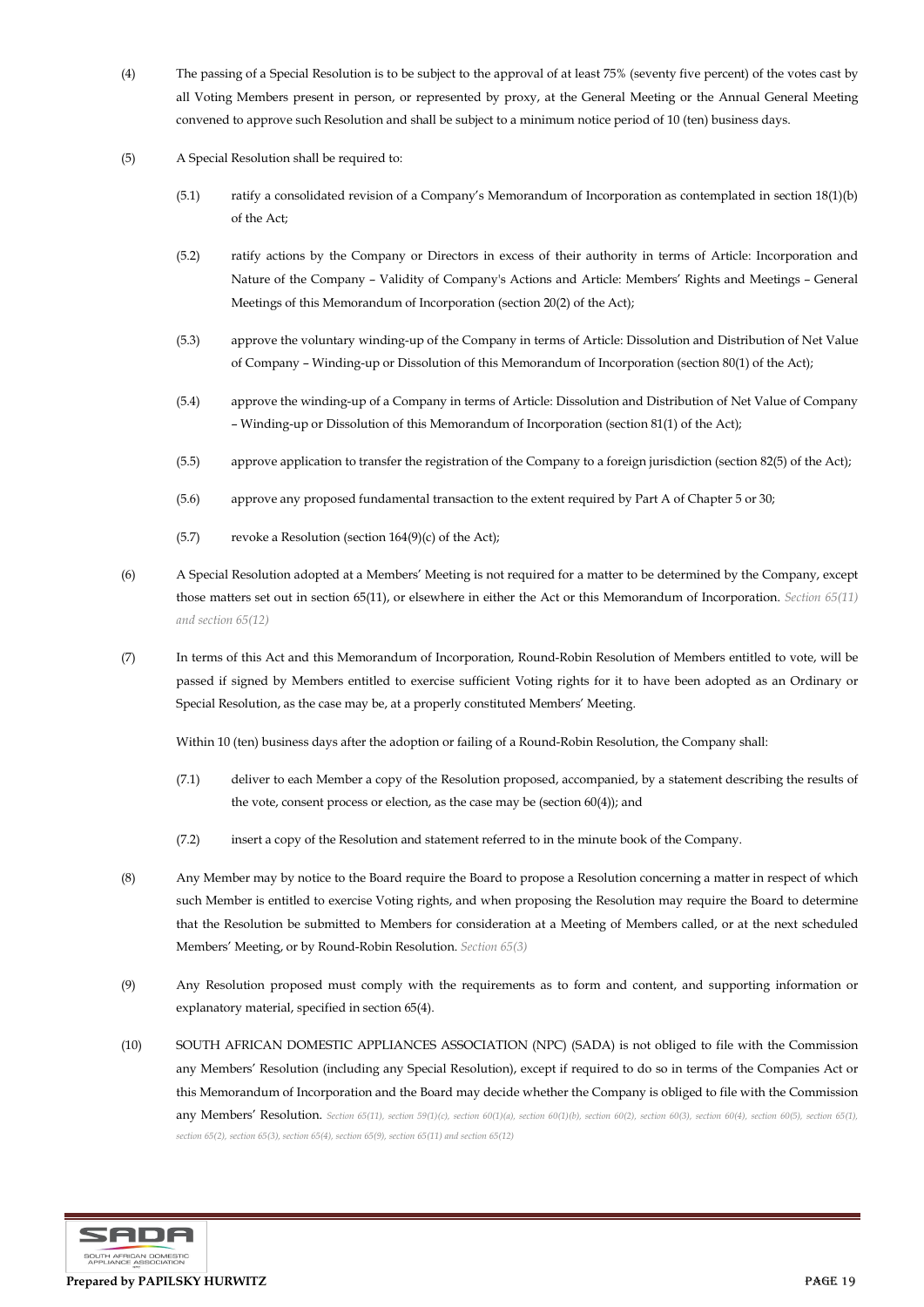# 2.17 GENERAL MEETINGS

- (1) Except at any time when there is only 1 (one)Member or when a Resolution may be passed, otherwise, than at a Meeting of Members, the Company shall hold a Members' Meeting:
	- (1.1) at any time that the Board is required by the Act or this Memorandum of Incorporation to refer a matter to Members for decision;
	- (1.2) whenever required in terms of the Act to fill a vacancy on the Board;
	- (1.3) when demanded by Members; or
	- (1.4) when required by any other provision of this Memorandum of Incorporation *Section 61(2)(a)(b)*
- (2) In the event that the Company elects to hold an Annual General Meeting, the business of the Annual General Members' Meeting shall be to receive and consider the following:
	- (2.1) the presentation of the Directors' report;
	- (2.2) the election of Directors to the extent required by section 66(4)(b) of the Act or this Memorandum of Incorporation;
	- (2.3) the presentation of a summarised form of Audited Annual Financial Statements, for the immediate preceding financial year of the Company and directions for obtaining a copy of the complete Financial Statements for the preceding financial year of the Company, if so required by the Act or this Memorandum of Incorporation, if applicable for the Company;
	- (2.4) the presentation of the Audit Committee report if so required by the Act or this Memorandum of Incorporation, if applicable for the Company;
	- (2.5) the appointment of an Auditor for the ensuing financial year if so required by the Act or this Memorandum of Incorporation, if applicable for the Company;
	- (2.6) the appointment of an Audit Committee for the ensuing financial year if so required by the Act or this Memorandum of Incorporation, if applicable for the Company;
	- (2.7) the appointment of a Social and Ethics Committee for the ensuing financial year if so required by the Act or this Memorandum of Incorporation, if applicable for the Company;
	- (2.8) the presentation of the Social and Ethics Committee report, if so required by the Act or this Memorandum of Incorporation, if applicable for the Company;
	- (2.9) the election of other Prescribed Officers of the Company in the place of those retiring by rotation or otherwise;
	- (2.10) any other matter or business determined by the Board;
	- (2.11) any matters raised by the Members, with or without advance notice to the Company;
	- (2.12) any other business which ought to be transacted at an Annual General Meeting, and any business which is brought under consideration by the reports of the Board laid before such Meeting;
	- (2.13) all other business transacted at the Annual General Meeting and all business transacted at any other Members' Meeting shall be deemed special; and/or
	- (2.14) a copy of any proposed Resolution of which the Company has received notice, and which is to be considered at the Meeting;
	- (2.15) a notice of the percentage of Voting rights that will be required for that Resolution to be adopted;
	- (2.16) a reasonably prominent statement that:

![](_page_20_Picture_23.jpeg)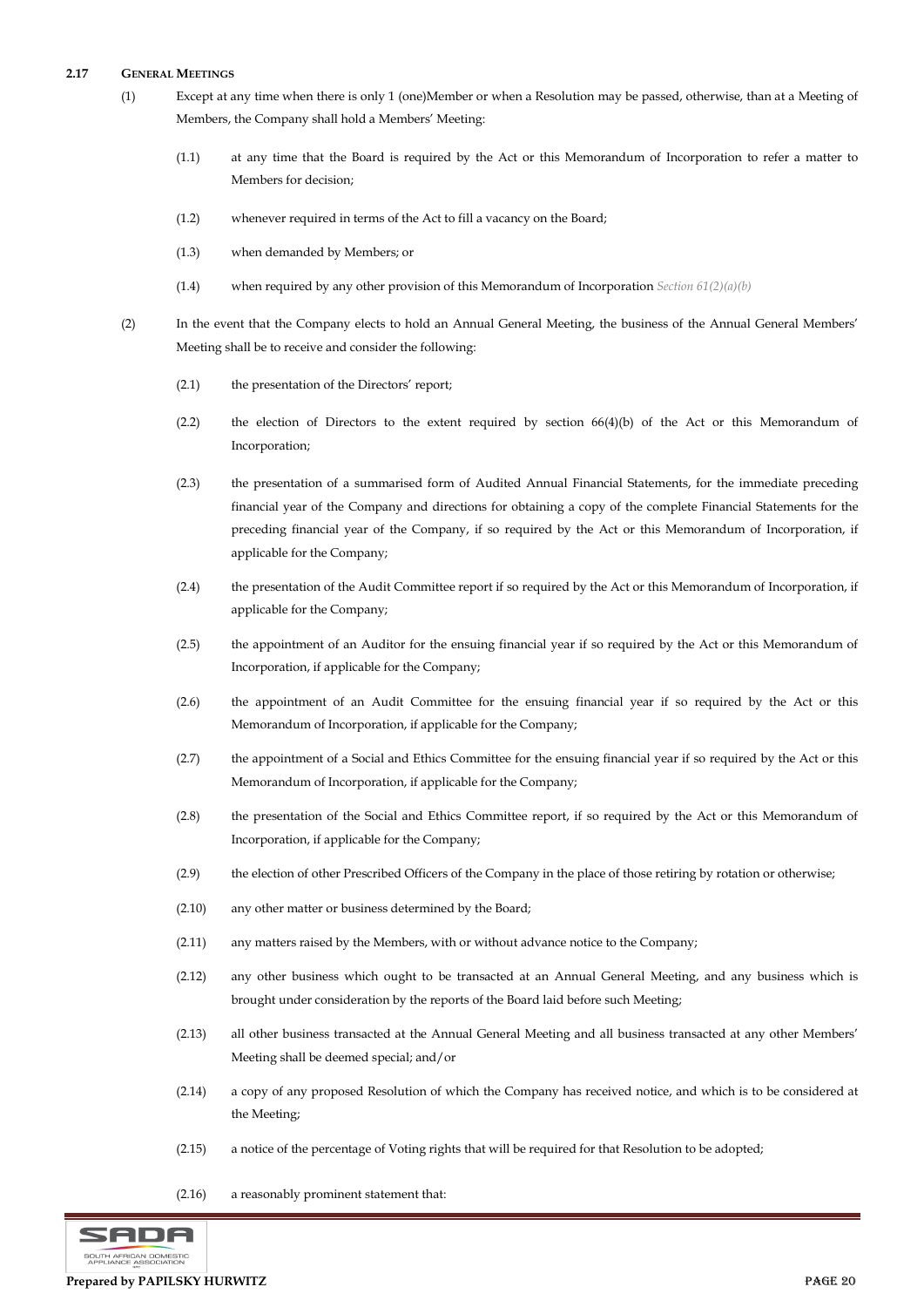- (2.16.1) Subject to the limited right of Non-Voting Members who cannot vote, a Member entitled to attend and vote at the Annual General Meeting shall be entitled to appoint a proxy to attend, participate in, speak and vote at the Annual General Meeting in the place of the Member entitled to vote or given or withhold written consent on behalf of the Member entitled to vote to a decision by Round-Robin Resolution of the relevant Members entitled to vote;
- (2.16.2) a proxy need not be a Member entitled to vote; and
- (2.16.3) participants in the Annual General Meeting are required to furnish satisfactory identification in terms of section 63(1) of the Act in order to reasonably satisfy the person presiding at the Annual General Meeting.
- (3) At least 10(ten) business days before the date of the Annual General Meeting, a copy of the Annual Financial Statements of the Company shall be delivered to all Members, save for any Member who waives his right to receive such Statements.

### 2.18 TERMINATION OF MEMBERSHIP

- (1) The Membership of a Member shall terminate if:
	- (1.1) the Member resigns by giving 30 (thirty) days written notice the Company;
	- (1.2) the Member, being a natural person, dies or his estate is surrendered or sequestrated in terms of the Insolvency Act 1936 as amended;
	- (1.3) the Member, being a Company or Close Corporation, is finally wound up or deregistered in terms of the Companies, or Close Corporations legislation in place from time to time;
	- (1.4) the Member cease, terminate or change business activity and fails to satisfy the Membership Criteria as specified in Article 2.2.
	- (1.5) the Board of Directors may consider termination or expulsion of a Membership, if proven that such Member's continuous behaviour is regarded as being damaging to the Company's image and reputation, which will be referred to be voted on at a Members Meeting for approval;
	- (1.6) the Member fails to pay the Membership subscription fee on or before the date on which it is due, provided that the Board may in its discretion reinstate any Member who makes payment of arrear Membership subscription fee within a period of 3 (three) months after the date on which it is due;

![](_page_21_Picture_12.jpeg)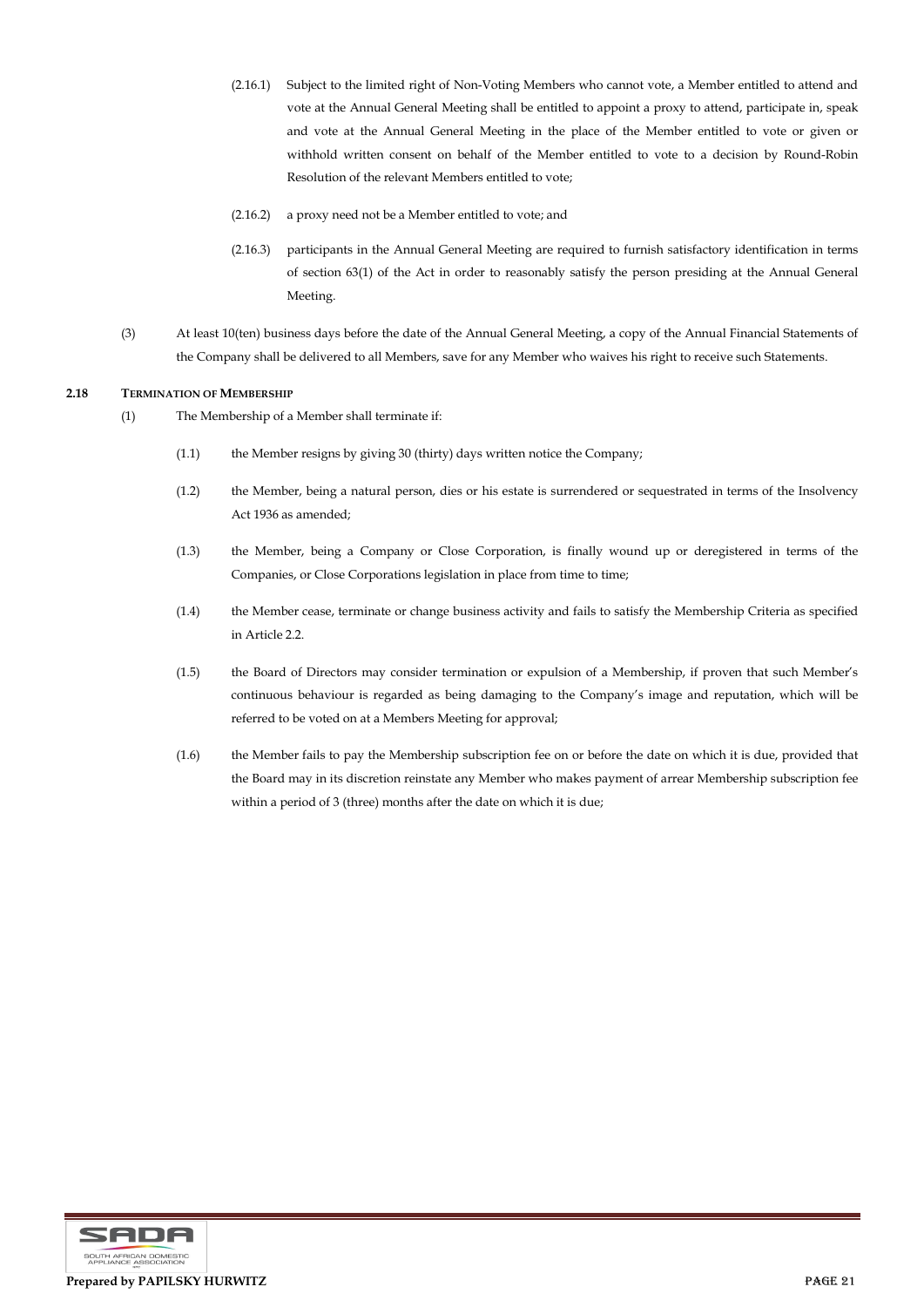### ARTICLE 3 – BOARD, DIRECTORS AND PRESCRIBED OFFICERS

#### 3.1 FIRST DIRECTOR OR DIRECTORS

- (1) Each Incorporator of the Company is a first Director of the Company and serves until sufficient other Directors have first been elected to satisfy the minimum requirements of this Memorandum of Incorporation. *Section 67(1)(a)(b)*
- (2) In the event of the number of Incorporators of the Company together with any *ex officio* Directors, or Directors to be elected in terms of clause 1 of this sub-article is fewer than the minimum number of Directors required for the Company in terms of the Act, or the Company's Memorandum of Incorporation, the Board shall call a Members' Meeting within 40 (forty) business days after incorporation of the Company for the purpose of electing sufficient Directors to fill all vacancies on the Board at the time of the election. *Section 67(2)*
- (3) The Board must comprise in the case of this Non-Profit Company at least 3 (three) Directors in terms of section 66(2)(a).
- (4) This Memorandum of Incorporation provides for the Company to have Directors, Voting and Non-Voting Members and since the Directors are to be elected by the Voting Members, this Memorandum of Incorporation provides for the election of at least one-third of those elected Directors each year. *Item 5(1)(b) of Schedule 1*

#### 3.2 ELECTION OF DIRECTORS

- (1) This Memorandum of Incorporation provides for:
	- (1.1) the election of executive and non-executive Directors each year by the Voting Members;
	- (1.2) a person to be an *ex officio* Director of the Company as a consequence of that person holding some other office title, designation or similar status;
	- (1.3) the election of 1 (one) or more persons as alternate Directors of the Company. *Section 66(4)(a)(i)–(iii) and Item 5 of Schedule 1*
- (2) A person becomes entitled to serve as a Director of this Company when that person:
	- (2.1) has been elected in accordance with Item 5 of Schedule 1, or holds and office, title, designation or similar status, entitling that person to be an *ex officio* Director of the Company; and
	- (2.2) has delivered to the Company a written consent to serve as its Director. *Section 66(7)(a)(b) of the Act and section 44(b) of Act 3 of 2011*
- (3) Any particular Director may be elected to more than 1 (one) Committee of the Company and when calculating the minimum number of Directors required for this Company, being not less than 3 (three) Directors, a Director who has been elected to more than 1 (one) Committee must be counted only once. *Section 66(12)*
- (4) A person contemplated in clause 1 of this sub-article who holds office or acts in the capacity of an *ex officio* Director of a company has all the:
	- (4.1) powers and functions of any other Director of the Company, except to the extent that the Company's Memorandum of Incorporation restricts the powers and functions or duties of an *ex officio* Director; and
	- (4.2) duties, and is subject to all of the liabilities, of any other Director of the Company*. Section 66(5)(b)(i)(ii)*
- (5) In any election of Directors the election is to be conducted as a series of votes, each of which is on the candidacy of a single individual to fill a single vacancy, with the series of votes continuing until all vacancies on the Board at that time have been filled; and in each vote to fill a vacancy where each Voting right entitled to be exercised may be exercised once and the vacancy is filled only if a majority of the Voting rights exercised support the candidate. *Section 66(2)(a)(b)(i)(ii)*

![](_page_22_Picture_19.jpeg)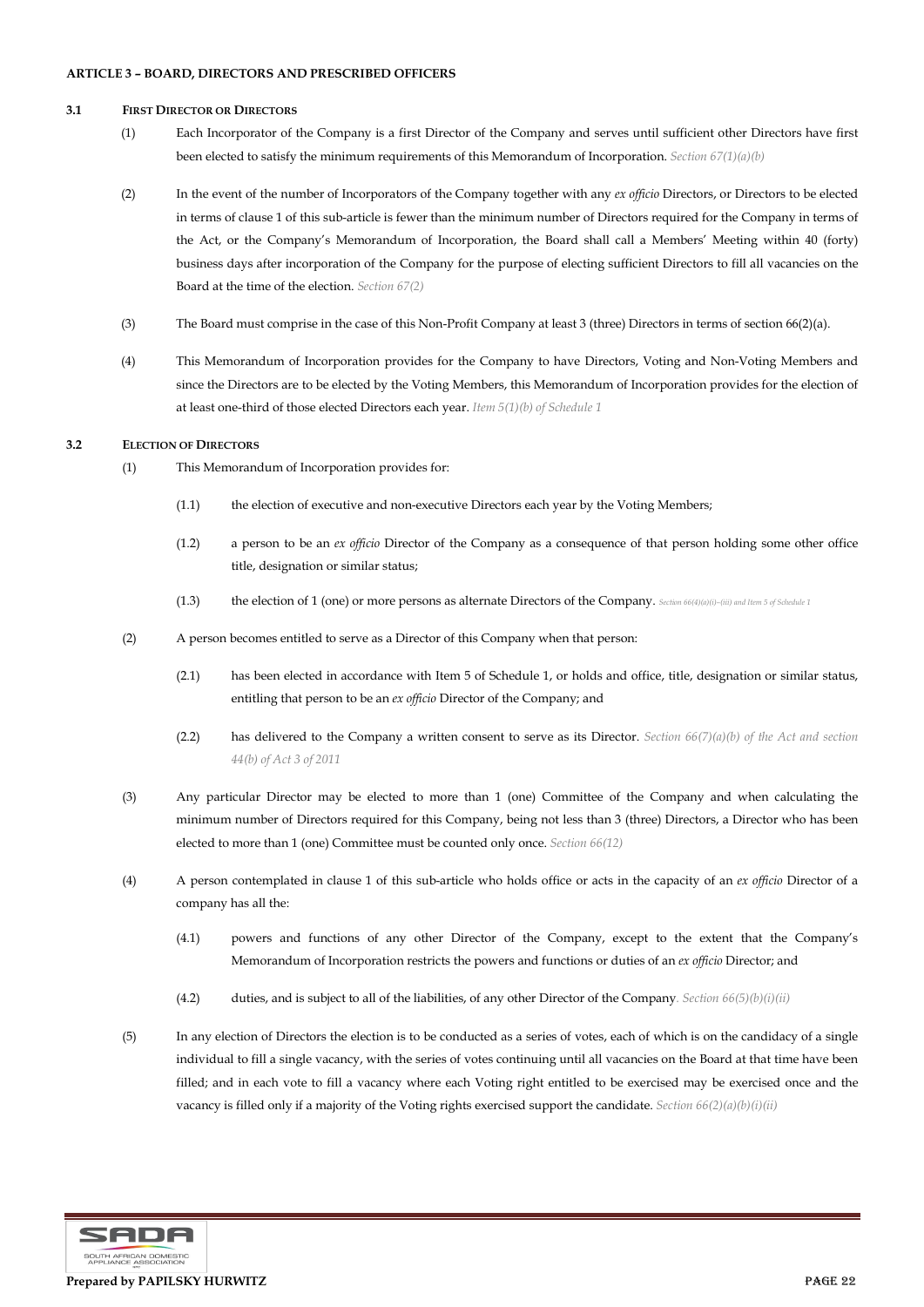- (6) The Board may appoint a person who satisfies the requirements for election as a Director to fill any vacancy and serve as a Director of the Company on a temporary basis until the vacancy has been filled by election in terms of this Memorandum of Incorporation. During that period, any person so appointed has all the powers, functions and duties and is subject to all of the liabilities of any other Director of the Company. *Section 68(3)*
- (7) A person elected or appointed as an alternate for a Director acts for all intents and purposes in the place of, and not for or as a representative of, the Director for whom he is an alternate, and shall be treated as a Director of the Company while he acts in the place of the Director for whom he is an alternate. While acting in the place of the Director for whom he is an alternate, the alternate Director may generally exercise all the rights of that Director and shall, in all aspects, be subject to the terms and conditions existing with reference to the appointment, rights and duties as Director and the holding of office of that Director, and shall not have any claim of any nature whatsoever against the Company for any remuneration with respect to his services as a Director or his appointment as an alternate. A person may be elected or appointed as an alternate for 1 (one) or more Directors. *Section 66(4)(b)*
- (8) An alternate shall only be entitled to vote at any Meeting if the Director for whom he is an alternate is not present at that Meeting, provided that the alternate may also attend a Meeting at which the Director for whom he is an alternate is present if the other Directors present at the Meeting, resolve that he may attend, provided further, that in the circumstances when the Director for whom he is an alternate, is present, then the alternate shall not be counted towards a quorum and shall recuse himself from the Meeting if requested by any Director to do so. Any person attending a Meeting of Directors as an alternate for 1 (one) or more Directors in the absence of such Director(s) shall only have 1 (one) vote and shall not be entitled to more than 1 (one) vote at any such Meeting. An alternate shall only be entitled to sign a Round-Robin Resolution if the Director for whom he is an alternate is then absent from the Republic of South Africa or is out of reach of communication or is incapacitated. The appointment of an alternate shall cease, and he shall vacate his office as an alternate, if:
	- (8.1) the alternate was appointed by the Board and the Board gives notice to that alternate terminating his appointment;
	- (8.2) the person, for whom another person has been elected or appointed as an alternate, ceases to be a Director of the Company or ceases to be entitled to serve as a Director, for any reason; or
	- (8.3) an event occurs or circumstances arise, in relation to an alternate, which if he were a full Director would cause him to cease to be entitled to serve as a Director in terms of the Companies Act or this Memorandum of Incorporation. *Section 66(4)(b)*

### 3.3 GOVERNANCE OF THE BOARD OF DIRECTORS

- (1) In terms of the Act and this Memorandum of Incorporation the business and affairs of the Company shall be managed by its Board. The function and powers of the Board shall at all times be limited to the furtherance of the objectives of the company and the limitations imposed by the members from time to time.
- (2) The Directors may from time to time, under instruction of the Members, raise or borrow or secure the payment of any sum or sums of money for the purposes of the Company. *Section 66(1)*
- (3) The Directors may, at any time and from time to time, by power of attorney appoint any person or persons to be the attorney or attorneys and agent(s) of the Company for such purposes and with such powers, authorities and discretions (not exceeding those vested in or exercisable by the Directors in terms of this Memorandum of Incorporation including the right of sub-delegation) and for such period and subject to such conditions as the Directors may from time to time think fit. Any such appointment may, if the Directors think fit, be made in favour of any Company, the Members, Directors, Nominees or Managers of any Company or firm, or otherwise in favour of any fluctuating body of persons, whether nominated directly or indirectly by the Directors. Any such Power of Attorney may contain such provisions for the protection or convenience of persons dealing with such attorneys and agents as the Directors think fit. Any such attorneys or agents as aforesaid may be authorised by the Directors to sub-delegate all or any of the powers, authorities and discretions for the time being vested in them.

![](_page_23_Picture_10.jpeg)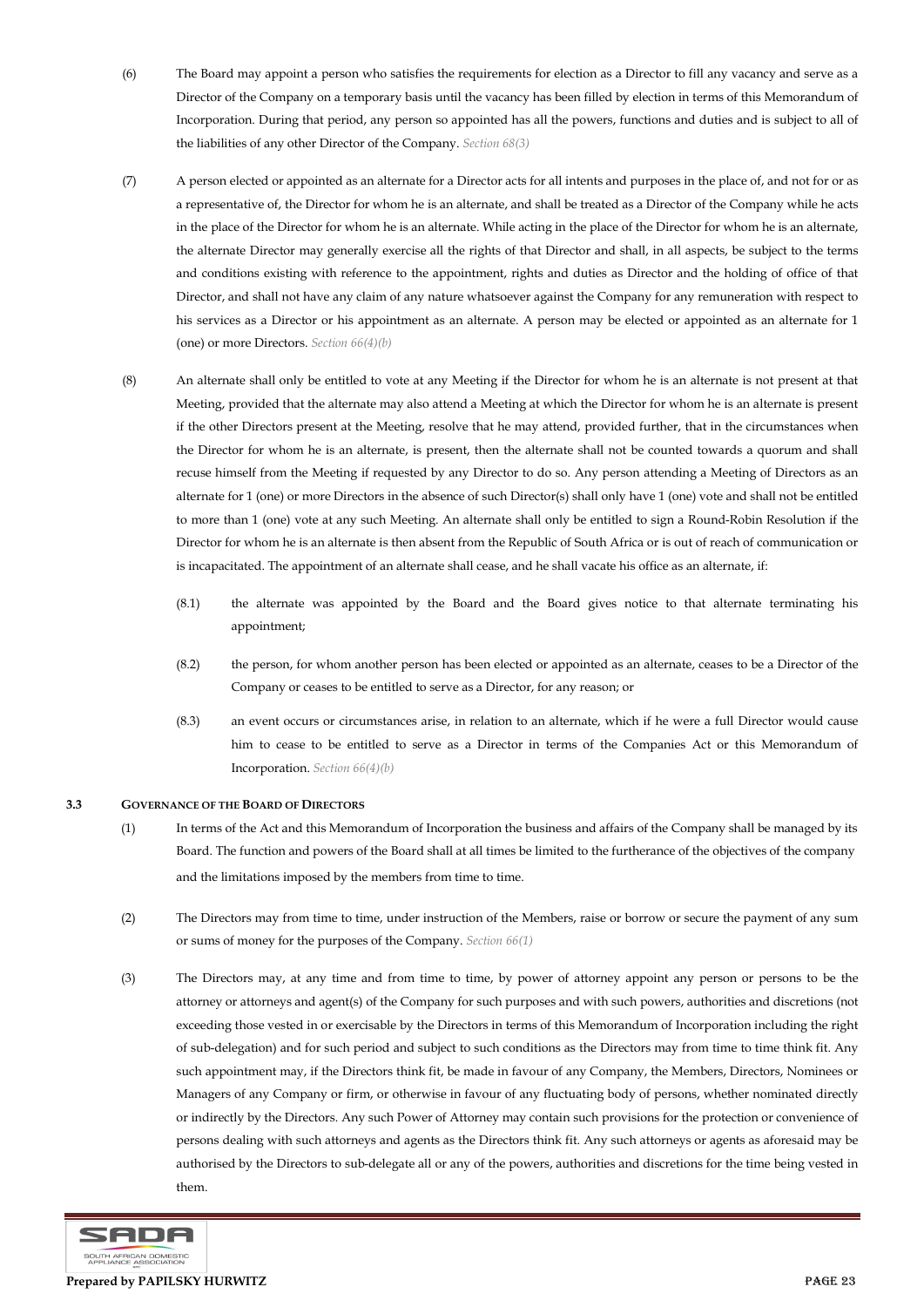(4) Save as otherwise expressly provided herein, all cheques, promissory notes, bills of exchange and other negotiable or transferable instruments, and all documents to be executed by the Company, shall be signed, drawn, accepted, endorsed or executed, as the case may be, in such manner as the Directors shall from time to time determine, subject to article 3.3(1) above.

# 3.4 VACANCIES ON THE BOARD

- (1) In terms of this Memorandum of Incorporation, a person shall cease to be a Director and a vacancy arises on the Board of the Company:
	- (1.1) when the person's term of office as Director expires, or
	- (1.2) in any case, if the person:
		- (1.2.1) resigns or dies;
		- (1.2.2) in the case of an *ex officio* Director, ceases to hold the office, title, designation or similar status that entitled the person to be an *ex officio* Director;
		- (1.2.3) becomes incapacitated to the extent that the person is unable to perform the functions of a Director, and is unlikely to regain that capacity within a reasonable time subject to section 71(3);
		- (1.2.4) is declared delinquent by a court or placed on probation under conditions that are inconsistent with continuing to be a Director of the Company in terms of section 162;
		- (1.2.5) becomes ineligible or disqualified in terms of section 69 subject to section 71(3); or
		- (1.2.6) is removed:

(1.2.6.1)by Resolution of the Members in terms of section 71(1);

- (1.2.6.2)by Resolution of the Board in terms of section 71(3); or
- (1.2.6.3)by order of the court in terms of section 71(5) or (6).*Section 70(1)(a)(b)(i)-(vi)*
- (2) If a vacancy arises on the Board, the Board may in terms of section 68(3) elect a person who satisfies the requirements for election as a Director to fill any vacancy and serve as a Director of the Company on a temporary basis until the earlier of the vacancy being filled by election by the Members in terms of section 68(2) or the conclusion of the next General Meeting of the Company after the temporary filling.

If a vacancy arises on the Board, and as a result thereof, the Company does not have the minimum number of Directors required by the Act or this Memorandum of Incorporation, the Board shall within the period of 3 (three) months from the date such a vacancy arose, continue to function in terms of section 66(11) and shall fill the vacancy on a temporary basis as provided for above or convene a General Meeting or propose a Round-Robin Resolution for the purposes of the Members conducting an election to fill such vacancy in terms of section 68(2).

After the expiry of the 3 (three) month period, the remaining Directors on the Board shall only be permitted to act for the purposes of filling the vacancy or calling a General Meeting of Members or proposing a Round-Robin Resolution for purposes of an election in terms of section 68(2).

If at any time the number of Directors falls below the number required as a quorum the continuing Directors may act for the purpose of appointing sufficient Directors to constitute a quorum or for convening a General Meeting but for no other purpose.

(3) If a person has ceased to be a Director of the Company and a vacancy on the Board has arisen, such vacancy must be filled as provided for in section 70(3), subject to section 70(4) as follows:

![](_page_24_Picture_19.jpeg)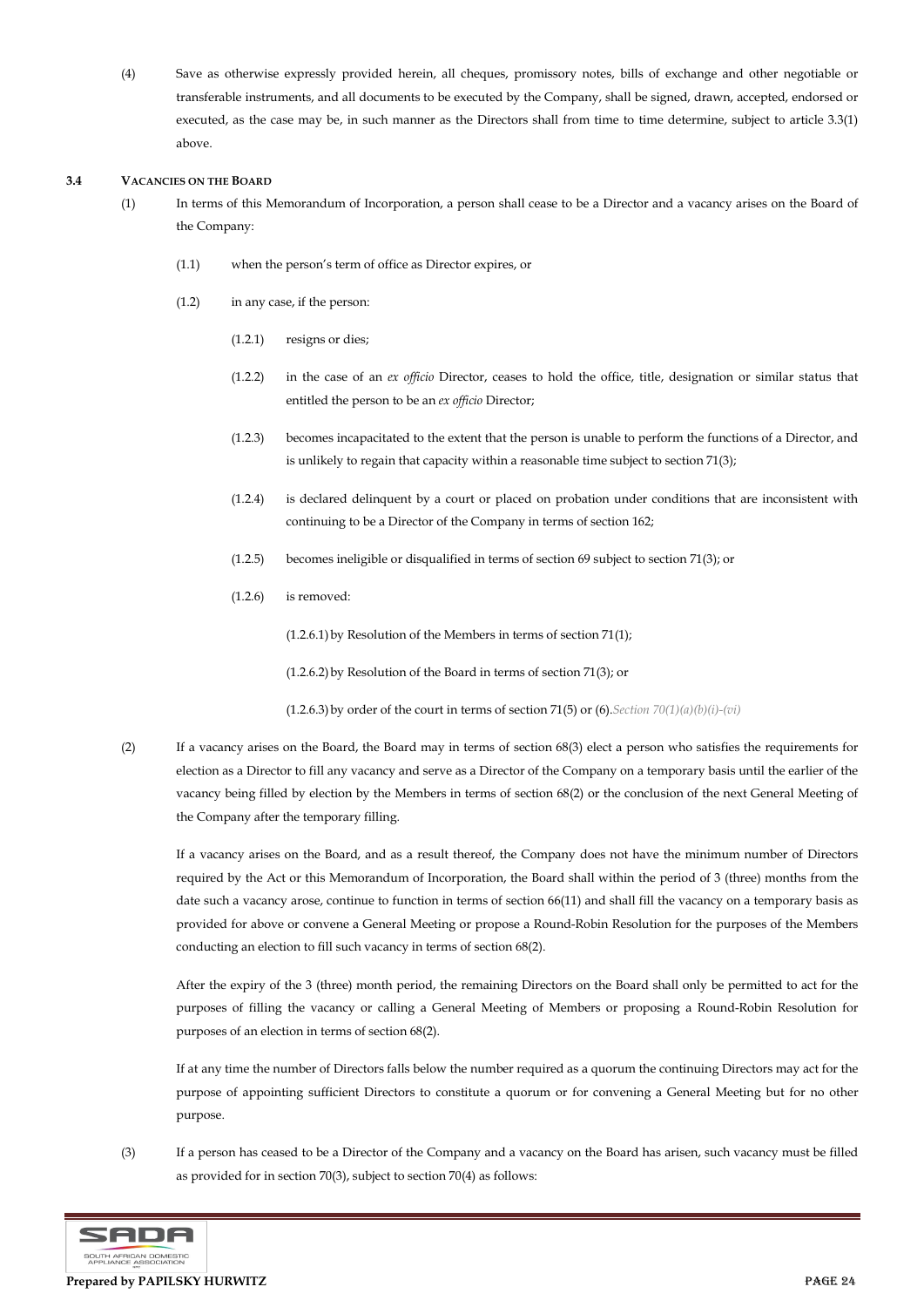- (3.1) if the Company is not required to hold a General Meeting, the vacancy must be filled within six (6) months after the vacancy arose:
	- (3.1.1) at a Members' Meeting called for the purpose of electing the Director; or
	- (3.1.2) by a poll of the persons entitled to exercise Voting rights in an election of the Director in terms of section 60(3). *Section 70(3)(a)(b)(i)(ii)*

# 3.5 REMOVAL OF DIRECTORS

- (1) In terms of section 71(1) a Director elected by Members may be removed by an Ordinary Resolution adopted by Members entitled to exercise Voting rights in the election of that Director, at a Members' Meeting, despite anything to the contrary in this Memorandum of Incorporation, or any agreement between the Company and that Director, or between any Members and that Director as follows:
	- (1.1) before the Members of a Company consider the above Resolution:
		- (1.1.1) the Director concerned must be given notice of the Meeting and the Resolution. The notice must be equivalent to that which a Member is entitled to receive, irrespective of whether or not the Director is a Member of the Company; and
		- (1.1.2) the Director must be afforded a reasonable opportunity to make a presentation to the Meeting either in person or through a representative before the Resolution is put to a vote. *Section 71(1) and section 71(1)(2)(a)(b)*
- (2) SOUTH AFRICAN DOMESTIC APPLIANCES ASSOCIATION (NPC) (SADA) has at least 3 (three) Directors, and if a Member or a Director contends that a person should be removed as a Director of the Company by the Board on any of the following grounds set out in section 71(3):
	- (2.1) has become:
		- (2.1.1) ineligible or disqualified in terms of section 69; or
		- (2.1.2) incapacitated to the extent that the Director is unable to perform the functions of a Director and is unlikely to regain that capacity within a reasonable time;
	- (2.2) or has neglected or been derelict in the performance of the functions of a Director;

that Member or Director shall first submit to the Board each of its contentions and the specific grounds of each such allegation and shall submit to the Board all evidence available on which the Member or Director relies on for making the contention and allegation. On receipt thereof the Board must study such submission, investigate the allegation and determine the matter by Resolution in accordance with and subject to the procedures and its power to do so as set out in section 71(3) to (10).

- (3) This Memorandum of Incorporation prohibits the removal of a Director by Round-Robin Resolution of Members in terms of section 60 or Directors acting other than at a Meeting in terms of section 74 where a decision may be adopted by written consent of the majority of Directors, given either in person or by electronic communication, since the Director concerned must be afforded a reasonable opportunity to make a presentation at a BoardMeeting, in person or through a representative, before the Resolution to remove him is put to a vote. *Section 71*
- (4) A Director shall be entitled to resign as Director on 30 (thirty) days' written notice to the Company or on such shorter notice as the Board may determine.

![](_page_25_Picture_16.jpeg)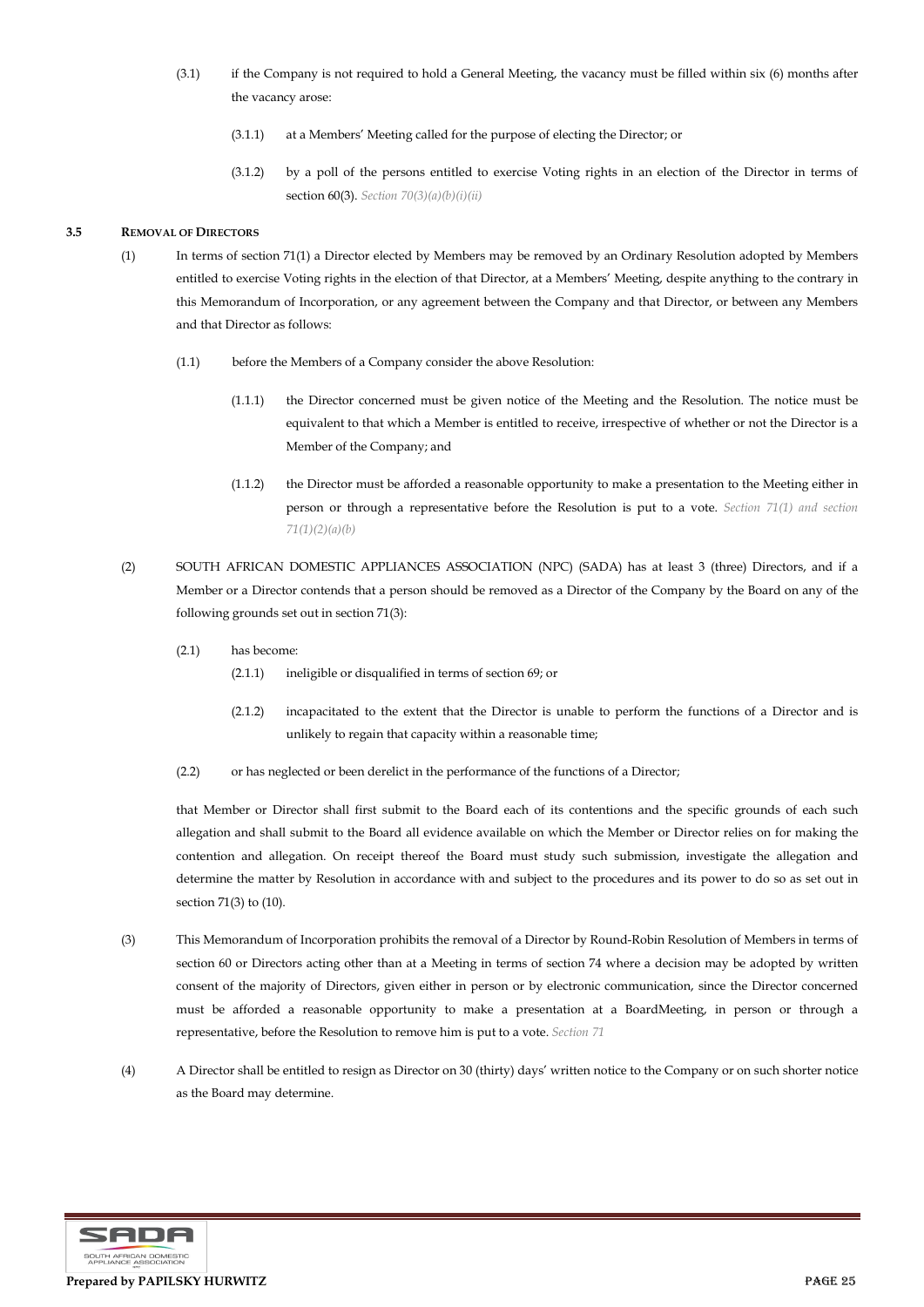### 3.6 BOARD COMMITTEES

- (1) This Memorandum of Incorporation does not limit, restrict or qualify the authority of the Board to appoint any number of Committees of Directors, or to delegate to any such Committee any of the authority of the Board. Except to the extent that the Board or a Members' Resolution establishing a Committee provides otherwise, the Members of the Board Committee:
	- (1.1) may include persons who are not Directors of the Company but any such persons must not be ineligible or disqualified to be a Director in terms of section 69 of the Act;
	- (1.2) may consult with or receive advice from any person;
	- (1.3) may be remunerated for their services as such; and
	- (1.4) provided that the Committee is duly constituted, have the full authority of the Board in respect of any matter referred to it. *Section 72(1)(a)(b) and section 72(2)(a)(b)*
- (2) The Members of each Board Committee shall hold and conduct their Meetings in accordance with the provisions of the Board and Board Committees Charter and the Rules of the Company governing the holding and conduct of such Meeting, which provisions are binding on each Board Committee Member in terms of section 15(6)(c)(ii). Any Board Committee formed shall conform to any regulations that may from time to time be imposed upon it by the Board, provided that the Meetings and proceedings of any Board Committee consisting of 2 (two) or more Members shall be governed by the provisions contained in this Memorandum of Incorporation regulating the Meetings and proceedings of the Board, so far as the same are applicable thereto, and are not superseded by any regulation made by the Board.
- (3) If the Company has in any 2 (two) of the previous 5(five) years, scored above 500 (five hundred) points in terms of its Public Interest Score, the Company shall appoint a Social and Ethics Committee, unless it is a subsidiary of another Company that has a Social and Ethics Committee and the Social and Ethics Committee of that other Company which will perform the functions required by this regulation on behalf of that subsidiary Company; or it has been exempted by the Tribunal. *Regulation 43(2)(a)(b)*
- (4) If and for as long as it is required to do so in terms of the Act or the Regulations and unless the Company is exempted from doing so by the Tribunal, in terms of section 72(5) of the Act, the Board may appoint a Social and Ethics Committee having the powers and functions prescribed in terms of section 72(4) of the Act and Regulation 43(2), which Committee shall comprise not less than 3 (three)Directors or Prescribed Officers of the Company, at least 1 (one) of whom must be a Director who is not involved in the day to day management of the Company's business, and must not have been so involved within the previous 3 (three) financial years. (Regulations 43(2) and (4)). The Social and Ethics Committee is governed by, and is subject to, the terms and conditions of the Board and Board Committees Charter read with the Act and the Regulations. *Section 15(6)(c)(ii), section 72(1), section 72(2)(a)(i)(ii), section 72(2)(b)(c), section 72(4), Regulation 43(2) and Regulation 43(4)*
- (5) If a Company exists on the effective date and is required to have a Social and Ethics Committee, it shall appoint the first Members of the Committee within 12 (twelve) months after the effective date, or the determination by the Tribunal of the Company's application. *Regulation 43(3)(i)(ii)*
- (6) In the event the Company has a Social and Ethics Committee, the said Committee is entitled to:
	- (6.1) require from any Director or Prescribed Officer of the Company any information or explanation necessary for the performance of the Committee's functions;
	- (6.2) request from any employee of the Company any information or explanation necessary for the performance of the Committee's functions;
	- (6.3) attend any Members' Meeting;
	- (6.4) receive all notices of and other communications relating to any Members' Meeting; and
	- (6.5) be heard at any Members' Meeting on any part of the business of the Meeting that concerns the Committee's functions. *Section 72(8)(a-e)*

![](_page_26_Picture_16.jpeg)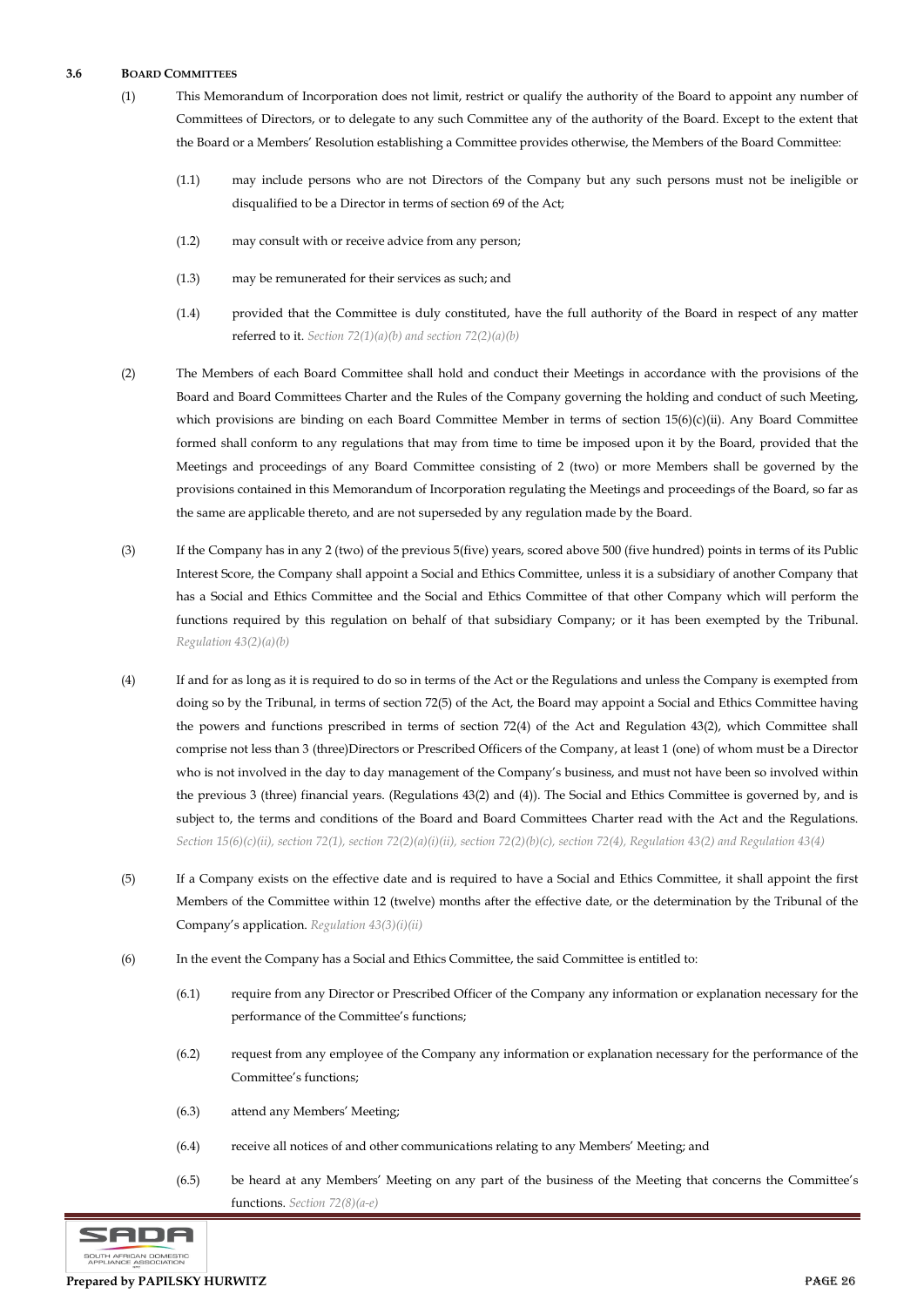SOUTH AFRICAN DOMESTIC APPLIANCES ASSOCIATION (NPC) (SADA) shall pay all the expenses reasonably incurred by its Social and Ethics Committee including, if the Social and Ethics Committee considers it appropriate, the costs or the fees of any consultant or specialist engaged by the Social and Ethics Committee in the performance of its functions. *Section 72(9)*

(7) The Board shall have the power to appoint, and at its discretion to remove or suspend, a local Board Committee or Board Committees in any foreign country whatsoever and to fix and vary their remuneration; to establish and keep registered offices and branch registers in any foreign country whatsoever and to close same at its discretion; and to appoint and remove agents who represent the Company for such purposes as the Board may determine. The Board shall have the power to, at any time and from time to time, by power of attorney, appoint any person or persons to be the attorney or attorneys of the Company for the purposes of this item with such powers, authorities and discretions (not exceeding those vested in or exercisable by the Board in terms of the Act and this Memorandum of Incorporation) for such period and subject to such conditions as the Board may from time to time think fit. Any such appointment, may if the Board thinks fit, be made in favour of the Members of any foreign Committee established as aforesaid, or in favour of any company, or of the Members, Directors, nominees or managers of any company or firm, or otherwise in favour of any fluctuating body of persons, whether nominated directly or indirectly by the Board. Any such Power of Attorney may contain provisions for the protection or convenience of persons dealing with such attorneys as the Board thinks fit. Any such delegates as aforesaid may be authorised by the Board to sub-delegate all or any of the powers, authorities and discretions for the time being vested in it. *Section 72(1)(a)*

### 3.7 BOARD MEETINGS

- (1) A Director authorised by the Board of the Company may call a Meeting of the Board at any time, and shall call such a Meeting if required to do so by at least 51% (fifty one percent) of the Directors where the Board has 12 (twelve) Members or more, or more than 2 (two) Directors in any other case. *Section 73(1)(a)(b)*
- (2) The Directors of the Company convening a Board Meeting may determine the location of the Meeting, including the location of a Meeting which has been adjourned, provided that the location shall be the Registered Office of the Company or a suitable venue in the Republic of South Africa which is reasonably accessible to each Director.
- (3) In terms of the Act and this Memorandum of Incorporation, the authority of the Board to conduct a Meeting entirely by electronic communication, or to provide for participation in a Meeting by electronic communication, is not limited or restricted by this Memorandum of Incorporation. The electronic communication facility employed by the Company must ordinarily enable all persons participating in that Meeting to communicate concurrently with each other without an intermediary, and to participate effectively in the Meeting. *Section 73(3)*

A Resolution adopted by Directors, some or all of whom were connected electronically, where:

- (3.1) Directors connected electronically remained connected for the duration of that part of the Meeting when the Resolution was discussed;
- (3.2) the subject matter of the Resolution has been discussed; and
- (3.3) the Chairman of the Meeting or any other Director present in person or electronically certifies in writing that the aforementioned requirements have been met:

shall be deemed to have been passed on the date on which the Resolution was adopted.

Within 10 (ten) business days after the adoption or failing of a Resolution at a Meeting or where some or all of the Directors were connected and participated electronically in terms of this clause the Company shall:

- (3.4) deliver to each Director of the Company a copy of the Resolution proposed, accompanied by a statement describing the results of the vote; and
- (3.5) insert a copy of the Resolution proposed and statement in the minute book of the Company.

![](_page_27_Picture_14.jpeg)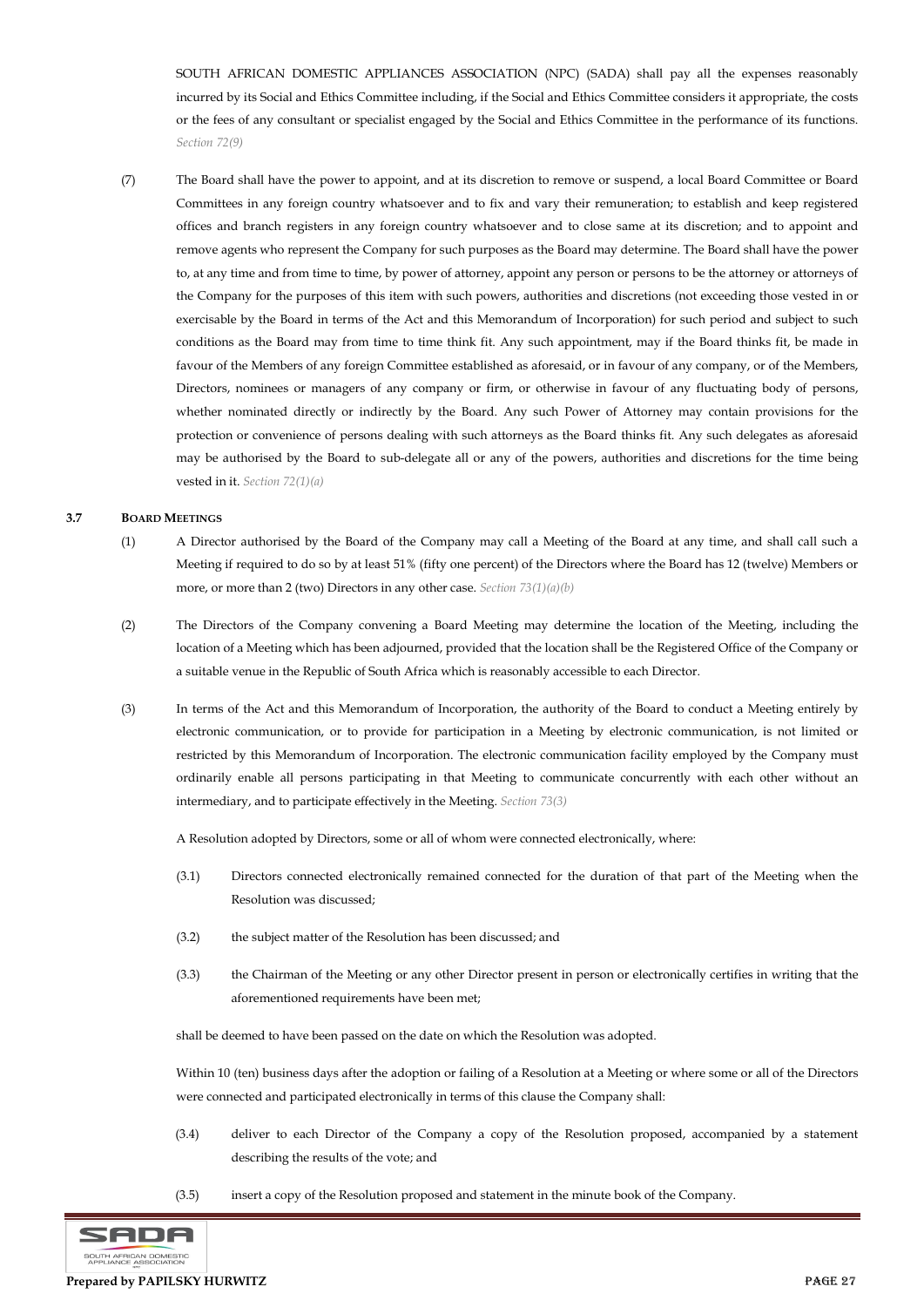A Director who participated in a Meeting at any time electronically in terms of this article shall be deemed to be present at the Meeting in question, and counted towards a quorum, while so participating. The Board determines the manner, form and time of providing notice of its Meetings as set out in section 73(4) and is not limited or restricted by this Memorandum of Incorporation. The Directors may meet together for the dispatch of business, adjourn or otherwise regulate their Meetings as they see fit, subject to the provisions of the Act and this Memorandum of Incorporation. In terms of item 11(2) of Schedule 5, a notice given by any person to another person in terms of any provision of the previous Act, shall be considered as notice given in terms of any comparable provision of the Act, as from the date that the notice was given under the previous Act. *Section 73(4)(a)(b)*

- (4) If all of the Directors of the Company acknowledge actual receipt of the notice, are present at a Meeting, or waive notice of the Meeting, the Meeting may proceed even if the Company failed to give the required notice of that Meeting, or there was a defect in the giving of the notice. *Section 73(5)(b)(c)(d)(e)*
- (5) In terms of the Act and this Memorandum of Incorporation, minutes of Board and Board Committee Meetings must include all Resolutions adopted by the Board or Board Committees, as the case may be, and must include all declarations of personal financial interests given by notice or made by a Director in terms of section 75. *Section 73(6)*
- (6) Each Resolution adopted by the Board must be dated and sequentially numbered and are effective as of the date of the Resolution, unless the Resolution states otherwise. *Section 73(7)(a)*
- (7) Signature of the minutes or of a Resolution by the Chair of the Meeting (or by the Chair of the next Meeting) is evidence of the proceedings of that Meeting, or adoption of the Resolution, as the case may be. An extract from such minutes or extract from any Resolution in writing, if signed by any Director or the Company Secretary, shall be evidence of the matters stated in such minutes or extract. *Section 73(8)*

### 3.8 BOARD QUORUM

(1) A Board Meeting may not begin unless the majority of the Directors are present in terms of section 73(5)(b). A matter to be decided at the Board Meeting may not begin to be considered unless the majority of the Directors are present.

For purposes of counting a quorum at any time, a Director or his alternate who is personally present at the Meeting, or who participates in person electronically in terms of Article: Board, Directors and Prescribed Officers – Board Meetings at that time, shall be counted towards a quorum at that time.

A person whose election as Director including as an alternate Director is a nullity in terms of section 66(6), or who ceases to be a Director in terms of section 70, shall not be counted towards any quorum of Directors.

#### 3.9 BOARD RESOLUTIONS

- (1) The Board may propose any Resolution to be considered by Members and may determine whether that Resolution will be considered and voted on at a Meeting of Members or by Round-Robin Resolution. *Section 65(2)*
- (2) Each Director has 1 (one) vote on a matter before the Board in terms of section 73(5)(c) except that:
	- (2.1) a Director whose ineligibility to serve as a Director has been determined in terms of this Memorandum of Incorporation, shall not have a vote in respect of that matter in terms of section 71(3);
	- (2.2) a Director who has been suspended in terms of section 70(2) shall not have a vote on any matter before the Board;
	- (2.3) a Director who has a personal financial interest in respect of a matter to be considered by the Board or who knows that a related person has a personal financial interest in the matter in terms of section 75(4) or 75(5), shall not have a vote in respect of that matter in terms of section  $75(5)(f)(ii)$ .

A majority of the votes of the Directors present and entitled to exercise and exercising their vote on a matter is sufficient to approve a Board Resolution, provided that there is at least a quorum of Directors present and so exercising their votes on a matter.

![](_page_28_Picture_16.jpeg)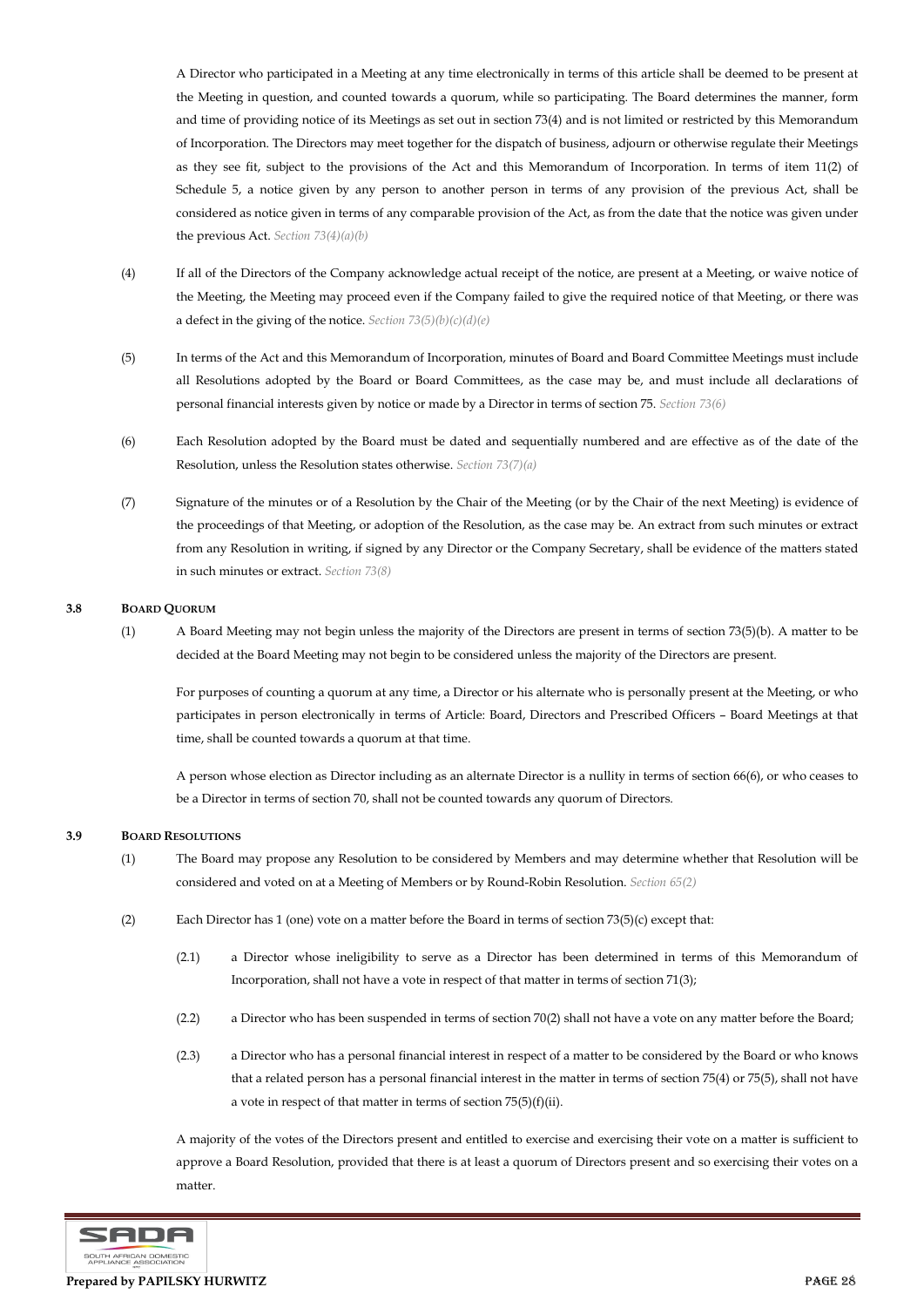An abstention from Voting shall not be counted as an exercise of a vote, and shall in terms of section 73(5)(d) be disregarded for purposes of calculating whether or not a majority has been obtained.

If a Resolution of the Directors has failed because of a tie contemplated in this clause, the Board or any Director of the Company or any registered Member may refer the matter to the Members for the Members to resolve and facilitate the breaking of any deadlock at Director level, failure of which by the Members and/or Directors shall not constitute grounds for the winding-up of the Company except in terms of section 81(1)(d), subject to section 81(2).

The vote of any person whose election as a Director, including as an alternate Director is a nullity in terms of section 66(6), or who ceases to be a Director in terms of section 70, shall not with effect from the time that vote is cast be counted towards any vote of Directors.

A Director unable to attend a Board or Board Committee Meeting may, notwithstanding that this Director has an alternate, authorise any other Director to vote for him at that Meeting, and in the event that the Director so authorised shall have a vote for each Director by whom he is so authorised in addition to his own vote. If both the Directors so authorised and an alternate of the Director who granted the authority, are present at the Meeting, the alternate shall not be entitled to vote in the place of the absent Director. Authority in terms of this clause must be in writing and must be handed to the person presiding at the Meeting at which it is to be used.

- (3) A Resolution that could be voted on at a Board Meeting other than a Board Resolution that the Company voluntarily begin Business Rescue Proceedings and place the Company under supervision in terms of section 129(1), may instead of being voted on at a Meeting be:
	- (3.1) submitted by the Directors proposing the Resolution for consideration to each Director in terms of section 74(1); and
	- (3.2) voted on in writing by Directors entitled to exercise Voting rights on that matter within 10 (ten) business days after the Resolution was submitted to them.

A Resolution will have been adopted as a Board Resolution if it has been supported in writing by the requisite majority of the Directors in person or their alternates who are entitled to exercise Voting rights on the Resolution proposed, and, if so adopted, such a Resolution will have the same effect as if it had been adopted at a quorate Board Meeting. *Section 74(1)(2)*

A Round-Robin Resolution of Directors shall be deemed to have been passed on the date specified in the Resolution as the effective date of the Resolution provided that the effective date is not a date earlier than the date the Resolution was submitted to Directors for their consideration and, if deemed fit, adoption or, failing any such effective date being specified in the Resolution, shall be deemed to have been passed on the date on which the Resolution was approved in writing by the last of the Directors or their alternates entitled to do so.

Within 10 (ten) business days after the adoption or failing of a Round-Robin Resolution, the Company shall:

- (3.3) deliver to each Director a copy of the Resolution proposed, accompanied by a statement describing the results of the vote; and
- (3.4) insert a copy of the Resolution and statement in the minute book of the Company.

# 3.10 DIRECTORS ACTING OTHER THAN AT MEETING

- (1) A decision that could be voted on at a Meeting of the Board of the Company may instead be adopted by written consent of a majority of the Directors, given in person or by electronic communication, provided that each Director has received notice of the matter to be decided. *Section 74(1)*
- (2) A decision made in the manner in terms of this Article is of the same effect as if it had been approved by Voting at a Meeting. *Section 74(2)*

![](_page_29_Picture_15.jpeg)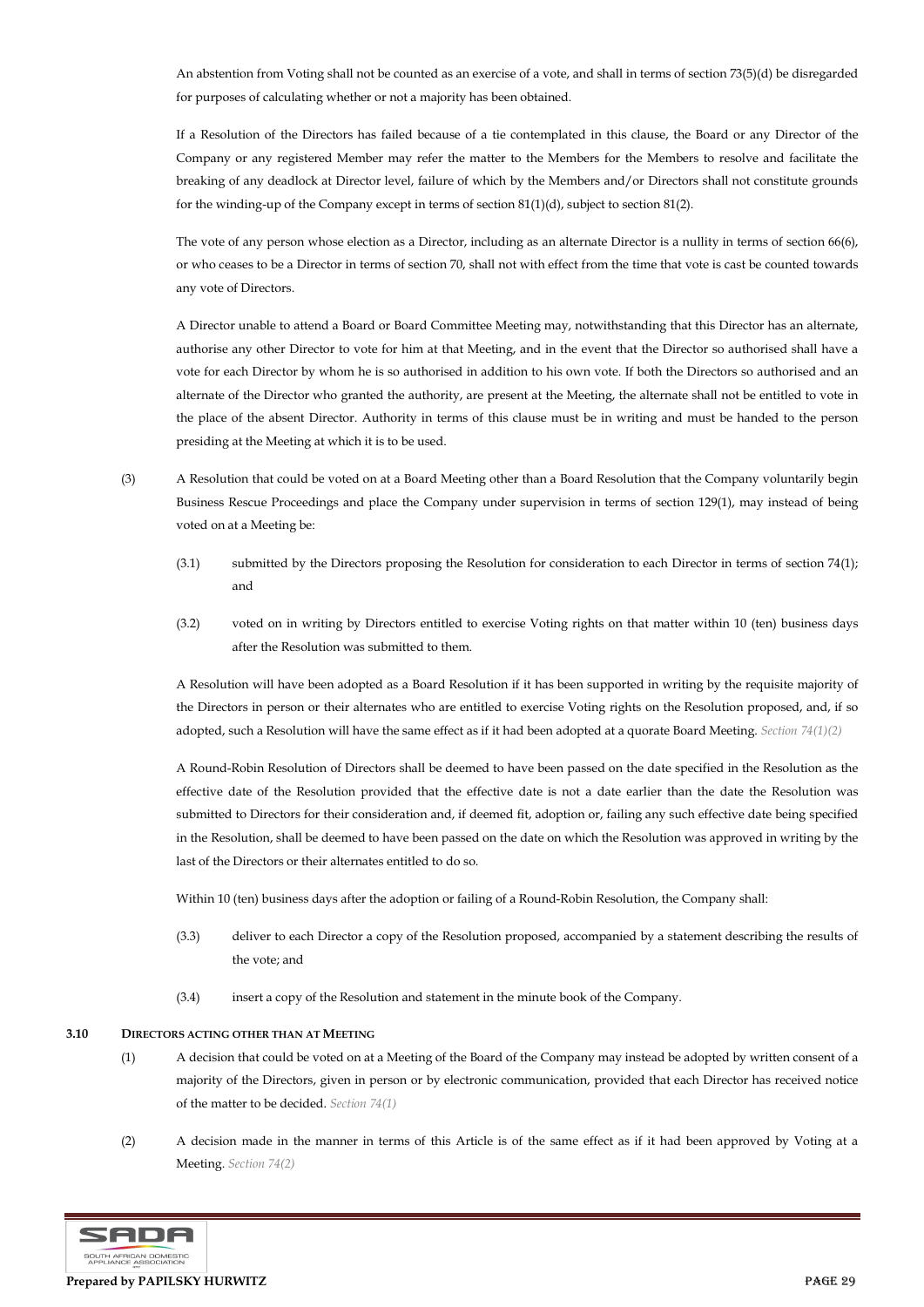# 3.11 REGISTER OF DIRECTORS

- (1) SOUTH AFRICAN DOMESTIC APPLIANCES ASSOCIATION (NPC) (SADA) must establish and maintain a record of its Directors, including all the details about each Director (including that Director's email address) required in terms of and for the period stipulated in the Act and the Companies Regulations in a register of Directors in terms of section 24(3)(b), section 24(5) and regulation 23.
- (2) For purposes of the Act and in relation to the register of Directors required to be kept by the Company in terms of section 24(3)(b), a Director is defined in section 1 to mean:
	- (2.1) a Member of the Board, being a person previously appointed in terms of the Companies Act 1973 or elected as a Director of the Company in terms of the Act;
	- (2.2) an alternate Director for a Member of the Board;
	- (2.3) any person, if any, occupying the position of Director or alternate Director but by whatever name designated;

and accordingly, the prescribed details of each such person is required to be included by the Company in the register if Directors of the Company.

### 3.12 DIRECTORS' REMUNERATION

- (1) SOUTH AFRICAN DOMESTIC APPLIANCES ASSOCIATION (NPC) (SADA) shall not, directly or indirectly, pay any portion of its income or transfer any of its assets, regardless of how the income or asset was derived, to any person who is or was an incorporator of the Company, or who is a Member or Director, or person appointing a Director, of the Company, except:
	- (1.1) as reasonable remuneration for goods delivered or services rendered to, or at the direction of the Company; or payment of, or reimbursement for, expenses incurred to advance a stated object of the Company;
	- (1.2) as a payment of an amount due and payable by the Company in terms of a *bona fide* agreement between the Company and that person or another;
	- (1.3) as a payment in respect of any rights of that person, to the extent that such rights are administered by the company in order to advance a stated object of the Company; or
	- (1.4) in respect of any legal obligation binding on the Company. *Item 1(3) of Schedule 1 of the Act and section 122(b) of Act 3 of 2011*

### 3.13 FINANCIAL ASSISTANCE

- (1) SOUTH AFRICAN DOMESTIC APPLIANCES ASSOCIATION (NPC) (SADA) is prohibited from providing a loan to, securing a debt or obligation of, or otherwise providing direct or indirect financial assistance to, a Director of the Company or of a related or inter-related company, or to a person related to any such Director. *Item 5(3) of Schedule 1*
- (2) This Memorandum of Incorporation does not limit, restrict or qualify the said financial assistance, loan or securing a debt or obligation if it is in the ordinary course of the Company's business and for fair value; constitutes an accountable advance to meet legal expenses in relation to a matter concerning the Company or anticipated expenses to be incurred by the person on behalf of the Company, is to defray the person's expenses for removal at the Company's request; or is in terms of an employee benefit scheme generally available to all employees or a specific class of employees. *Item 5(4) of Schedule 1 of the Act and section 122(a) of Act 3 of 2011*

# 3.14 DIRECTORS' PERSONAL FINANCIAL INTERESTS

(1) At any time, a Director shall disclose any personal financial interest in advance, by delivering to the Board, a notice in writing setting out the nature and extent of that interest, to be used generally until changed or withdrawn by further written notice from that Director. *Section 75(4)*

![](_page_30_Picture_18.jpeg)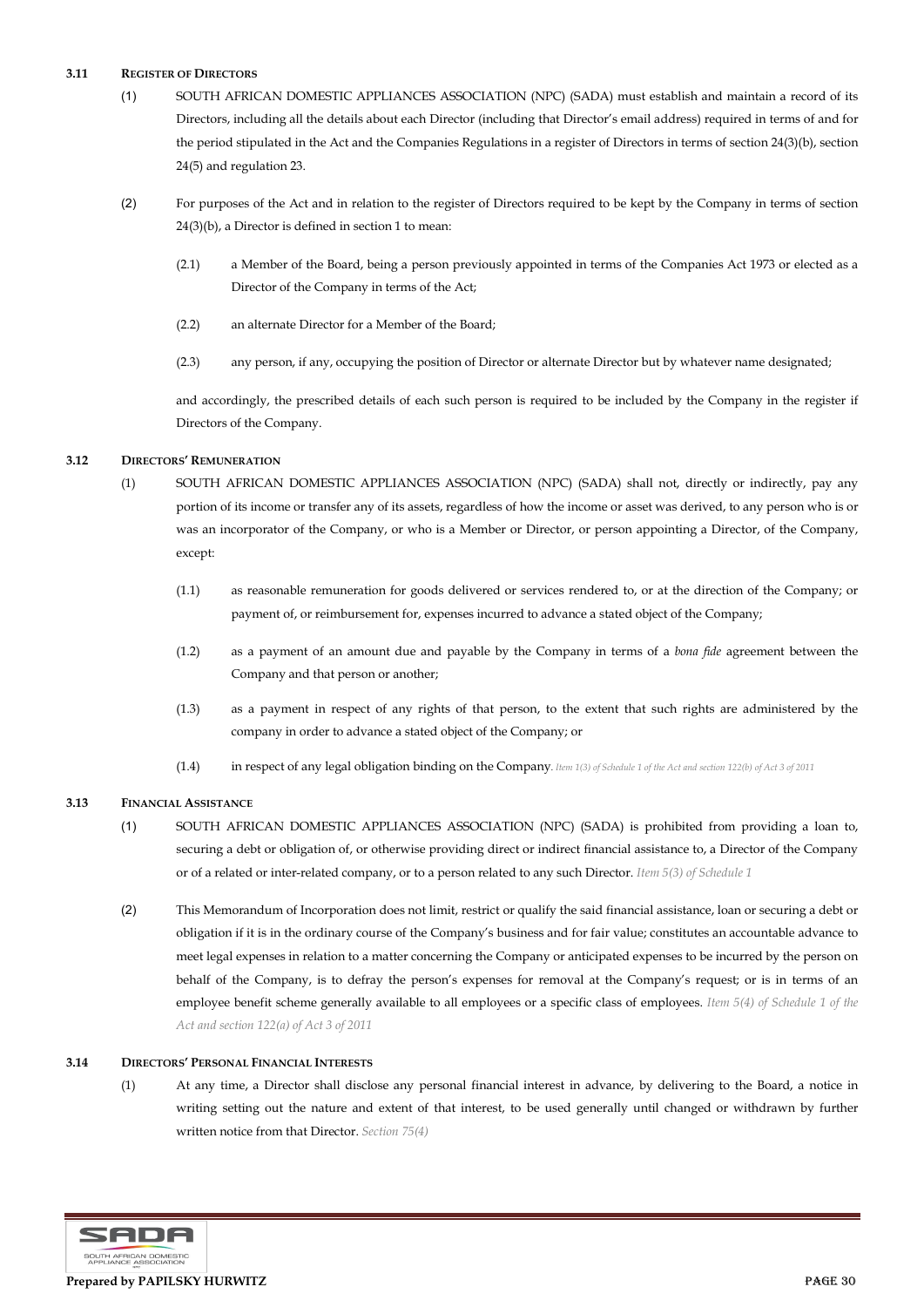- (2) The Director:
	- (2.1) shall disclose the interest and its general nature before the matter is considered at the Meeting;
	- (2.2) shall disclose to the Meeting any material information relating to the matter, and known to the Director;
	- (2.3) shall disclose any observations or pertinent insights relating to the matter if requested to do so by the other Directors;
	- (2.4) if present at the meeting, shall leave the Meeting immediately after making any disclosure;
	- (2.5) not take part in the consideration of the matter;
	- (2.6) while absent from the Meeting is to be regarded as being present at the Meeting for the purpose of determining whether sufficient Directors are present to constitute the Meeting, and is not to be regarded as being present at the Meeting for the purpose of determining whether a Resolution has sufficient support to be adopted; and
	- (2.7) shall not execute any document on behalf of the Company in relation to the matter unless specifically requested or directed to do so by the Board. *Section 74(2)*

# 3.15 STANDARDS OF DIRECTORS' CONDUCT

- (1) In this clause, Director includes alternate Director and a Prescribed Officer or a person who is a Member of a Committee of a Board of the Company or of the Audit Committee of the Company, if applicable, irrespective of whether or not the person is also a Member of the Company. *Section 76(1)(a)(b)*
- (2) A Director of the Company shall not use the position of Director, or any information obtained while acting in the capacity of a Director to gain an advantage for the Director or for another person other than the Company or a wholly-owned subsidiary of the Company or to knowingly cause harm to the Company or a subsidiary of the Company and communicate to the Board at the earliest practicable opportunity any information that comes to the Director's attention, unless the Director reasonably believes that the information is immaterial to the Company or generally available to the public, or known to the other Directors; or is bound not to disclose that information by a legal or ethical obligation of confidentiality. *Section 76(2)(a)(i)(ii) and section 76(2)(b)(i)(ii)*
- (3) A Director of the Company shall exercise the powers and perform the functions of Director in good faith and for a proper purpose, in the best interests of the Company and with the degree of care, skill and diligence that may reasonably be expected of a person, carrying out the same functions in relation to the Company as those carried out by that Director, and having the general knowledge, skill and experience of that Director. *Section 76(3)(a)(b) and section 76(3)(c)(i)(ii)*
- (4) In respect of any particular matter arising in the exercise of the powers or the performance of the functions of Director in terms of in the best interest of the Company and with the necessary degree of care, skill and diligence of that Director:
	- (4.1) the Director shall take reasonably diligent steps to become informed about the matter;
	- (4.2) the Director has no material personal financial interest in the subject matter of the decision, and has no reasonable basis to know that any related person has a personal financial interest in the matter; or
	- (4.3) the Director shall disclose any personal financial interest in advance to either the Board, with regard to that matter, and the Director has a rational basis for believing and shall believe, that the decision was in the best interests of the Company and is entitled to rely on:
		- (4.3.1) the performance by 1 (one) or more employees of the Company whom the Director reasonably believes to be reliable and competent in the functions performed or the information, opinions, reports or statements provided;

![](_page_31_Picture_17.jpeg)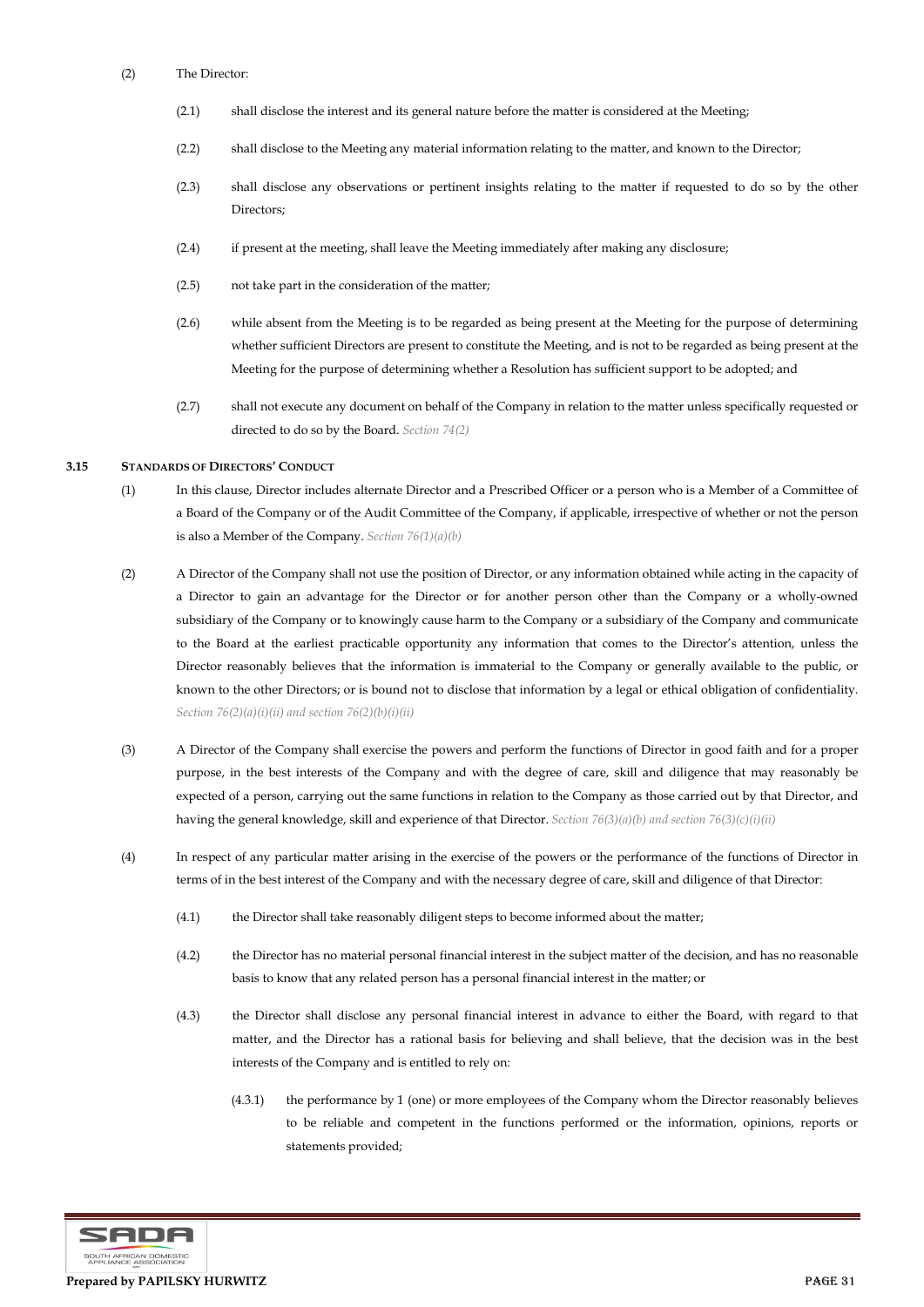(4.3.2) legal counsel, accountants or other professional persons retained by the Company, the Board or a Committee as to matters involving skills or expertise that the Director reasonably believes are matters within the particular person's professional or expert competence or as to which the particular person merits confidence. *Section 76(4)(a)(i)-(iii), section 76(4)(b)(i)(ii), section 76(5)(a), section 76(5)(b)(i)(ii) and section 76(5)(c)*

### 3.16 INDEMNIFICATION AND DIRECTORS' INSURANCE

(1) In terms of the Act and this Memorandum of Incorporation the authority of the Company to purchase market related insurance to protect the Company or a Director, as contemplated in section 78(7) in the Act, is not limited, restricted or extended by this Memorandum of Incorporation, giving authority to the Company to purchase insurance to protect a Director against any liability or expenses for which the Company is permitted to indemnify a Director or the Company against any contingency including, but not limited, to any expenses that the Company is permitted to advance or for which the Company is permitted to indemnify a Director.

SOUTH AFRICAN DOMESTIC APPLIANCES ASSOCIATION (NPC) (SADA) may purchase insurance to protect the Company or a Director as set out in section 78(7) of the Act, and the power of the Company in this regard is not limited, restricted or extended by this Memorandum of Incorporation.

- (2) SOUTH AFRICAN DOMESTIC APPLIANCES ASSOCIATION (NPC) (SADA) shall be entitled to claim restitution from a Director of the Company or of a related Company for any money paid directly or indirectly by the Company to or on behalf of that Director, in any manner inconsistent with this clause of this Memorandum of Incorporation. *Section 78(8)*
- (3) SOUTH AFRICAN DOMESTIC APPLIANCES ASSOCIATION (NPC) (SADA) is prohibited from indemnifying a Director, a Prescribed Officer, a person who is a member of a Board Committee or of the Audit Committee (if applicable) of the Company, irrespective of whether or not the person is also a member of the Company's Board in respect of:
	- (3.1) any fine that may be imposed on a Director of the Company or on a Director of a related company, as a consequence of that Director having been convicted of an offence unless a single individual is the sole Member and sole Director of the Company, or if 2 (two) or more related individuals are the only Members of the Company and there are no Directors of the Company other than 1 (one) or more of those individuals;
	- (3.2) a duty contemplated in section 75 relating to the disclosure requirements in terms of the Director's personal financial interests;
	- (3.3) a duty contemplated in section 76 relating to the standards of the Director's conduct;
	- (3.4) any legal consequence arising from an act or omission which constitutes wilful misconduct or wilful breach of trust on the part of the Director;
	- (3.5) liability of Directors and Prescribed Officers is contemplated in section 77(3) relating to the following:
		- (3.5.1) acted in the name of the Company, signed anything on behalf of the Company or purported to bind the Company or authorise a taking of any action by or on behalf of the Company, despite knowing that the Director lacked the authority to do so;
		- (3.5.2) consented to the carrying on of the Company's business despite knowing that it was being conducted in a manner prohibited by section 22(1), in terms of reckless trading;
		- (3.5.3) been a party to an act or omission by the Company despite knowing that the act or omission was calculated to defraud a creditor, employee or Member of the Company, or had another fraudulent **purpose.** *Section 78(2)(a)(b), section 78(6) and section 77(3)(a)(b)(c)*

![](_page_32_Picture_14.jpeg)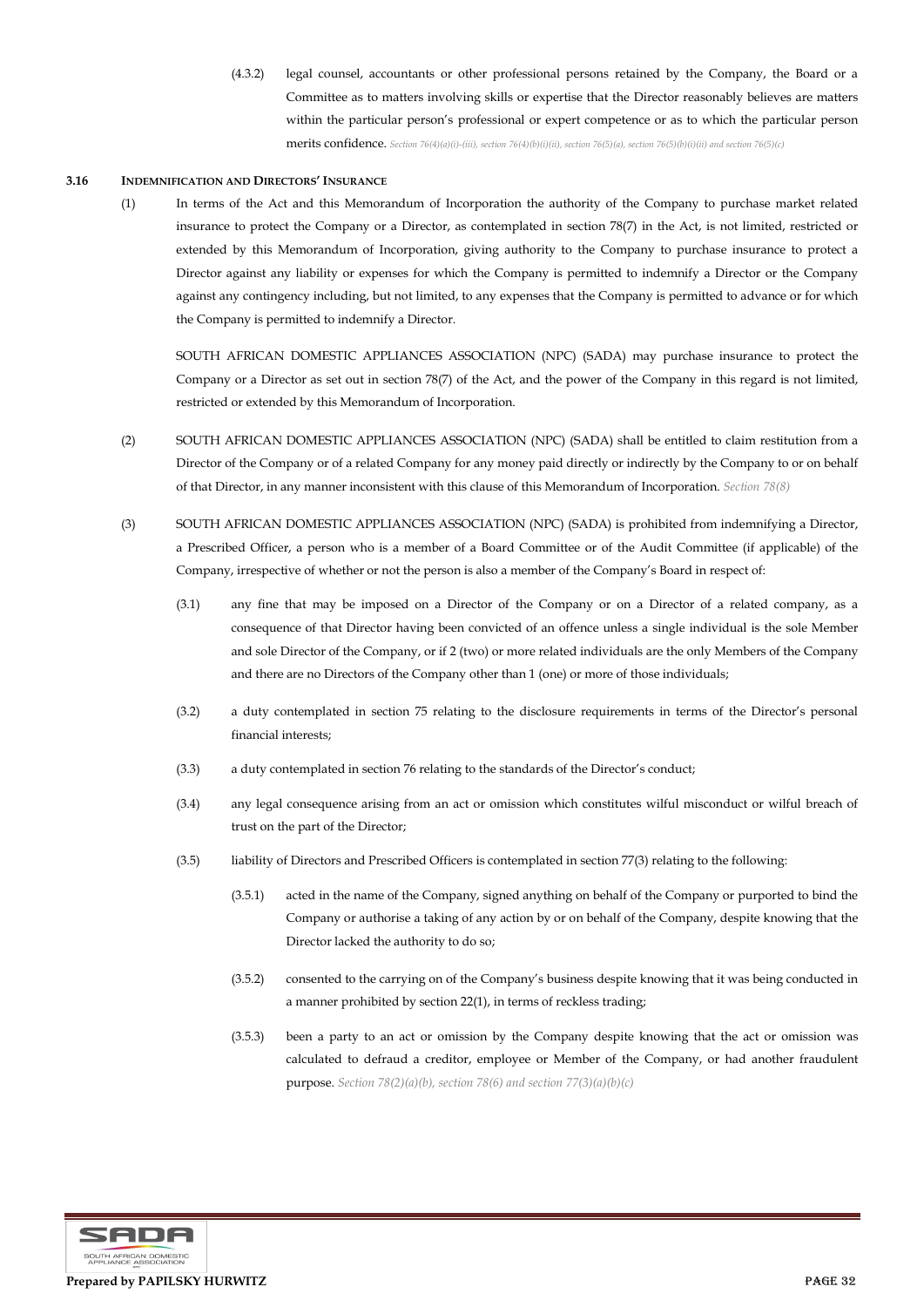#### ARTICLE 4 – TRANSPARENCY, ACCOUNTABILITY AND INTEGRITY OF THE COMPANY

### 4.1 ACCESS TO THE COMPANY'S RECORDS AND FINANCIAL STATEMENTS

(1) In terms of the Act and this Memorandum of Incorporation, no person, other than a Director and every holder of a beneficial interest in this Company, shall have any right to inspect any accounting records or document of the Company, except the right to do so as conferred by the Companies Act or as authorised by the Board or as authorised by an Ordinary Resolution of the Members or as permitted in terms of this clause of this Memorandum of Incorporation.

The accounting records shall be kept at or be accessible from its Registered Office. The accounting records shall be open to inspection by any of the Directors at any time. The Directors may from time to time determine whether and to what extent and at what times and places and under what conditions, the accounting records of the Company or any of them shall be open to inspection by holders, not being Directors, and subject to the rights granted to holders in terms of the Companies Act.

The Board may from time to time in its discretion, grant any Member, on such terms and subject to such conditions and for such period(s) as the Board may from time to time determine in writing, the right to access (inspect and/or copy) any information pertaining to the Company, but no such right if conferred may negate or diminish any mandatory protection of any record, as set out in Part 3 of the Promotion of Access to Information Act, No.2 of 2000, as amended, provided further that the confidential information of the Company is adequately safeguarded and protected.

*Section 24(5), section 26(1)(2)(3), section 50(3)(b) and Regulation 23*

# 4.2 FINANCIAL YEAR END OF THE COMPANY

- (1) The Company's financial year which is its annual accounting period, ends on a date set out in the Company's Notice of Incorporation, subject to any change made in terms of this sub-article. The first financial year of the Company begins on the date that the incorporation of the Company is registered, as stated in its registration certificate, and ends on the date set out in the Notice of Incorporation, which may not be more than 15 (fifteen) months after the date that the Incorporation of the Company is registered. The second and each subsequent financial year of the Company begins when the preceding financial year ends; and ends on the first anniversary of the date that the incorporation of the Company is registered, unless the financial year end has been changed in terms of this sub-article. *Section 27(1), section 27(2)(a)(b), section 27(3)(a)(b) and section 27(6)*
- (2) The financial year end of the Company, or any changes to the financial year end, shall be such period or adjusted period as the Members by Ordinary Resolution from time to time approve. The Board, may, with the prior approval of Members by Ordinary Resolution, change the financial year of the Company in terms of section 27(4). *Section 27(4)*
- (3) The Board of the Company may change its financial year end at any time, by filing a notice of that change by filing Form CoR25, but the Company is prohibited in terms of this Memorandum of Incorporation to do so more than once during any financial year, the newly established financial year end shall be later than the date on which the notice is filed, and the date as changed shall not result in a financial year ending more than 15 (fifteen) months after the end of the preceding financial year. *Section 27(4)(a)(b)*

#### 4.3 ACCOUNTING RECORDS OF THE COMPANY

- (1) In terms of the Act and this Memorandum of Incorporation the Company shall keep accurate and complete accounting records in one of the official languages of the Republic, as necessary to provide an adequate information base sufficient to enable the Company to satisfy all reporting requirements applicable to it, as set out in this sub-article, and to provide for the compilation of Financial Statements. SOUTH AFRICAN DOMESTIC APPLIANCES ASSOCIATION (NPC) (SADA) shall maintain the necessary Accounting Records in accordance with section 28 of the Companies Act. *Section 28, section 28(1)(a) and Regulation 25(2)(a)(b)*
- (2) The accounting records shall include a record of any property held by the Company in a fiduciary capacity, or in any capacity or manner contemplated in section 65(2) of the Consumer Protection Act, 2008 (Act No. 68 of 2008) *Regulation 25(3)(b)(i)(ii)*

![](_page_33_Picture_13.jpeg)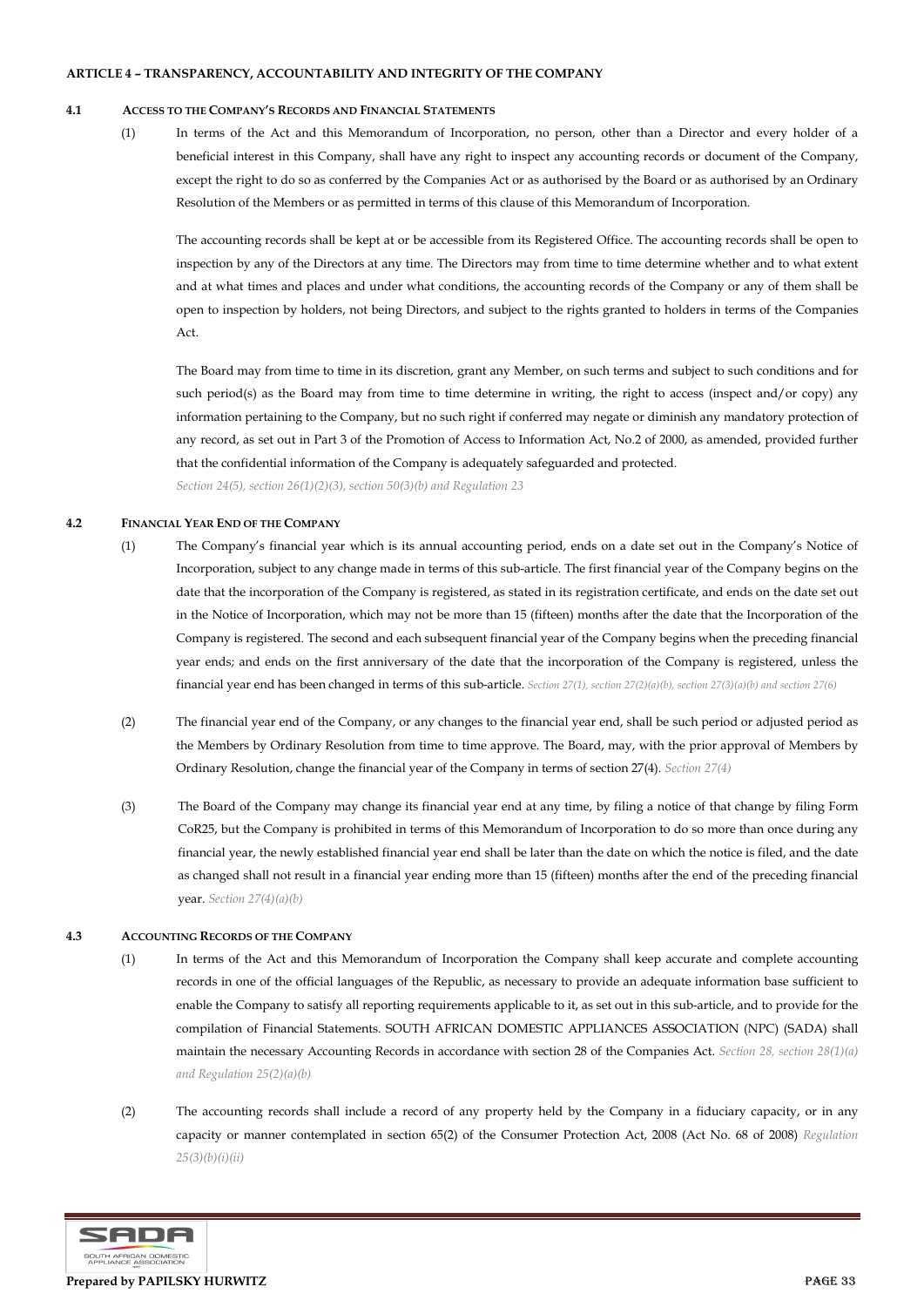#### 4.4 FINANCIAL STATEMENTS AND FINANCIAL YEAR

- (1) The Company's Financial Statements, including any Annual Financial Statements, shall satisfy the financial reporting standards as to form and content, present fairly the state of affairs and business of the Company, show the Company's assets, liabilities and equity, as well as its income and expenses, set out the date on which the statements were published, and the accounting period to which the statements apply, and bear, on the first page of the statements, a prominent notice indicating whether the statements have been audited in compliance with any applicable requirements of this Act, if not audited, have been independently reviewed in compliance with any applicable requirements of this Act, or have not been audited or independently reviewed, and the name, and professional designation, if any, of the individual who prepared, or supervised the preparation of, those statements. *Section 29(1)(a)–(d), section 29(1)(e)(i)(aa)(bb)(cc) and section 29(i)(e)(ii)*
- (2) Any Financial Statements prepared by the Company, including any Annual Financial Statements of the Company in terms of Article: Transparency, Accountability and Integrity of the Company – Annual Financial Statements of this Memorandum of Incorporation, shall not be false or misleading in any material respect, or incomplete in any material particular, subject only to clause 3 of this sub-article. *Section 29(2)(a)(b)*
- (3) SOUTH AFRICAN DOMESTIC APPLIANCES ASSOCIATION (NPC) (SADA) is not limited or restricted by this Memorandum of Incorporation to provide any person with a summary of any particular Financial Statements, but any such summary shall comply with any prescribed requirements, and the first page of the summary shall bear a prominent notice stating that it is a summary of particular Financial Statements prepared by the Company, and setting out the date of those statements, stating whether the Financial Statements that it summarises have been audited, independently reviewed, or are unaudited, in terms of clause 1 of this sub-article, stating the name, and professional designation, if any, of the individual who prepared, or supervised the preparation of, the Financial Statements that it summarises, and setting out the steps required to obtain a copy of the Financial Statements that it summarises. *Section 29(3)(a) and section 29(3)(b)(i)-(iv)*
- (4) This Memorandum of Incorporation permits the Company the flexibility to have its Financial Statements internally or independently compiled and reported. In the event that the statements are independently compiled and reported, it should be prepared by an independent accounting professional, on the basis of financial records provided by the Company, and in accordance with any relevant financial reporting standards. *Regulation 26(1)(e)(i)(ii)(iii) and Regulation 27(1)*
- (5) In terms of this Memorandum of Incorporation, any Financial Statements in terms of this sub-article and Article: Transparency, Accountability and Integrity of the Company – Accounting Records of the Company, of this Memorandum of Incorporation shall comply with the applicable standards for the category of the Company as follows:
	- (5.1) where the Company's Public Interest Score for a particular financial year is at least 350 (three hundred and fifty) one of IFRS or IFRS for SMEs provided that the Company meets the scoping requirements outlined in the IFRS for SMEs;
	- (5.2) where the Company's Public Interest Score for a particular financial year is at least 100 (one hundred) but less than 350 (three hundred and fifty) one of IFRS or IFRS for SMEs provided that the Company meets the scoping requirements outlined in the IFRS for SMEs;
	- (5.3) where the Company's Public Interest Score for a particular financial year is less than 100 (one hundred) and whose statements are internally compiled, the Financial Reporting Standards as determined by the Company for as long as no Financial Reporting Standards is prescribed.

"IFRS" means the International Financial Reporting Standards as issued from time to time by the International Accounting Standards Board or its successor body, and

"IFRS for SMEs" means the International Financial Reporting Standards for Small and Medium Enterprises, as issued from time to time by the International Accounting Standards Board or its successor body. *Regulation 27(4)(5)*

(6) The Directors shall, in accordance with sections 30 and 31 of the Companies Act, cause to be prepared and laid before the Company at its Annual General Meeting its audited or independently reviewed Financial Statements, subject to the Article:

![](_page_34_Picture_12.jpeg)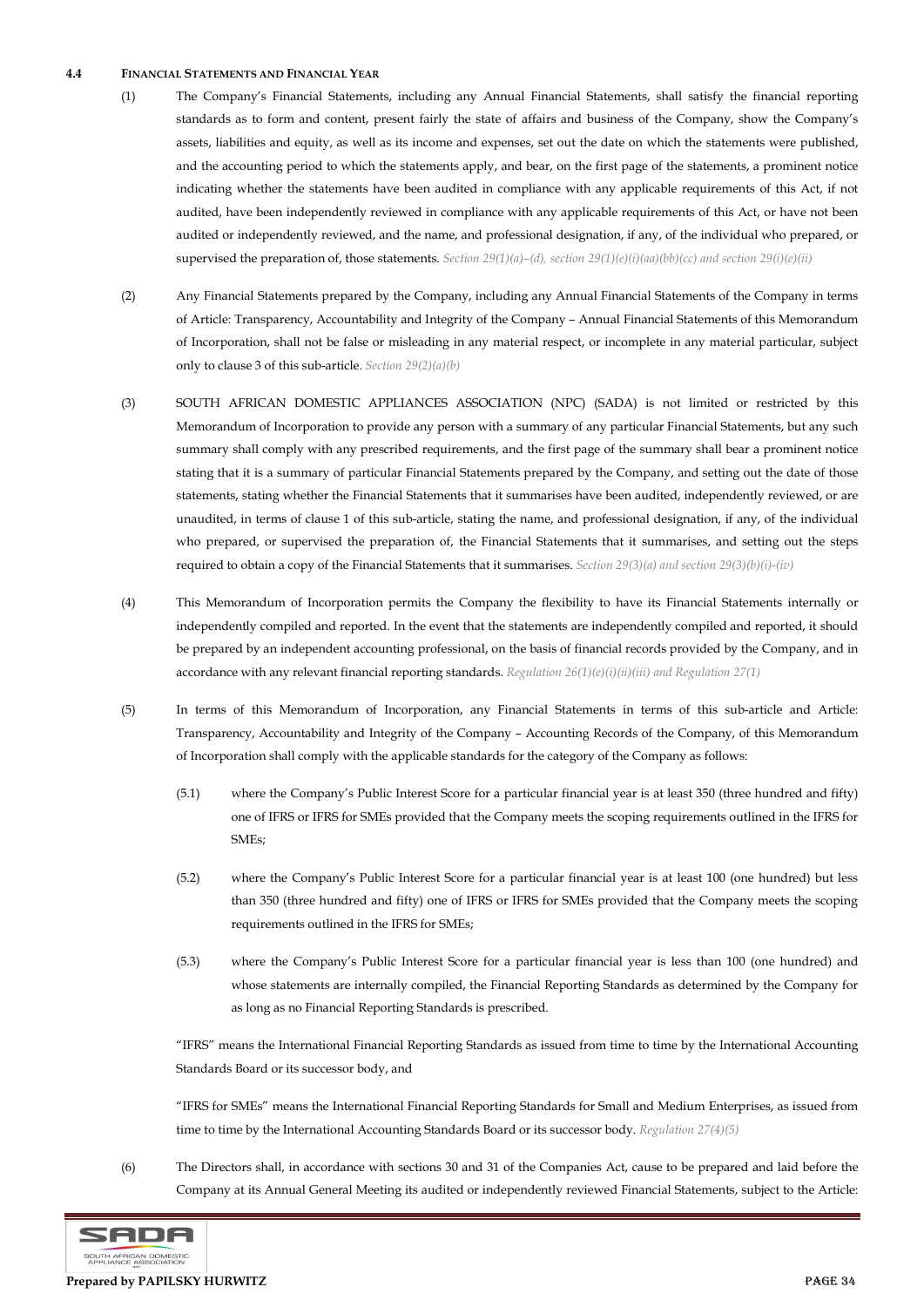Transparency, Accountability and Integrity of the Company – Annual Financial Statements, not less than 10 (ten) business days before the date of any Annual General Meeting, a summarised form of the Financial Statements to be presented at such Meeting and directions for obtaining a copy of the complete Financial Statements for the preceding financial year shall be sent to every Member, subject and in accordance with the provisions of the Companies Act and this Memorandum of Incorporation. Nothing contained in this clause, shall impose a duty on the Directors to send copies of such documents to any person whose address is not known to the Company.

If a Member requests a copy of the Annual Financial Statements, the Company shall make same available to such Member free of charge.

# 4.5 ANNUAL FINANCIAL STATEMENTS

(1) The Company's Annual Financial Statements shall be prepared in accordance with the provisions of section 30(2)(b)(ii) of the Act and section 20(c) of Act 3 of 2011 and be audited voluntarily as required by Board Resolution, resulting in a nonstatutory audit and the Annual Financial Statements shall be audited by the Auditor appointed in terms of this Memorandum of Incorporation.

Since the Company voluntarily elects an audit by Board Resolution, section 90 (prohibitions on Auditor), section 91 (resignation of Auditor), section 92 (rotation of Auditor) and section 93 (restricted functions of an Auditor) do not apply.

(2) An Auditor must be appointed upon the Company's incorporation if the requirements to have its Annual Financial Statements audited applies when it is incorporated, or at the General Meeting at which the requirements to have its Annual Financial Statements audited first applies to the Company, and at each General Meeting thereafter.

Any Auditor so appointed must be a Registered Auditor. If the Company appoints a firm as its Auditor, any change in the composition of the Members of that firm shall not by itself create a vacancy in the office of Auditor. *Section 90(1A) and section 90(2)*

- (3) The audited Annual Financial Statements shall be prepared on a basis that is not inconsistent with any unalterable or nonelective provision of the Act and shall:
	- (3.1) satisfy as to form and content, the financial reporting standards of IFRS; and
	- (3.2) subject to and in accordance with IFRS:
		- (3.2.1) present fairly the state of affairs and business of the Company and explain the transactions and financial position of the business of the Company;
		- (3.2.2) show the Company's assets, liabilities and equity, as well as its income and expenses;
		- (3.2.3) set out the date on which the statements were produced and the accounting period to which they apply; and
		- (3.2.4) bear on the first page thereof a prominent notice indicating that the Annual Financial Statements have been audited as a non-statutory audit and the name and professional designation of the person who prepared them.
- (4) The Annual Financial Statements of the Company shall be approved by the Board, be signed by an authorised Director and be presented to the Members at the first Members' Meeting after the statements have been approved by the Board. *Section 30(3)(d) of the Act and section 55of Act 3 of 2011*

### 4.6 ANNUAL RETURN

(1) SOUTH AFRICAN DOMESTIC APPLIANCES ASSOCIATION (NPC) (SADA) shall file its annual return in Form CoR30.1 together with the prescribed fee set out in Table CR 2B, unless exempt from such payment in terms of Regulation 30(8), within 30 (thirty) business days after each anniversary of its date of incorporation, in the case of a Company that was incorporated in the Republic, in compliance with section 33(1) of the Act read with Regulation 30, or the date that its registration was transferred to the Republic, in the case of a Domesticated Company, including in that return a copy of its

![](_page_35_Picture_18.jpeg)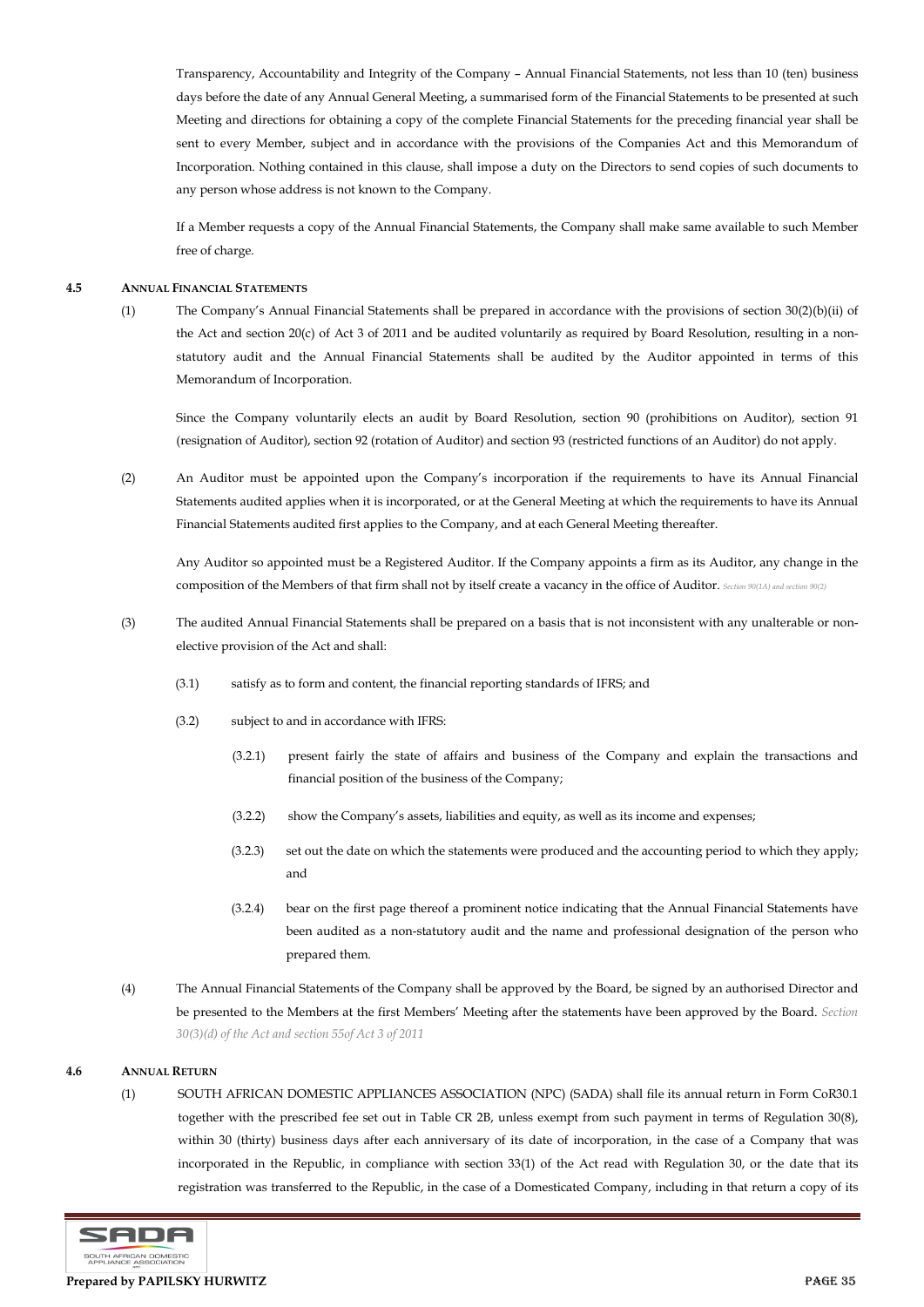Annual Financial Statements, if it is required to have such statements audited in terms of Article: Transparency, Accountability and Integrity of the Company – Annual Financial Statements Memorandum of Incorporation (section 30(2) and (7) or the Regulations of the Act). *Section 33(1)(a)(b) and Regulation 30(1)(a)*

- (2) In the event that SOUTH AFRICAN DOMESTIC APPLIANCES ASSOCIATION (NPC) (SADA) is required in terms of this Memorandum of Incorporation and Regulation 28 to have its Annual Financial Statements audited, it must file a copy of the latest approved audited Financial Statements on the date that it files its annual return. *Regulation 30(2)*
- (3) In the event that the Company is not required in terms of this Memorandum of Incorporation or Regulation 28 to have its Annual Financial Statements audited, it may file a copy of its reviewed Financial Statements on the date that it files its annual return. *Regulation 30(3)*
- (4) In the event that SOUTH AFRICAN DOMESTIC APPLIANCES ASSOCIATION (NPC) (SADA) has been inactive during the financial year preceding the date on which its annual return becomes due in terms of clause 1 of this sub-article of this Memorandum of Incorporation, the Company may apply to the Commission for exemption from payment of the prescribed fee in terms of clause 1 of this sub-article of this Memorandum of Incorporation, provided that the application is supported by the Financial Statements indicating that the Company had in fact no turnover during that financial year. *Regulation 30(8)*

![](_page_36_Picture_4.jpeg)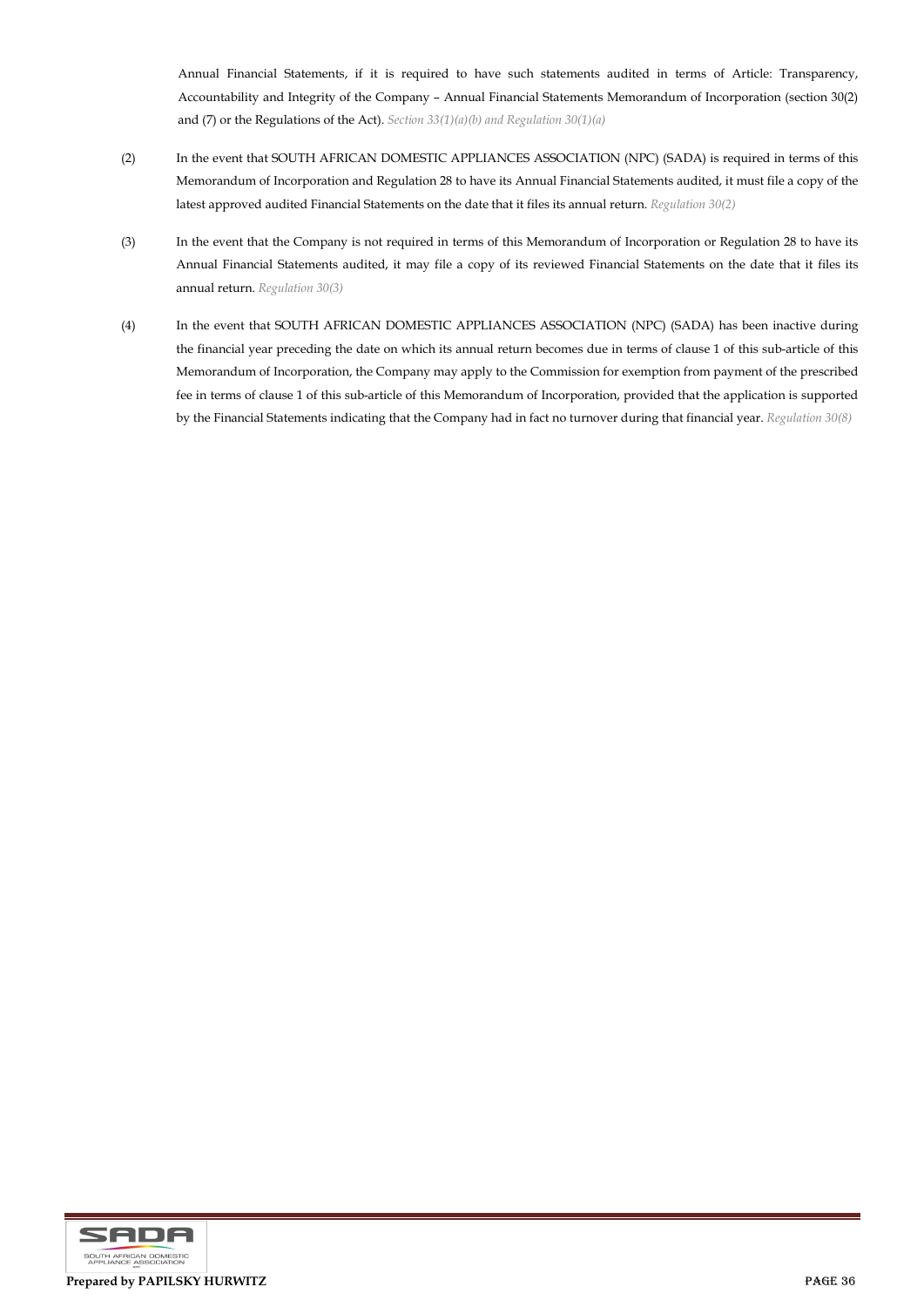#### ARTICLE 5 – FUNDAMENTAL TRANSACTIONS

#### 5.1 DISPOSALS, MERGERS AND AMALGAMATIONS

- (1) SOUTH AFRICAN DOMESTIC APPLIANCES ASSOCIATION (NPC) (SADA) is prohibited from amalgamating or merging with, or converting to a Profit Company; or disposing any part of its assets, undertaking or business to a profit Company, other than for fair value, except to the extent that such a disposition of an asset occurs in the ordinary course of the activities of the Company. *Item 2(1)(a)(b) of Schedule 1*
- (2) Any proposal to dispose of all or the greater part of its assets or undertaking or amalgamate or merge with another Non-Profit Company shall be submitted to the Voting Members for approval. *Item 2(2)(a)(b) of Schedule 1*
- (3) A notice of a Members' Meeting to consider a Resolution to approve a disposal shall be delivered at least 10 (ten) business days before the date on which the Meeting is to begin and in the prescribed manner, to each Member of the Company and include a written summary of the terms of the transaction to be considered at the Meeting. *Section 112(3)(a)(b)*
- (4) The Resolution shall be effective only to the extent that it authorises a specific transaction. *Section 112(5) of the Act and section 69(b) of Act 3 of 2011*
- (5) A proposed transaction shall be approved by a Special Resolution adopted by persons entitled to exercise Voting rights on such a matter, at a Meeting called for that purpose and at which sufficient persons are present to exercise, in aggregate, at least 75% (seventy five percent) of all of the Voting rights that are entitled to be exercised on that matter as required by the Company's Memorandum of Incorporation and by a Special Resolution by the Members of the Company's holding Company if the holding Company is a Company or an external Company; the proposed transaction concerns a disposal of all or the greater part of the assets or undertaking of the subsidiary; and having regard to the consolidated Financial Statements of the holding Company, the disposal by the subsidiary constitutes a disposal of all or the greater part of the assets or undertaking of the holding Company. *Section 115(2)(a)(b) and section 71(b)(c) of Act 3 of 2011*
- (6) Any part of the undertaking or assets of the Company to be disposed of shall be fairly valued at the date of the proposal. *Section 112(4)*
- (7) After a Resolution approving an amalgamation or merger has been adopted by each Company that is a party to the agreement, each of the amalgamating or merging companies shall cause a notice of the amalgamation or merger to be given in the prescribed manner and form to every known creditor of that Company but does not apply to a Company engaged in Business Rescue Proceedings, in respect of any transaction pursuant to or contemplated in the Company's Business Rescue Plan. *Section 116(1)(a) and section 116(2)*
- (8) A notice of amalgamation or merger shall be filed with the Commission and shall include confirmation that the amalgamation or merger – has satisfied the requirements of the Companies Act; has been approved in terms of the Companies Act, if so required by that Act; has been granted the consent of the Minister of Finance in terms of section 54 of the Banks Act, if so required by that Act and is not subject to further approval by any regulatory authority; or any unfilled conditions imposed by or in terms of any law administered by a regulatory authority; and the Memorandum of Incorporation of any Company newly incorporated in terms of the agreement. *Section 116(4)(a)(b)*
- (9) An amalgamation or merger takes effect in accordance with, and subject to any conditions set out in the amalgamation or merger agreement; does not affect any existing liability of a party to the agreement, or of a Director of any of the amalgamating or merging companies, to be prosecuted in terms of any applicable law; civil, criminal or administrative action or proceeding pending by or against an amalgamating or merging Company, and any such proceeding may continue to be prosecuted by or against any amalgamated or merged Company; or conviction against, or ruling, order or judgment in favour of or against, an amalgamating or merging Company, and any such ruling, order or judgment may be enforced by or against any amalgamated or merged Company. *Section 116(6)(a)(b) of the Act and section 72(c) of Act 3 of 2011*
- (10) When an amalgamation or merger agreement has been implemented the property of each amalgamating and merging Company becomes the property of the newly amalgamated or surviving merged Company or Companies; and each newly amalgamated, or surviving merged Company is liable for all the obligations of every amalgamating or merging Company,

![](_page_37_Picture_12.jpeg)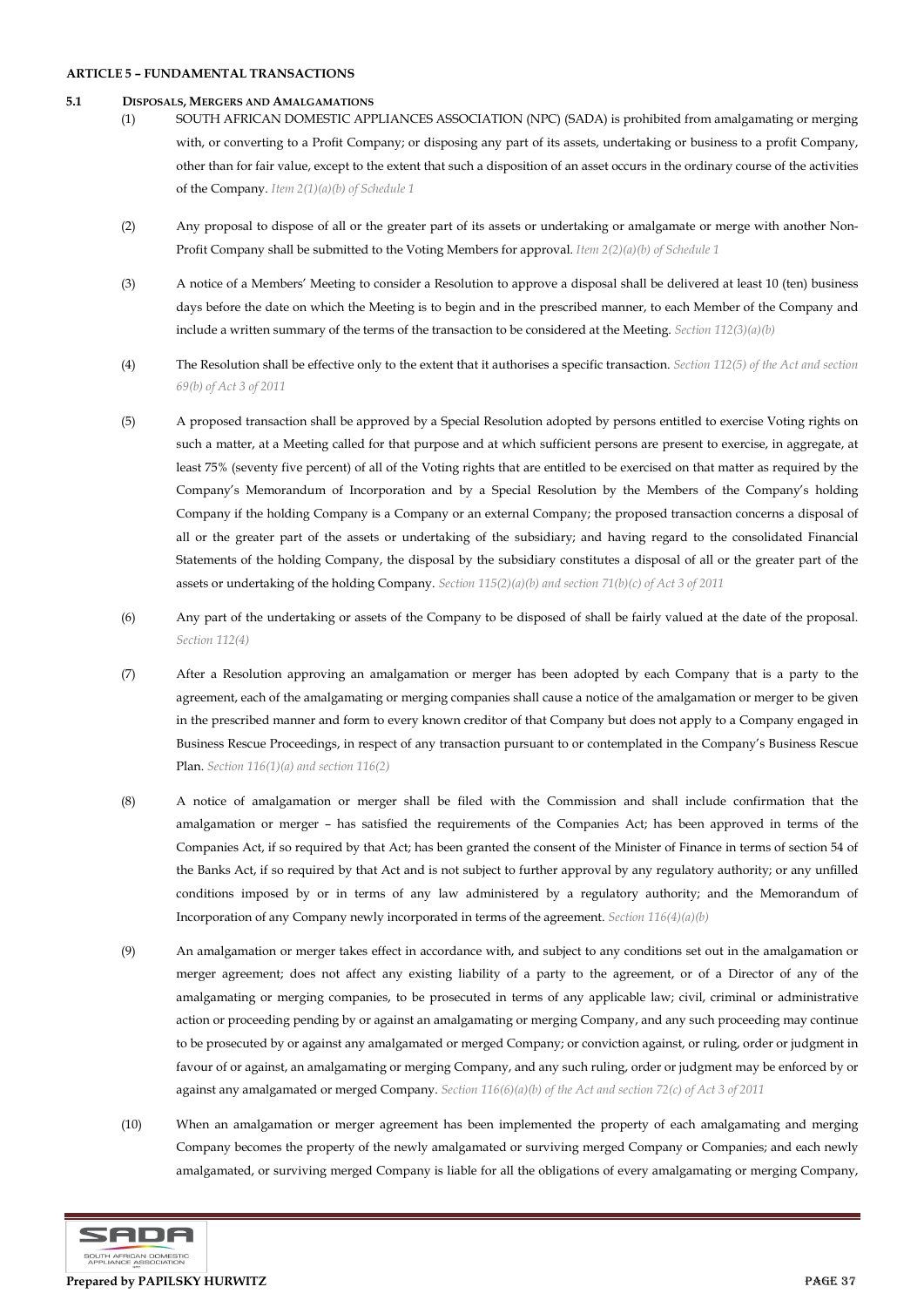in accordance with the provisions of the amalgamation or merger agreement, or any other relevant agreement, but subject to section 116(7)(a) and (b) substituted by section 72(d) of Act 3 of 2011.

- (11) If, as a consequence of an amalgamation or merger, any property that is registered in terms of any public regulation is to be transferred from an amalgamating or merging Company to an amalgamated or merged Company, a copy of the amalgamation or merger agreement, together with a copy of the filed notice of amalgamation or merger, constitutes sufficient evidence for the keeper of the relevant property registry to effect a transfer of the registration of that property. *Section 116(8)*
- (12) If, with respect to a transaction involving a Company that is regulated in terms of the Banks Act, there is a conflict between this sub-article and a provision of section 54 of that Act, the provisions of that Act prevail. *Section 116(9)*

### ARTICLE 6 – DISSOLUTION AND DISTRIBUTION OF NET VALUE OF COMPANY

#### 6.1 WINDING-UP OR DISSOLUTION

- (1) Despite any provision in any law or agreement to the contrary, upon the winding-up or dissolution of the Company, no past or present Member or Director of the Company or person appointing a Director of the Company is entitled to any part of the net value of the Company after its obligations and liabilities have been satisfied and the entire net value of the Company shall be distributed to 1 (one) or more Non-Profit Companies, registered external Non-Profit Companies carrying on activities within the Republic, voluntary associations or non-profit trusts having objects similar to its main object; and as determined in terms of the Company's Memorandum of Incorporation or by its Members or its Directors at or immediately before the time of its dissolution or by the court, failing such determination, in terms of the provisions of the Companies Act 2008 or by order of Court. *Item 1(4)(a)(b) of Schedule 1*
	- (2) Any Resolution for the winding-up or deregistration of the Company shall be approved by the Commissioner of the South African Revenue Service.

On dissolution or liquidation the excess funds and remaining assets of the Company shall be transferred to 1 (one) or more of the following:

- (2.1) a similar organisation incorporated or established in the Republic of South Africa which has been approved as a Public Benefit Organisation in terms of section 30 of the Income Tax Act;
- (2.2) an organisation established under any law which is exempt from Tax in terms of section 10(1)(cA) of the Income Tax Act whose sole or principal object is the carrying on of an approved public benefit activity;
- (2.3) a department of State of Administration in the National, Provincial or Local sphere of Government of South Africa.

### ARTICLE 7 – COMPANY SIGNATURE

#### 7.1 COMPANY SIGNATURE

- (1) All cheques, promissory notes, drafts, bills of exchange, and other negotiable instruments, shall be made, signed, drawn, accepted and endorsed, or otherwise executed by a person or persons from time to time authorised by a Resolution of the Board of Directors.
- (2) The signature to any notice given by the Company may be:
	- (2.1) written or printed, or partly written and partly printed (section 6(12) of the Act);
	- (2.2) effected in any manner provided for in the Electronic Communications and Transactions Act (ECTA).*Section 6(12)(a) of the Act and section 13 of the ECTA*

![](_page_38_Picture_17.jpeg)